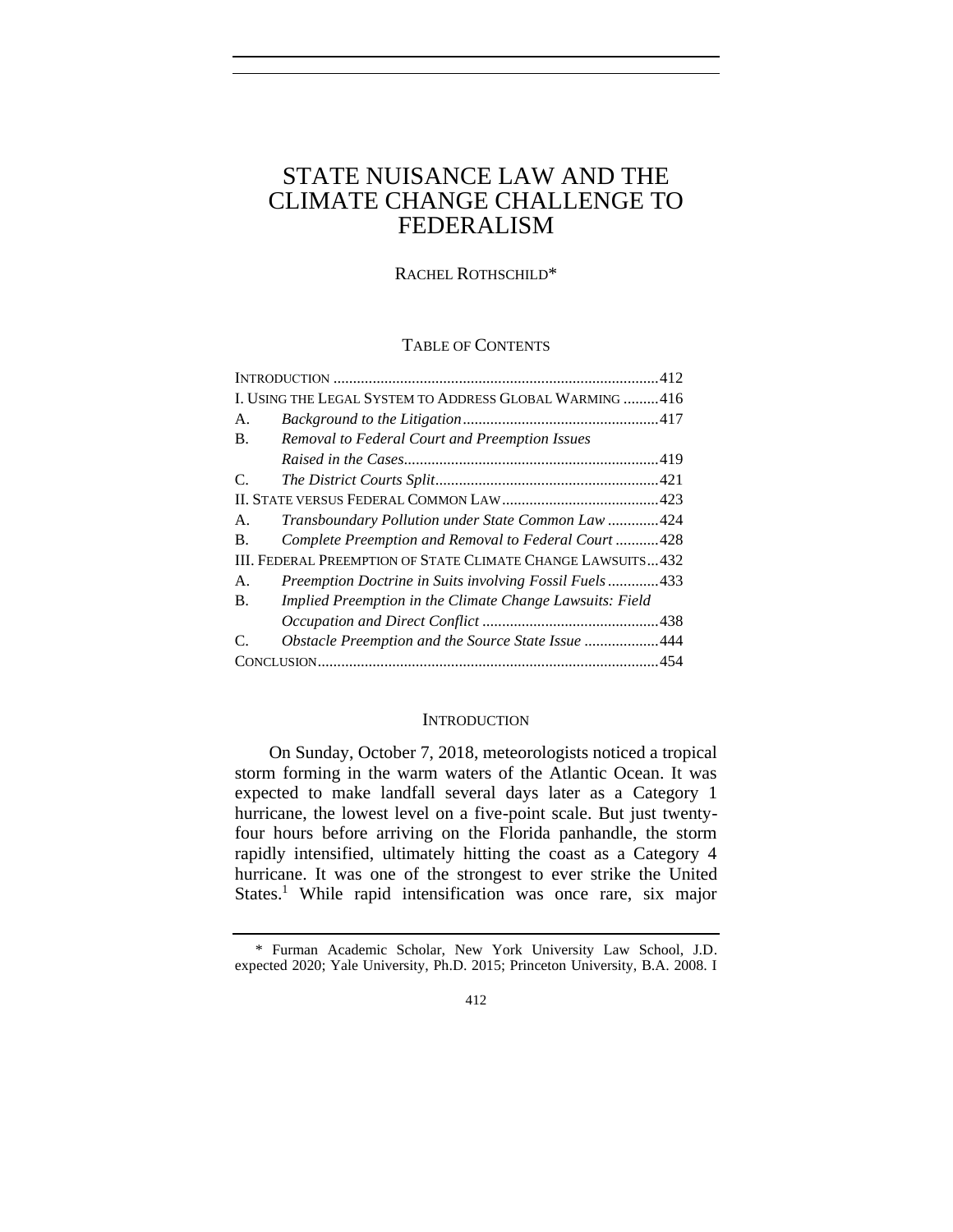hurricanes in the last year underwent the dangerous process before making landfall.<sup>2</sup> More powerful hurricanes are one of the predicted effects of climate change, which scientists now estimate will cause catastrophic impacts by approximately  $2040$ .<sup>3</sup> The private property damages from this event alone are expected to be between \$13 billion and \$19 billion. $4$  Who will pay for the recovery, or countless others like it, in the years to come? And does the judiciary have a role in addressing one of the gravest threats to our society?

Over the past two decades, as the federal government has struggled to respond to climate change, state and city governments have tried to use federal nuisance law to limit the emissions causing global warming.<sup>5</sup> However, in 2007 the Supreme Court found that the Clean Air Act authorized EPA to regulate carbon dioxide.<sup>6</sup> As a result of this decision, in 2011 the Supreme Court held that plaintiffs could no longer seek to curb greenhouse gas emissions from industry under federal nuisance law in *American Electric Power v. Connecticut*. <sup>7</sup> The unanimous opinion held that the Clean Air Act displaced the federal common law of nuisance and led to a temporary lull in using the court system to address climate change.

<sup>2</sup> *See* Adam Rogers, *How Hurricane Michael Got Super Big, Super Fast*, WIRED (Oct. 11, 2018), https://www.wired.com/story/how-hurricane-michaelgot-super-big-super-fast/.

<sup>3</sup> *See generally* INTERGOVERNMENTAL PANEL ON CLIMATE CHANGE, GLOBAL WARMING OF 1.5°C, SUMMARY FOR POLICYMAKERS (Oct. 6, 2018), http:// report.ipcc.ch/sr15/pdf/sr15\_spm\_final.pdf.

<sup>4</sup> *See* Daniel Cusick, *Hurricane Michael Could Do Billions of Dollars of Damage*, SCI. AM. (Oct. 10, 2018), https://www.scientificamerican.com/article/ hurricane-michael-could-do-billions-of-dollars-of-damage/.

<sup>5</sup> *See* James Flynn, *Climate of Confusion: Climate Change Litigation in the Wake of* American Electric Power v. Connecticut, 29 GA. ST. U. L. REV. 823, 832– 37 (2012).

<sup>6</sup> See generally Massachusetts v. EPA, 549 U.S. 497 (2007).<br><sup>7</sup> See Jonathan H. Adler, *The Sunreme Court Disposes of a* 

<sup>7</sup> *See* Jonathan H. Adler, *The Supreme Court Disposes of a Nuisance Suit:*  American Electric Power v. Connecticut*, Federalism, Civil Procedure, and the Proper Judicial Role*, 2010-2011 CATO SUP. CT. REV. 295, 295–96 (2011).

am deeply grateful to Katrina Wyman for her invaluable guidance on earlier drafts. Further thanks to Richard Revesz and Catherine Sharkey for their detailed feedback, Barry Friedman and members of the Furman Scholars program for many valuable discussions and comments, and the editors of the NYU Environmental Law Journal for their thoughtful suggestions.

<sup>1</sup> *See* Robinson Meyer, *Hurricane Michael's Remarkable, Terrifying Run*, ATLANTIC (Oct. 11, 2018), [https://www.theatlantic.com/science/archive/2018/10/](https://www.theatlantic.com/science/archive/2018/10/hurricane-michaels-remarkable-run/572734/) [hurricane-michaels-remarkable-run/572734/;](https://www.theatlantic.com/science/archive/2018/10/hurricane-michaels-remarkable-run/572734/) Robinson Meyer, *The Sudden, Shocking Growth of Hurricane Michael*, ATLANTIC (Oct. 10, 2018), https://www.theatlantic.com/science/archive/2018/10/hurricane-michael-floridapanhandles-worst-case-scenario/572671/.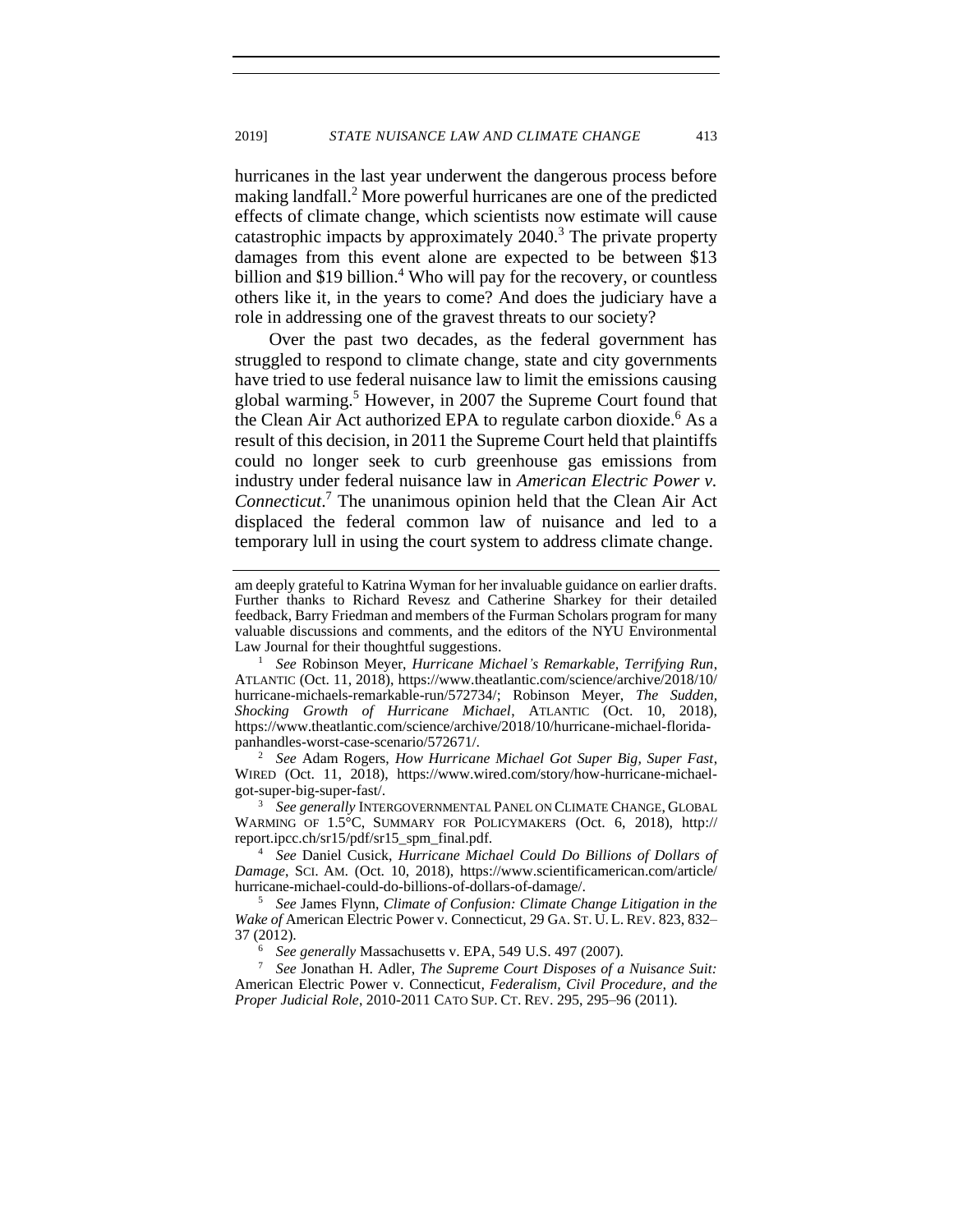After the Supreme Court's decision, however, the political and regulatory processes utterly failed to provide an adequate solution to the problem. Although the Obama administration's EPA began an ambitious plan to control greenhouse gas emissions, lengthy legal challenges and the election of President Donald Trump have put federal regulatory efforts in limbo.<sup>8</sup> Because of this impasse and the lack of Congressional action, in the last two years several cities filed *state*, rather than *federal*, nuisance lawsuits against fossil fuel companies for their role in causing the problem.<sup>9</sup> The first three cases, now all on appeal, are *City of Oakland v. BP p.l.c.* [hereinafter Oakland case], *County of San Mateo v. Chevron Corp.* [hereinafter San Mateo case], and *City of New York v. BP p.l.c* [hereinafter New York case]. In contrast to earlier federal lawsuits that only sought abatement of the nuisance, each of these lawsuits is seeking monetary damages to deal with the costs of adapting to environmental change and coping with disaster events.<sup>10</sup>

The plaintiffs in these climate change lawsuits have advanced two sets of claims. One is rooted in nuisance law; the plaintiffs allege the defendants have created public and private nuisances through sea level rise, flooding, and increased storm-related damage from climate change.<sup>11</sup> Both the New York and Oakland plaintiffs have brought their cases solely under nuisance law.<sup>12</sup> The second set

<sup>8</sup> *See* Brady Dennis & Juliet Eilperin, *EPA Chief Scott Pruitt Tells Coal Miners He Will Repeal Power Plant Rule Tuesday: 'The War Against Coal is Over,'* WASH. POST (Oct. 9, 2017), https://www.washingtonpost.com/news/energy-

environment/wp/2017/10/09/pruitt-tells-coal-miners-he-will-repeal-power-planrule-tuesday-the-war-on-coal-is-over/.

<sup>9</sup> *See* Georgina Gustin, *Coastal Communities Sue 37 Fossil Fuel Companies Over Climate Change*, INSIDE CLIMATE NEWS (July 18, 2017), https://insideclimatenews.org/news/18072017/oil-gas-coal-companies-exxon-shellsued-coastal-california-city-counties-sea-level-rise.

<sup>10</sup> *See* Michael A. Livermore, *Why Cities Are Suing Oil Giants*, U.S. NEWS & WORLD REPORT (June 26, 2018), https://www.usnews.com/news/national-news/ articles/2018-06-26/why-cities-are-suing-oil-giants.

<sup>11</sup> *See, e.g.*, Complaint at 58–62, City of New York v. B.P. p.l.c., No. 18 Civ. 182 (JFK) (S.D.N.Y filed Jan. 9, 2018), http://blogs2.law.columbia.edu/climatechange-litigation/wp-content/uploads/sites/16/case-documents/2018/20180109\_ docket-118-cv-00182\_complaint-1.pdf.

<sup>12</sup> *See generally* Complaint, City of New York v. B.P. p.l.c., No. 18 Civ. 182 (JFK) (S.D.N.Y. filed Jan. 9, 2018), http://blogs2.law.columbia.edu/climate-changelitigation/wp-content/uploads/sites/16/case-documents/2018/20180109\_docket-118 cv-00182\_complaint-1.pdf. First Amended Complaint for Public Nuisance, City of Oakland v. BP p.l.c., No. 3:17-cv-06011-WHA (Cal. Super. Ct. filed Apr. 3,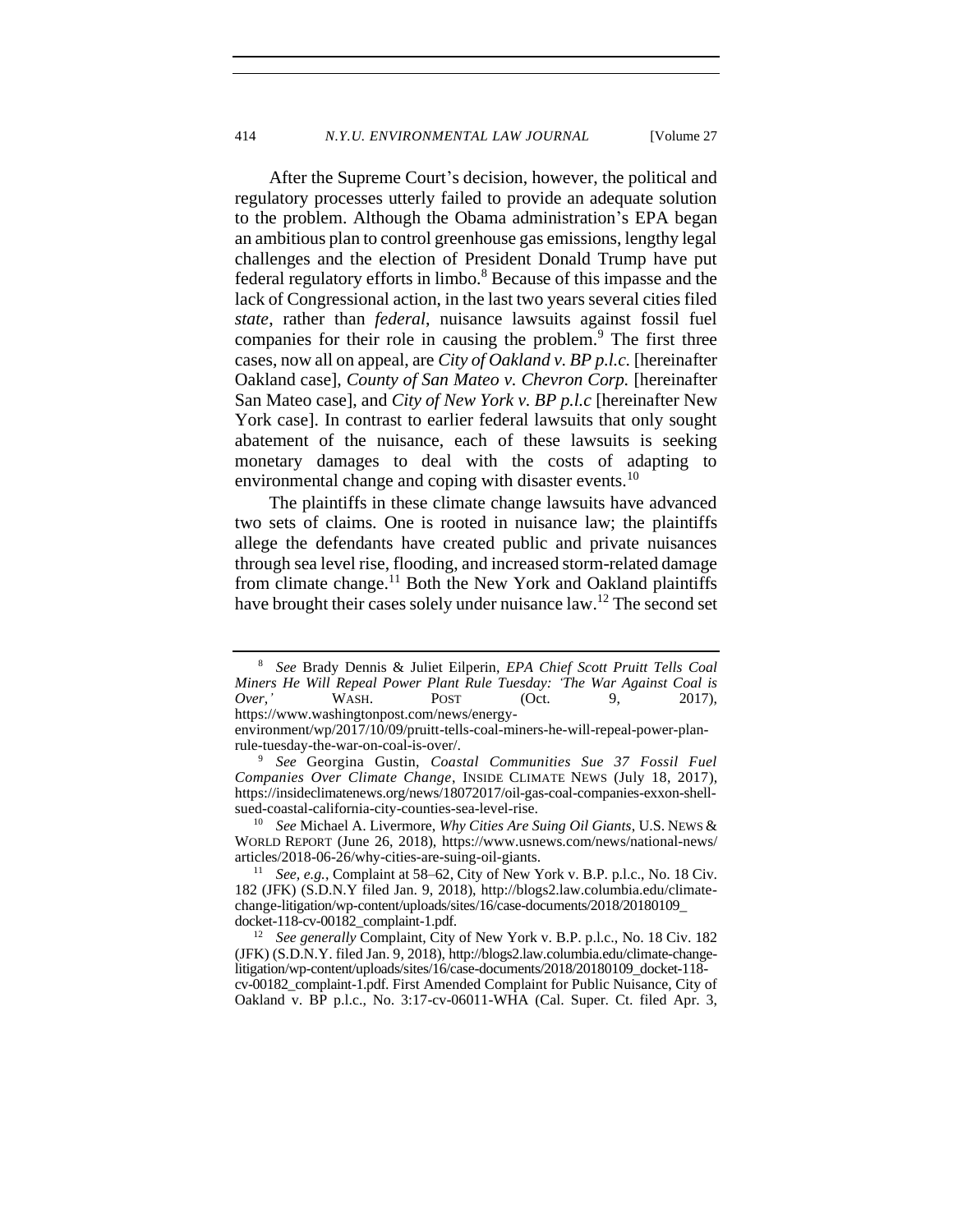of claims are based in products liability; the complaints state that the defendants extracted, marketed, and sold their products with the knowledge that they would cause global warming and its attendant harms.<sup>13</sup> The San Mateo plaintiffs have listed causes of action on these grounds, in addition to nuisance. With improved scientific predictions of sea level rise and flooding from warmer temperatures, the coastal cities can now quantify the harms they expect to incur in the years ahead and have detailed these effects in their complaints.<sup>14</sup> They have asserted that since fossil fuel companies had clear knowledge of the dangers of their "products," the companies should pay for the costs of fortifying coastal areas against rising waters.<sup>15</sup>

These lawsuits are enormously important for local communities affected by climate change. The humanitarian harms from increasing natural disasters, rising seas, and heat waves will be astronomical, and the United States. is expected to face the second highest economic losses in the world.<sup>16</sup> But there are also strategic reasons that the plaintiffs may have opted to pursue these cases, despite the bizarreness of addressing a global pollution problem through state nuisance law. If the plaintiffs make it to discovery, it will be possible to unearth a trove of documents showing how fossil fuel companies have tried to undermine scientific and political action on climate change.<sup>17</sup> The materials could further damage the reputation of the defendants and lead to greater public support for Congressional action on the problem, similar to what happened with

<sup>2018),</sup> http://blogs2.law.columbia.edu/climate-change-litigation/wp-content/uploads/ sites/16/case-documents/2018/20180403\_docket-317-cv-06011\_complaint-1.pdf.

<sup>13</sup> *See, e.g.*, Complaint at 75–94, County of San Mateo v. Chevron Corp., No. 17-cv-04929-MEJ (N.D. Cal. filed July 17, 2017), http://blogs2.law.columbia.edu/ climate-change-litigation/wp-content/uploads/sites/16/case-documents/2017/ 20170717\_docket-C17-01227\_complaint.pdf.

<sup>14</sup> *See* Chris Mooney & Brady Dennis, *This Could Be the Next Big Strategy for Suing over Climate Change*, WASH. POST (July 20, 2017), https:// www.washingtonpost.com/news/energy-environment/wp/2017/07/20/this-could-bethe-next-big-strategy-for-suing-over-climate-change/.

<sup>15</sup> Historical assessments of oil companies' internal research into climate science have been crucial in making these legal claims. *See* Geoffrey Supran & Naomi Oreskes, *Assessing ExxonMobil's Climate Change Communications (1977–2014)*, 12 ENVTL. RES. LETTERS 084019 (2017).

<sup>16</sup> *See* Katharine Ricke et al., *Country-level Social Cost of Carbon*, 8 NATURE CLIMATE CHANGE 895, 898–99 (2018).

<sup>17</sup> *See, e.g.*, Umair Irfan, *The Supreme Court Just Declined to Hear Exxon Mobil's Appeal in a Climate Change Lawsuit*, VOX (Jan. 7, 2019), https://www.vox.com/energy-and-environment/2019/1/7/18172275/supreme-courtexxon-climate-change-massachusetts.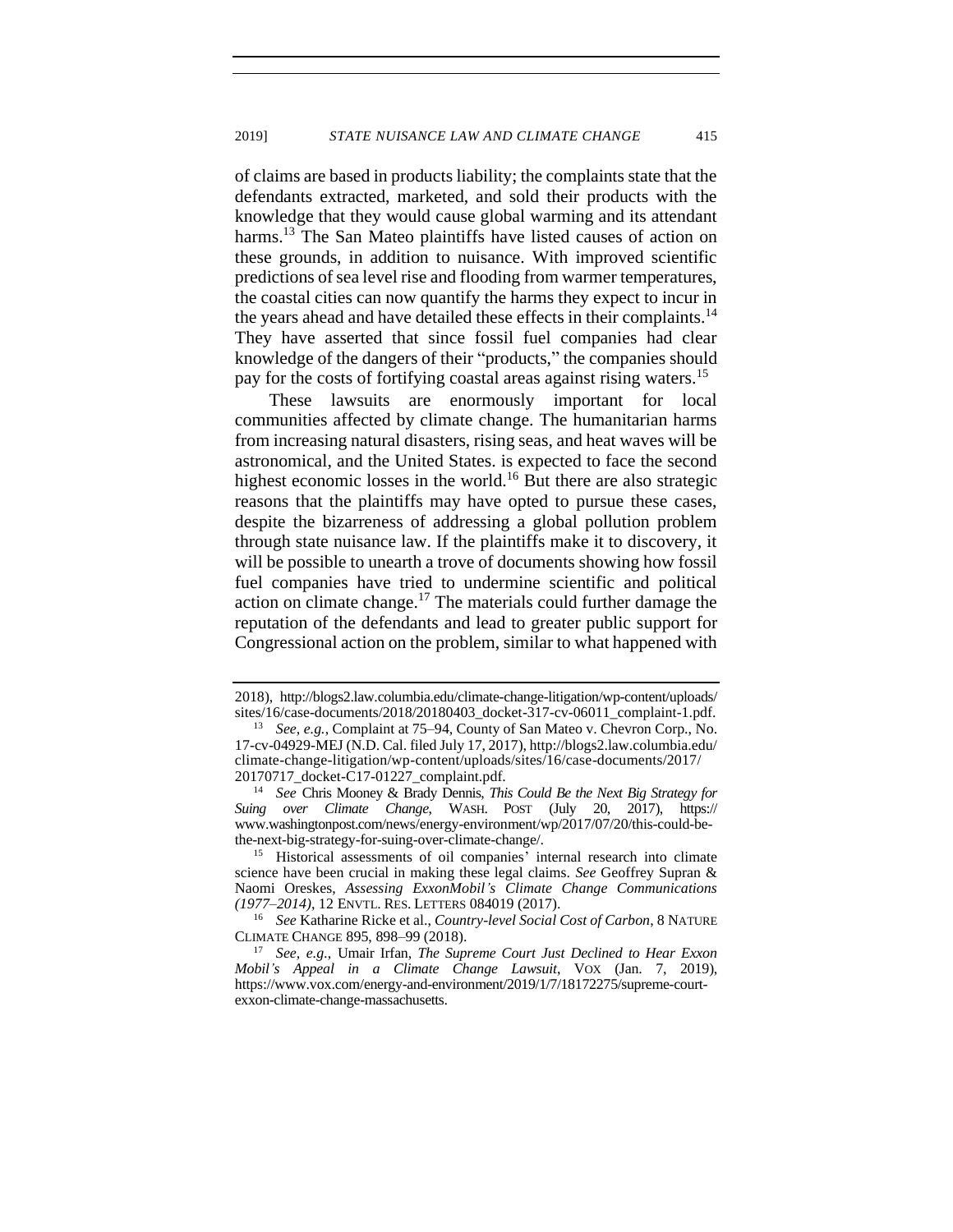tobacco companies in the wake of lawsuits over cigarettes.<sup>18</sup> The lawsuits could also force the companies to support new national legislation on climate change that would clearly preempt state law and avoid subjecting their businesses to unpredictable legal outcomes.

Yet two legal questions must be answered before the plaintiffs can proceed to the merits of their cases. First, can one bring state nuisance suits for damages caused by interstate pollution? Second, if such claims can be brought, are they nevertheless preempted by federal law? This Note will demonstrate that there is significant legal precedent for allowing state nuisance suits concerning transboundary pollution and no basis for removing the current cases to federal court. It will then argue that courts should not find federal law preempts nuisance lawsuits against these defendants. Section I describes the failure of Congress and the Executive Branch to address climate change and examines the recent decisions of the federal district judges in the three lawsuits. Section II shows that the cases should be allowed to proceed under state common law given legal precedents on interstate pollution nuisance suits. Section III analyzes whether the cases are preempted by federal statutes, with a particular focus on the problem of "obstacle" preemption that complicated previous state nuisance suits over transboundary pollution. It argues that the courts should not find federal statutes implicitly preempt the climate change lawsuits, regardless of whether we treat the source of the harm as from products or emissions.

## <span id="page-4-0"></span>I. USING THE LEGAL SYSTEM TO ADDRESS GLOBAL WARMING

Before turning to the current state nuisance lawsuits, it is important to understand existing federal regulations on climate change. Part A explains why these regulations have proved inadequate in coping with climate change and have prompted cities to turn to the courts for relief. Parts B and C then discuss three climate change lawsuits—the Oakland case, the San Mateo case, and the New York case—and examine why the judges have come to

<sup>&</sup>lt;sup>18</sup> *See generally SETH SHULMAN*, UNION OF CONCERNED SCIENTISTS AND CLIMATE ACCOUNTABILITY INSTITUTE, ESTABLISHING ACCOUNTABILITY FOR CLIMATE CHANGE DAMAGES: LESSONS FROM TOBACCO CONTROL. SUMMARY OF THE WORKSHOP ON CLIMATE ACCOUNTABILITY, PUBLIC OPINION, AND LEGAL STRATEGIES (2012).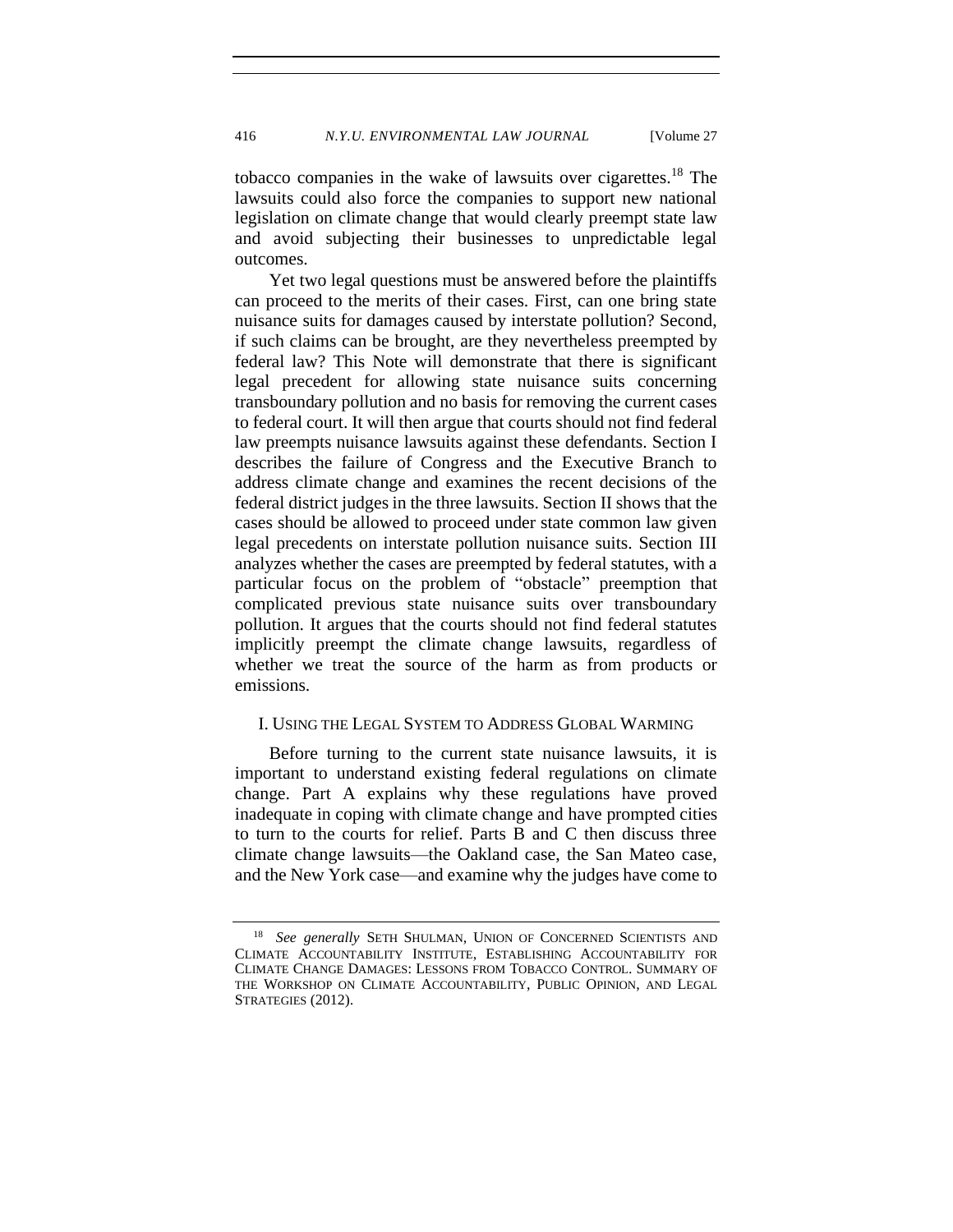2019] *STATE NUISANCE LAW AND CLIMATE CHANGE* 417

<span id="page-5-0"></span>such different conclusions about whether a state common law cause of action exists.

### A. *Background to the Litigation*

EPA has promulgated several regulations under the Clean Air Act to address climate change. Following *Massachusetts v. EPA*, the Obama administration issued an endangerment finding in December of 2009 for six pollutants that contribute to planetary warming.<sup>19</sup> EPA subsequently determined that the endangerment finding triggered several obligations under the Clean Air Act, including new regulations for motor vehicle emissions and for power plant emissions under the "Prevention of Signification Deterioration" section, which were finalized in  $2010^{20}$  With the subsequent failure of Congress to enact climate change legislation during his first term, $^{21}$  President Obama sought to use EPA's rulemaking authority under the Clean Air Act to implement the Clean Power Plan following his reelection.<sup>22</sup> This regulation, in combination with new automobile emission standards, was expected to make up the bulk of greenhouse gas reductions achieved through federal policy.<sup>23</sup>

EPA's actions, despite representing progress on climate change, are insufficient to address the financial costs of adaptation and mitigation. They were never expected to fulfill the United

<sup>19</sup> *See* Endangerment and Cause or Contribute Findings for Greenhouse Gases Under Section 202(a) of the Clean Air Act, 74 Fed. Reg. 66,496 (Dec. 15, 2009) (to be codified at 40 C.F.R. ch. 1).

See Light-Duty Vehicle Greenhouse Gas Emission Standards and Corporate Average Fuel Economy Standards; Final Rule, 75 Fed. Reg. 25,324 (May 7, 2010) (to be codified at 40 C.F.R. pts. 85, 86, and 600); Prevention of Significant Deterioration and Title V Greenhouse Gas Tailoring Rule, 75 Fed. Reg. 31,514 (June 3, 2010) (to be codified at 40 C.F.R. pts. 51, 52, 70 and 71). Both rules were generally upheld by the Supreme Court 5 years later, although the court determined that EPA could not use the "tailoring rule" to limit the number of sources regulated under the PSD provision. *See* Util. Air Regulatory Grp. v. EPA, 134 S. Ct. 2427 (2014). The Court's opinion also suggested a legal challenge to the Clean Power Plan might prove successful. *See* Jody Freeman, *Why I Worry About UARG*, 39 HARV. ENVTL. L. REV. 9, 14–20 (2015).

<sup>21</sup> *See* Tom Mounteer, *Obama Administration Efforts to Control Stationary Source Greenhouse Gas Emissions Through Rulemaking*, 41 ENVTL. L. REP. 11,127, at 11,127–28 (2011).

<sup>&</sup>lt;sup>22</sup> *See* Carbon Pollution Emission Guidelines for Existing Stationary Sources: Electric Utility Generating Units, 79 Fed. Reg. 34,830, 34,832 (June 18, 2014) (to be codified at 40 C.F.R. pt. 60).

<sup>23</sup> *See* JUSTIN GUNDLACH, SABIN CTR. FOR CLIMATE CHANGE LAW, COLUMBIA UNIV., HOW MUCH DOES THE EXISTING REGULATORY PATCHWORK REDUCE U.S. GREENHOUSE GAS EMISSIONS? 2 (Nov. 2015).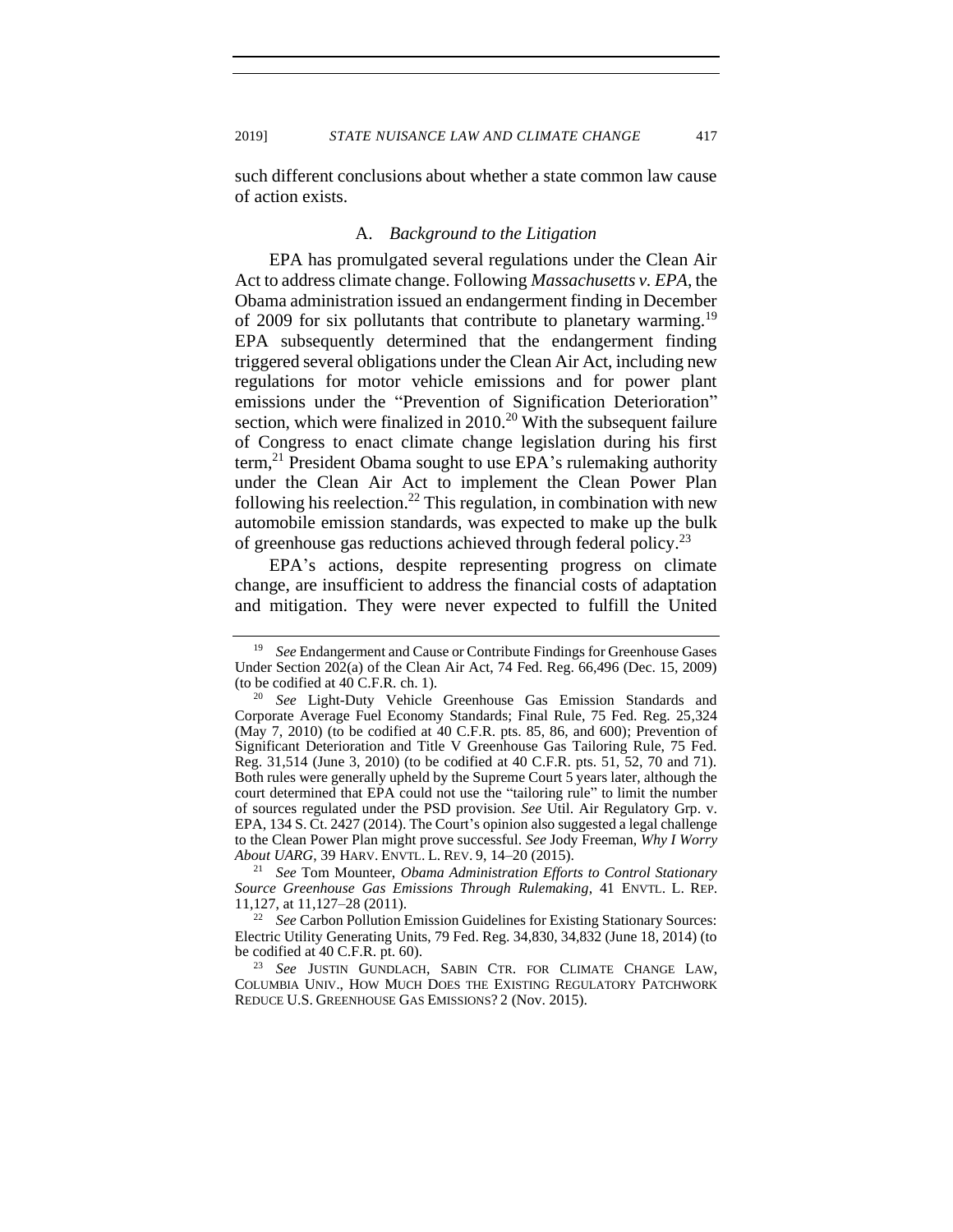States' obligations in preventing the planet's temperatures from rising more than 2ºC, which climate scientists have identified as the threshold point for dangerous impacts from global warming.<sup>24</sup> Nor does the federal government appear to be moving to strengthen its approach. To the contrary, the Trump administration has sought to repeal and replace the Clean Power Plan with weaker limitations on greenhouse gas emissions as well as rollback automobile emission standards.<sup>25</sup>

The current federal regulatory apparatus for greenhouse gases and Congressional inaction has left states with little recourse for coping with climate change impacts. Coastal areas are already experiencing some effects, particularly from sea level rise. California, for instance, has seen a sea level rise of eight inches in the past century and will likely experience an additional twenty to fifty-five inches by 2100. The economic costs of these environmental disruptions will be enormous. Problems from rising temperatures will not only include increased flooding and infrastructure damage, but losses to water supply, increases in natural disasters like forest fires, and public health harms ranging from higher asthma rates to heart disease and death.<sup>26</sup>

Faced with a stagnant federal response, coastal municipalities in California and New York have determined that the best way to prevent taxpayers from footing the bill for adaptation costs is to sue fossil fuel companies. As inland states begin grappling with some of their own environmental damages from climate change, nuisance lawsuits may quickly multiply. In just the last year, cities in Colorado have filed their own state law claims to recoup financial

<sup>24</sup> *See* David Bello, *How Far Does Obama's Clean Power Plan Go in Slowing Climate Change?*, SCI. AM. (Aug. 6, 2015), [https://www.scientificamerican.com/](https://www.scientificamerican.com/article/how-far-does-obama-s-clean-power-plan-go-in-slowing-climate-change/) [article/how-far-does-obama-s-clean-power-plan-go-in-slowing-climate-change/.](https://www.scientificamerican.com/article/how-far-does-obama-s-clean-power-plan-go-in-slowing-climate-change/)

<sup>25</sup> *See* Exec. Order No. 13,783, 82 Fed. Reg. 16,093, 16,094 (Mar. 31, 2017). *See also* Juliet Eilperin & Brady Dennis, *White House Presses Automakers to Back Fuel-Efficiency Rollback*, WASH. POST (Mar. 7, 2019), https:// www.washingtonpost.com/climate-environment/2019/03/07/white-house-pressesautomakers-back-fuel-efficiency-rollback/?utm\_term=.91fde2eca30b. The United States may nevertheless achieve equivalent reductions thanks to the economic competitiveness of natural gas compared to coal, but this assumes that only the Clean Power Plan is reversed while other regulations stay in place. *See* Jeffrey J. Anderson et al., *Will We Always Have Paris? CO2 Reduction without the Clean Power Plan*, 52 ENVTL. SCI. TECH. 2432, 2432–33 (2018).

<sup>26</sup> *See* CARMEN MILANES ET AL., OFFICE OF ENVTL. HEALTH HAZARD ASSESSMENT, CAL. ENVTL. PROT. AGENCY, INDICATORS OF CLIMATE CHANGE IN CALIFORNIA, at S-4, S-8 (May 2018).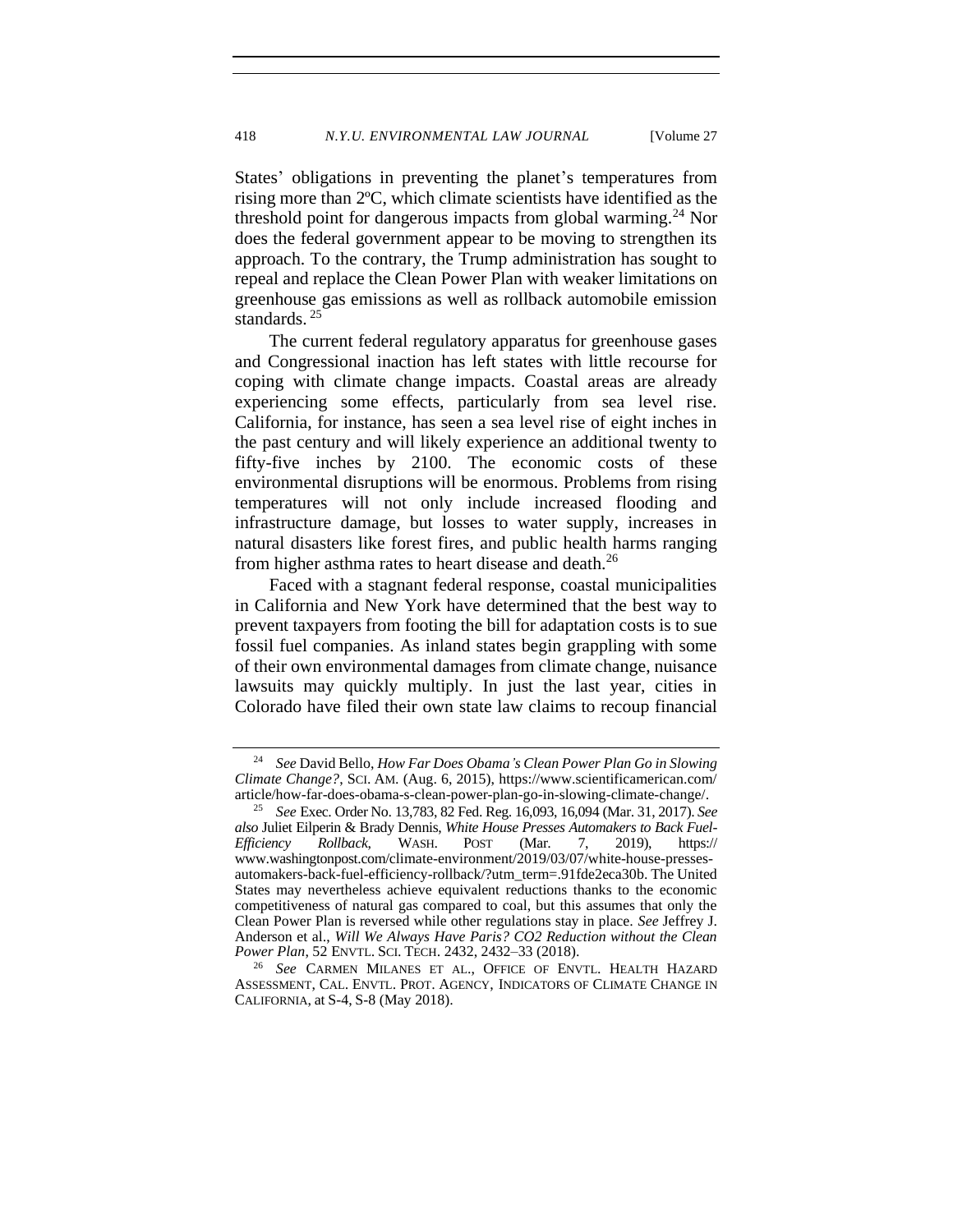<span id="page-7-0"></span>losses from fossil fuel companies.<sup>27</sup> These cases will put increasing pressure on the judicial system to determine if courts can provide some relief to plaintiffs.

## <span id="page-7-1"></span>B. *Removal to Federal Court and Preemption Issues Raised in the Cases*

In each of the three lawsuits, the defendants have offered two key reasons for immediate removal to federal court and dismissal of the complaints.<sup>28</sup> First, the defendants argued that the claims must proceed under federal nuisance law because of their transboundary nature. Under this logic, the lawsuit should be dismissed because "any such federal common law claim has been displaced by the Clean Air Act" given the Supreme Court's ruling in *American Electric Power*. <sup>29</sup> Displacement applies to situations where a federal statute or regulation directly concerns a matter of federal common law.<sup>30</sup> Once Congress has spoken to the issue, federal common law is no longer available to plaintiffs, because the legislature has primary authority "to prescribe national policy in areas of special federal interest."31

In addition to the Supreme Court decision of *American Electric Power,* the defendants have relied on the recent decision in *Kivalina* 

<sup>27</sup> *See* John Schwartz, *Climate Lawsuits, Once Limited to the Coasts, Jump Inland*, N.Y. TIMES (Apr. 20, 2018), [https://www.nytimes.com/2018/04/18/](https://www.nytimes.com/2018/04/18/climate/exxon-climate-lawsuit-colorado.html) [climate/exxon-climate-lawsuit-colorado.html.](https://www.nytimes.com/2018/04/18/climate/exxon-climate-lawsuit-colorado.html)

 $28$  The argument that preemption should require removal to federal court is extremely tenuous since this is only applicable in situations where there is "complete" preemption by federal statute, though this was not addressed in two of the district judges' opinions. *See infra* Part II.B. There are only a handful of federal statutes that have been found to warrant removal to federal court under this doctrine. *See* Gil Seinfeld, *The Puzzle of Complete Preemption*, 155 U. PA. L. REV. 537, 549-55 (2007).

<sup>29</sup> *See* Notice of Removal at 3-6, California v. B.P. p.l.c., No. 17-cv-06011- JCS (N.D. Cal. filed Sept. 19, 2017), http://blogs2.law.columbia.edu/climatechange-litigation/wp-content/uploads/sites/16/case-documents/2017/20171020\_ docket-317-cv-06012-EMC\_notice.pdf; Memorandum of Law of Chevron Corporation, Conocophillips, and Exxon Mobil Corporation Addressing Common Grounds in Support of Their Motions to Dismiss at 8, 26, City of New York v. B.P. p.l.c., No. 18 Civ. 182 (JFK) (S.D.N.Y. filed Feb. 23, 2018), http://blogs2.law.columbia.edu/climate-change-litigation/wp-content/uploads/ sites/16/case-documents/2018/20180223\_docket-118-cv-00182\_motion-todismiss-1.pdf.

<sup>30</sup> *See* Sandra Zellmer, *Federal Pre-emption and Displacement of Environmental Statutes and Common Law Claims, in* ELGAR ENCYCLOPEDIA OF ENVIRONMENTAL LAW, 96-97 (Michael Faure ed., 2016).

<sup>31</sup> Am. Elec. Power Co. v. Connecticut, 564 U.S. 410, 424 (2011).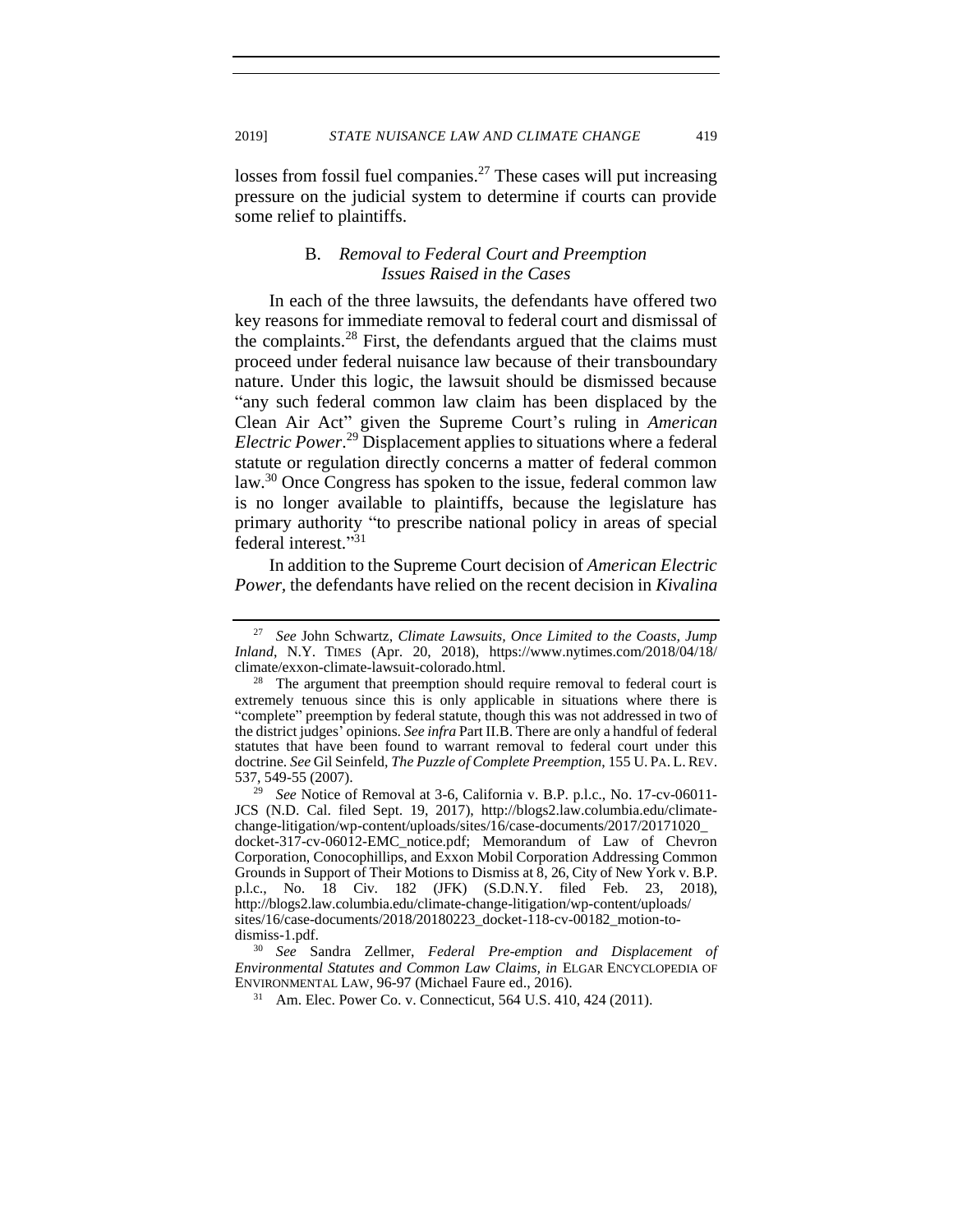*v. Exxon Mobil* for their assertion that the cases must proceed under federal common law.<sup>32</sup> In that case, the Ninth Circuit Court of Appeals held that federal common law nuisance suits seeking monetary damages for global warming were also displaced by the Clean Air Act, building on the holding in *American Electric Power* that suits for injunctive relief were displaced.<sup>33</sup> However, the Ninth Circuit did not explicitly determine that transboundary air pollution cases must only be adjudicated under the federal common law.<sup>34</sup>

Second, the defendants argued that even if viable as state common law claims, the cases are nevertheless preempted by the Clean Air Act.<sup>35</sup> It provides "an exclusive federal remedy for plaintiffs seeking stricter regulation of the nationwide and worldwide greenhouse gas emissions."<sup>36</sup> Preemption, in contrast to displacement, only occurs when a federal statute overrides state law. It requires Congress to clearly *intend* to supersede either a state statute or state common law, so as not to disrupt "the federal-state balance" and intrude on state authority.<sup>37</sup>

<sup>32</sup> *See* Native Vill. of Kivalina v. ExxonMobil Corp., 696 F.3d 849, 855 (9th Cir. 2012).

<sup>33</sup> *See* Quin M. Sorenson, Native Village of Kivalina v. ExxonMobil Corp.*: The End of "Climate Change" Tort Litigation?*, 44 TRENDS: ABA SEC. ENV'T, ENERGY,  $\&$  RESOURCES 1 (2013). The inability to sever injunctive and monetary claims is potentially supported by precedent concerning the Clean Water Act. *See id.* at 4*.*

<sup>34</sup> *See* Native Vill. of Kivalina, 696 F.3d at 858 ("The Supreme Court has held that federal common law addressing domestic greenhouse gas emissions has been displaced by Congressional action. That determination displaces federal common law public nuisance actions seeking damages, as well as those actions seeking injunctive relief. . . [w]e need not, and do not, reach any other issue urged by the parties.").

<sup>&</sup>lt;sup>35</sup> *See* Notice of Removal by Defendants Chevron Corporation and Chevron U.S.A., Inc. at 4, County of San Mateo v. Chevron Corp., No. 17-cv-04929-MEJ (N.D. Cal. filed July 17, 2017), http://blogs2.law.columbia.edu/climate-changelitigation/wp-content/uploads/sites/16/case-documents/2017/20170824\_docket-317-cv-04929-MEJ\_notice-1.pdf.

<sup>36</sup> Notice of Removal at 5, California v. B.P. p.l.c., No. 17-cv-06011-JCS (N.D. Cal. filed Sept. 19, 2017), http://blogs2.law.columbia.edu/climate-change-litigation/ wp-content/uploads/sites/16/case-documents/2017/20171020\_docket-317-cv-06012-EMC\_notice.pdf.

<sup>37</sup> United States v. Bass, 404 U.S. 336, 349 (1971). *See also* Rice v. Santa Fe Elevator Corp., 331 U.S. 218, 230 (1947); Jones v. Rath Packing Co., 430 U.S. 519, 525 (1977); Milwaukee v. Illinois, 451 U.S. 304, 316 (1981); Am. Elec. Power Co. v. Connecticut, 564 U.S. 410, 423 (2011).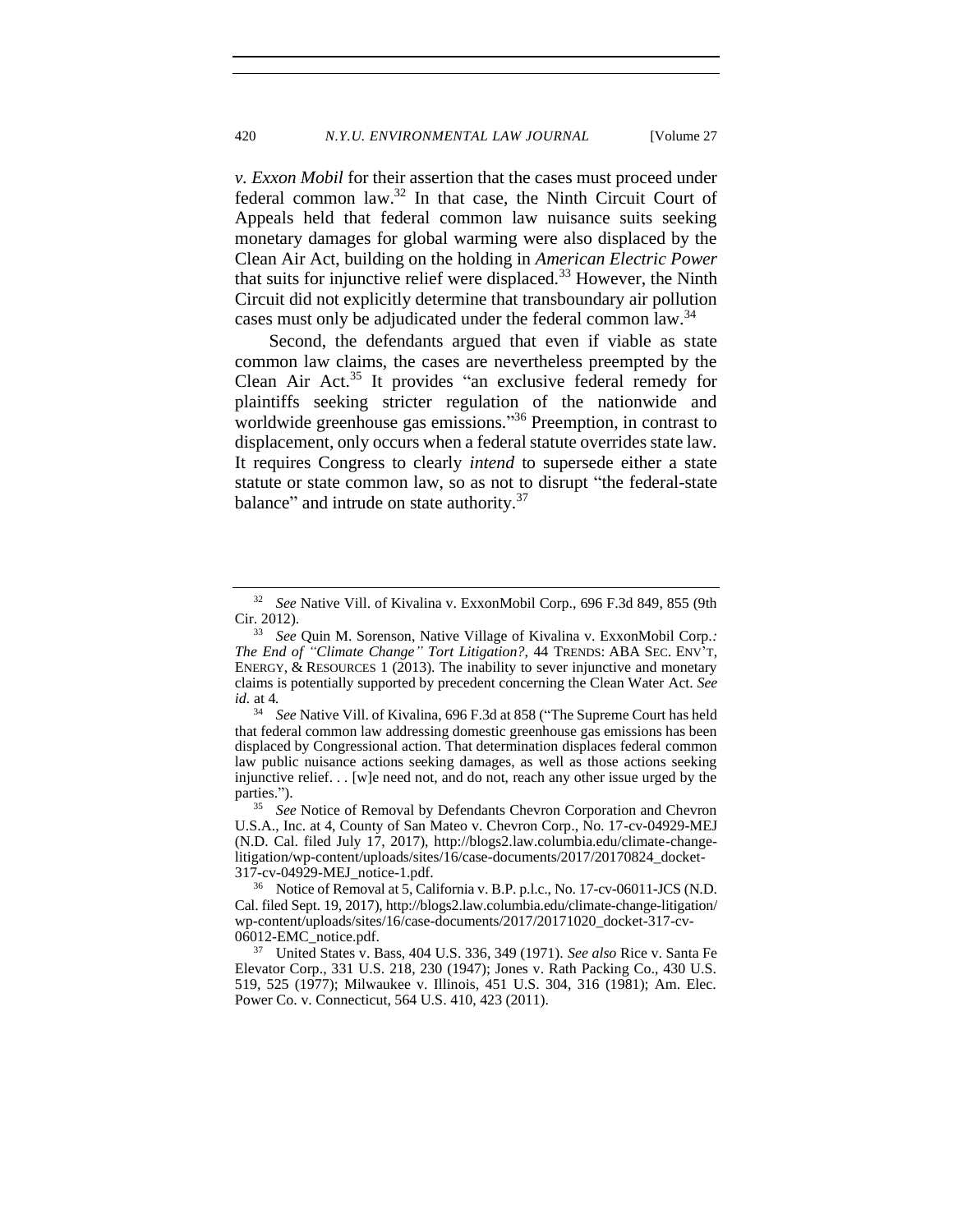#### 2019] *STATE NUISANCE LAW AND CLIMATE CHANGE* 421

#### *C. The District Courts Split*

<span id="page-9-0"></span>Each of the federal district court judges in the three lawsuits came to a different conclusion about whether the cases had to proceed under federal common law, and if so, whether there was displacement of the claims. Judge Alsup, in the Oakland case, denied plaintiffs' motion to remand the case to state court, holding that the plaintiffs' nuisance claims are "necessarily governed by federal common law" because of their transboundary nature. In making this determination, he emphasized the importance of uniformity in any judicial relief concerning climate change impacts and did not extend his discussion beyond that one issue. Yet surprisingly, he also concluded that the claims were not displaced by the Clean Air Act because the plaintiffs were not concerned with emissions per se but rather brought their claims "against defendants for having put fossil fuels into the flow of international commerce."<sup>38</sup> This worldwide scope led Judge Alsup to conclude that the Clean Air Act did not apply, since it only addresses domestic emissions.<sup>39</sup> He later dismissed the suit on other grounds, which the plaintiffs are currently appealing.<sup>40</sup>

Judge Keenan in the New York case agreed with Judge Alsup that the plaintiffs' claims must be pleaded as federal common law claims, but in contrast to Judge Alsup, he concluded that they were displaced by the Clean Air Act. Judge Keenan similarly reasoned that the suits could not be brought under state nuisance law because transboundary pollution was solely a matter of federal law.<sup>41</sup> Yet he

<sup>40</sup> *See* Karen Savage, *San Francisco, Oakland Appeal Dismissal of Climate Lawsuits*, CLIMATE LIABILITY NEWS (Mar. 13, 2019), [https://](https://www.climateliabilitynews.org/2019/03/13/san-francisco-oakland-climate-lawsuit-appeal/) [www.climateliabilitynews.org/2019/03/13/san-francisco-oakland-climate](https://www.climateliabilitynews.org/2019/03/13/san-francisco-oakland-climate-lawsuit-appeal/)[lawsuit-appeal/.](https://www.climateliabilitynews.org/2019/03/13/san-francisco-oakland-climate-lawsuit-appeal/)

<sup>41</sup> Judge Keenan directly cited Judge Alsup's opinion on this matter. *See* Opinion and Order at 11, City of New York v. B.P. p.l.c., No. 18 Civ. 182 (JFK) (S.D.N.Y. filed July 19, 2018), [http://blogs2.law.columbia.edu/climate-change-](http://blogs2.law.columbia.edu/climate-change-litigation/wp-content/uploads/sites/16/case-documents/2018/20180719_docket-118-cv-00182_opinion-and-order-1.pdf)

<sup>&</sup>lt;sup>38</sup> Order Denying Motions to Remand, California v. B.P. p.l.c., No. C 17-06011 WHA and No. C 17-06012 WHA (N.D. Cal. filed Feb. 27, 2018), http://blogs2.law.columbia.edu/climate-change-litigation/wp-content/uploads/ sites/16/case-documents/2018/20180227\_docket-317-cv-06011\_order-1.pdf.

<sup>&</sup>lt;sup>39</sup> *See id.* Judge Alsup dismissed the complaints at a later date on grounds that the claims were "foreclosed by the need for federal courts to defer to the legislative and executive branches when it comes to such international problems" and interfered with federal foreign policy. *See* Order Granting Motion to Dismiss Amended Complaints at 9–10, California v. B.P. p.l.c., No. C 17-06011 WHA and No. C 17-06012 WHA (N.D. Cal. filed June 25, 2018), http://blogs2.law.columbia.edu/ climate-change-litigation/wp-content/uploads/sites/16/case-documents/2018/ 20180625\_docket-317-cv-06011\_order-1.pdf.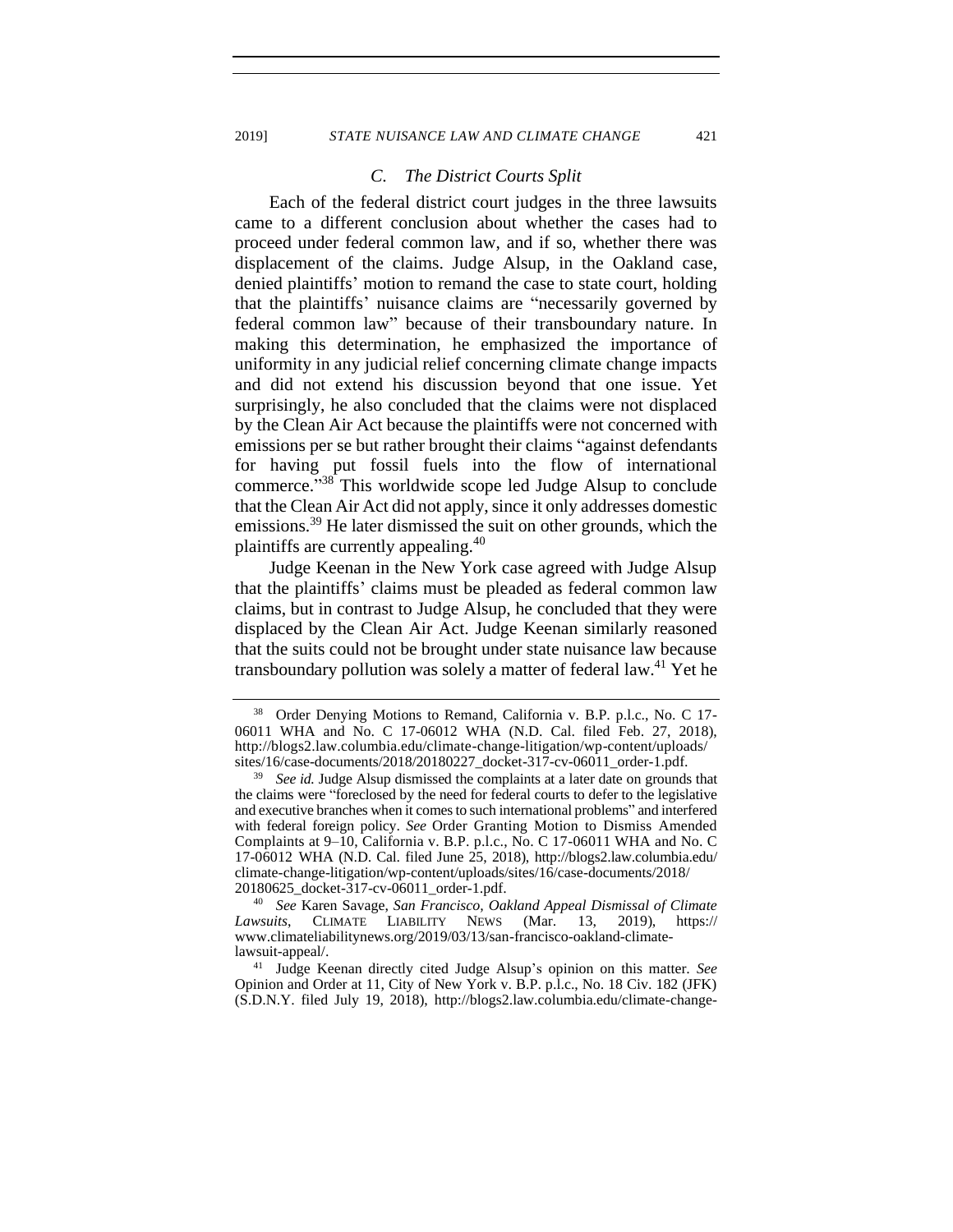found Judge Alsup's distinction between emissions and the production of fossil fuels to be largely semantic and concluded that the Clean Air Act displaced all federal global warming claims.<sup>42</sup> He agreed with the reasoning of the *Kivalina* opinion in the Ninth Circuit that this should be true regardless of whether the plaintiffs are seeking injunctive relief, as they did under *American Electric Power*, or monetary damages.<sup>43</sup> New York officials are appealing his ruling.<sup>44</sup>

In contrast, Judge Chhabria remanded the San Mateo case back to state court. He believed the state nuisance claims were viable, reasoning that they could not be "superseded by the previouslyoperative federal common law." <sup>45</sup> He also rejected the defendants' invocation of a rarely-used doctrine known as "complete preemption." It requires removal to federal court and dismissal when a specific federal statute completely preempts state law.<sup>46</sup> However, Judge Chhabria did not cite any prior judicial rulings that have examined whether transboundary pollution claims belong

[litigation/wp-content/uploads/sites/16/case-documents/2018/20180719\\_docket-](http://blogs2.law.columbia.edu/climate-change-litigation/wp-content/uploads/sites/16/case-documents/2018/20180719_docket-118-cv-00182_opinion-and-order-1.pdf)[118-cv-00182\\_opinion-and-order-1.pdf.](http://blogs2.law.columbia.edu/climate-change-litigation/wp-content/uploads/sites/16/case-documents/2018/20180719_docket-118-cv-00182_opinion-and-order-1.pdf) He did not address the issue of complete preemption, as it was not raised by the defendants.

 $42$  For Judge Alsup's discussion of the distinction, see Order Granting Motion to Dismiss Amended Complaints at 9, California v. B.P. p.l.c., No. C 17-06011 WHA and No. C 17-06012 WHA (N.D. Cal. filed June 25, 2018).

<sup>43</sup> *See* Opinion and Order at 16, City of New York v. B.P. p.l.c., No. 18 Civ. 182 (JFK) (S.D.N.Y. filed July 19, 2018). He also found the claims would be an interference with foreign policy. *See id.* at 20.

<sup>44</sup> *See* Karen Savage, *NYC Files Appeal, Challenges Dismissal of Climate Liability Suit*, CLIMATE LIABILITY NEWS (Nov. 12, 2018), https:// www.climateliabilitynews.org/2018/11/12/nyc-climate-liability-suit-appeal/.

<sup>&</sup>lt;sup>45</sup> Order Granting Motions to Remand at 2, County of San Mateo v. Chevron Corp., No. 17-cv-04929-VC, No. 17-cv-04934-VC, and No. 17-cv-04935-VC (N.D. Cal. Mar. 16, 2018), [http://blogs2.law.columbia.edu/climate-change-litigation/wp](http://blogs2.law.columbia.edu/climate-change-litigation/wp-content/uploads/sites/16/case-documents/2018/20180316_docket-317-cv-04929-MEJ_order.pdf)[content/uploads/sites/16/case-documents/2018/20180316\\_docket-317-cv-04929-](http://blogs2.law.columbia.edu/climate-change-litigation/wp-content/uploads/sites/16/case-documents/2018/20180316_docket-317-cv-04929-MEJ_order.pdf) [MEJ\\_order.pdf.](http://blogs2.law.columbia.edu/climate-change-litigation/wp-content/uploads/sites/16/case-documents/2018/20180316_docket-317-cv-04929-MEJ_order.pdf) The judge also went on to find that federal jurisdiction was not warranted under *Grable & Sons Metal Prods., Inc. v. Darue Eng'g &Mfg., 545 U.S. 308 (2005)*, since there was not a sufficient federal issue. *See id.*

<sup>46</sup> *Id.* at 3. It's worth noting that Judge Chhabria directly disagreed with Judge Alsup about the existence of a federal claim, stating that the decisions of *American Electric Power* and *Kivalina* bar federal common law nuisance suits concerning global warming.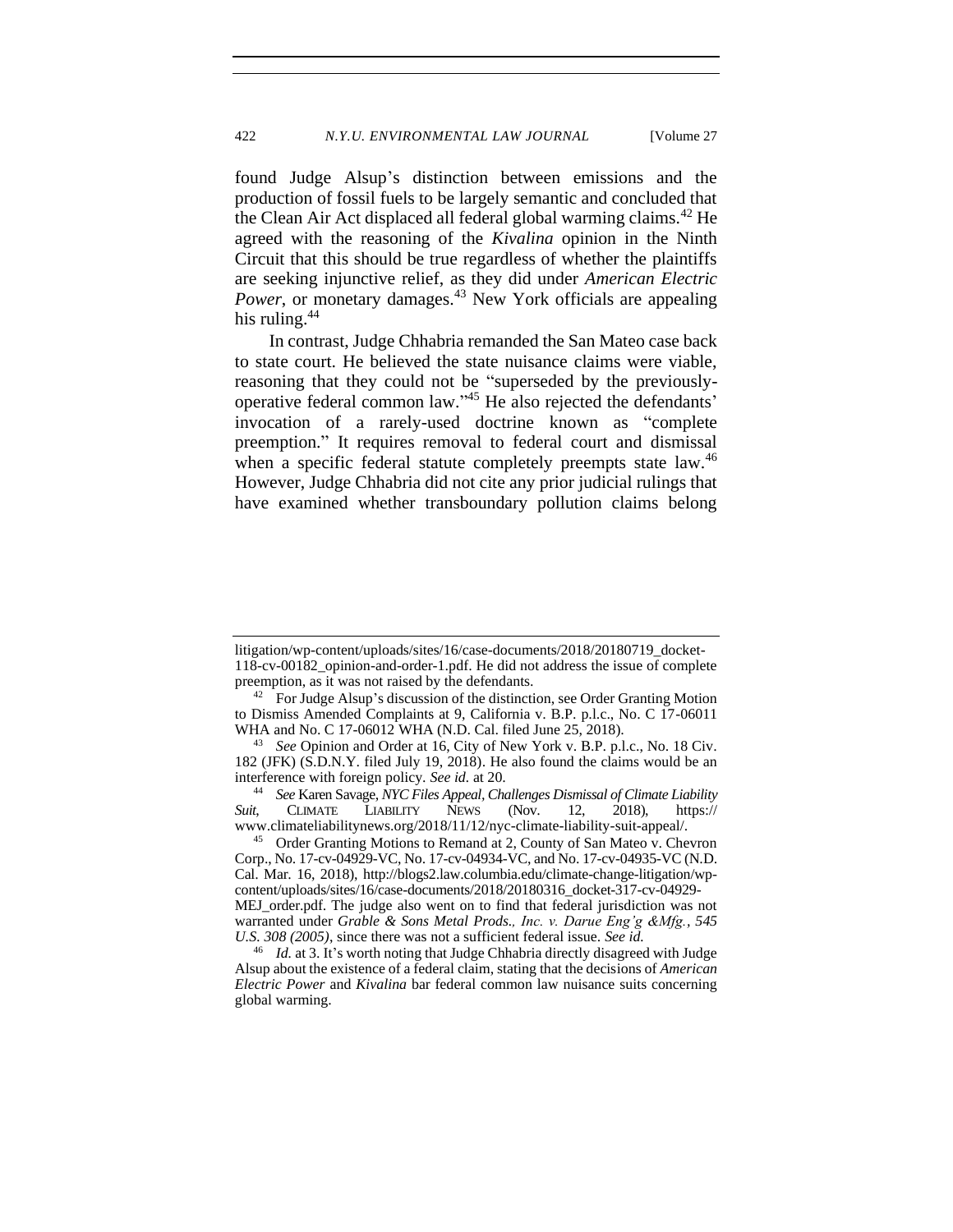under federal versus state common law. $47$  The defendants are appealing his decision.<sup>48</sup>

Table: District Court Decisions

|                  | <b>Federal or State</b><br><b>Common Law?</b> | <b>Displaced or Preempted by</b><br>the Clean Air Act? | <b>Outcome and Current</b><br><b>Status</b>             |
|------------------|-----------------------------------------------|--------------------------------------------------------|---------------------------------------------------------|
| Oakland          | Federal common law                            | Not displaced                                          | Dismissed on other grounds;<br>Plaintiffs are appealing |
| <b>New York</b>  | Federal common law                            | Displaced                                              | Dismissed: Plaintiffs are<br>appealing                  |
| <b>San Mateo</b> | State common law                              | No "complete" preemption<br>warranting removal         | Remanded to state court;<br>Defendants are appealing    |

#### II. STATE VERSUS FEDERAL COMMON LAW

<span id="page-11-0"></span>This Section explores the first key issue raised by the climate change lawsuits: whether they can proceed under state, rather than federal, nuisance law. The question is important because if the lawsuits must proceed under federal law, it is extraordinarily likely a court will find that the claims have been displaced by the Clean Air Act and grant dismissal given the Supreme Court's decision in *American Electric Power*. <sup>49</sup> Part A discusses the existing doctrine on whether plaintiffs can bring transboundary pollution cases under state nuisance law. These precedents make it clear that state nuisance law is available for pollution that crosses national or international boundaries. Part B examines a rare exception to the "well-pleaded complaint" rule, known as complete preemption, which some defendants have suggested should require removal to federal court and adjudication of these cases under federal common

<sup>47</sup> *Id.* There was no citation in his opinion to the landmark case of *Ouellette*  on this question, discussed *infra* Part II.A.

<sup>48</sup> *See* Defendants' Motion to Stay Pending Appeal of Remand Order, County of San Mateo v. Chevron Corp., No. 17-cv-04929-VC, No. 17-cv-04934-VC, and No. 17-cv-04935-VC (N.D. Cal. Mar. 26, 2018), http://blogs2.law.columbia.edu/climatechange-litigation/wp-content/uploads/sites/16/case-documents/2018/20180326\_ docket-317-cv-04929-MEJ\_motion-1.pdf.

<sup>49</sup> See discussion on *American Electric Power* and displacement *supra* Part I.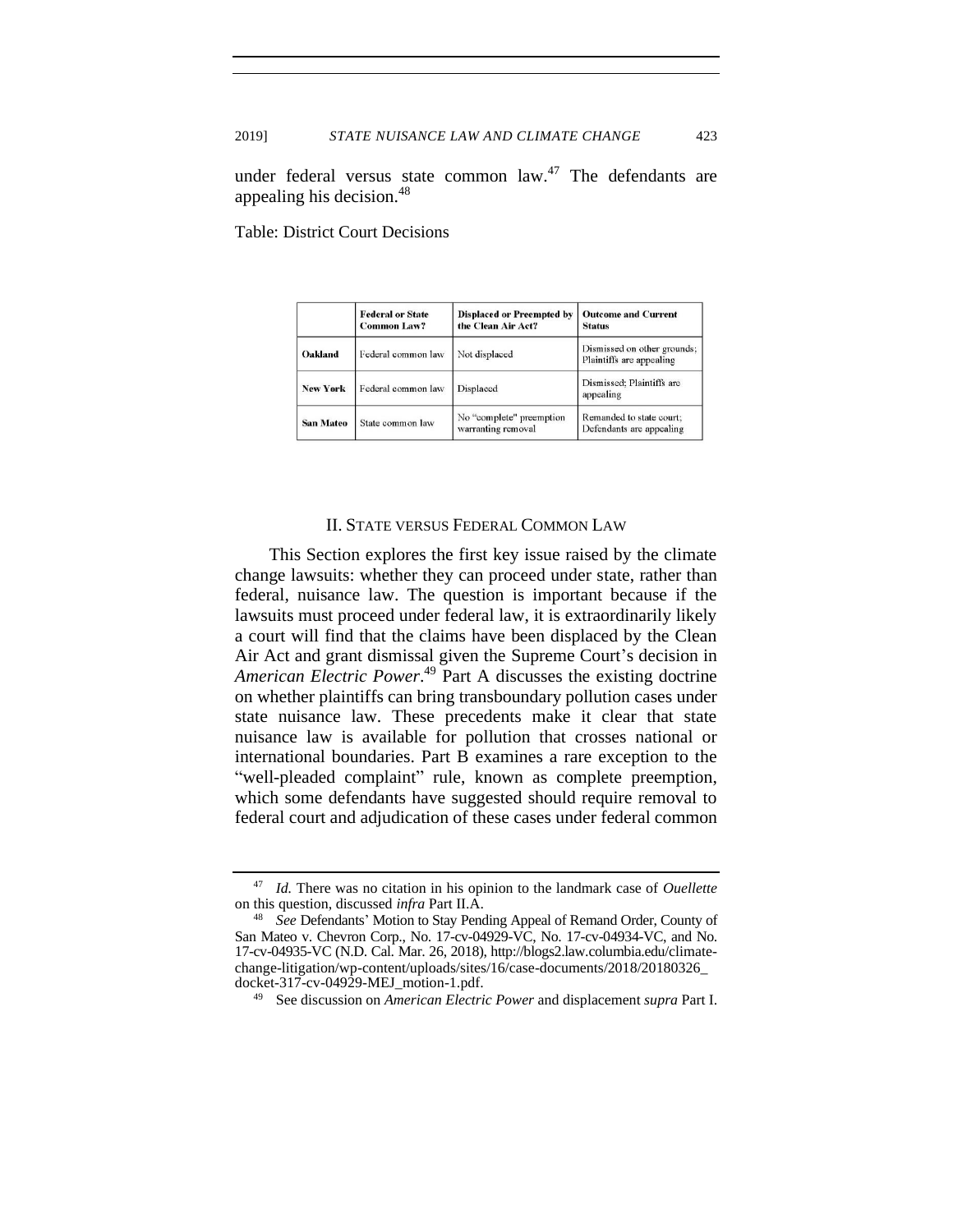<span id="page-12-0"></span>law. This unusual doctrine should not apply to the current cases, allowing state courts to ultimately decide the issue of preemption.

### A. *Transboundary Pollution Under State Common Law*

For nearly a century before the passage of federal statutes governing air and water pollution in the early 1970s, the judiciary struggled to determine whether federal or state common law should govern interstate pollution disputes.<sup>50</sup> Then, in several decisions between 1972 and 1987, the Supreme Court concluded that although these environmental statutes displaced *federal* common law nuisance litigation over transboundary pollution, *state* common law was still available.

Prior to the passage of federal environmental legislation, interstate pollution disputes had been brought under both federal and state law,<sup>51</sup> and the Supreme Court had allowed these cases to proceed under both bodies of law.<sup>52</sup> There were periodic discussions in judicial opinions about whether federal common law might be better suited to adjudicate nuisance claims between states, but no court had held that one or the other was the sole avenue available to plaintiffs in these cases. The most confusing, and potentially problematic, dicta on this question came in a 1972 Supreme Court decision in *Illinois v. Milwaukee (Milwaukee I)*. The Court held that

<sup>50</sup> *See* Freeman v. Grain Processing Corp., 848 N.W.2d 58, 76 (Iowa 2014) ("[I]n the early 1970s, it was uncertain whether plaintiffs seeking to attack pollution in the waterways could bring their claims under federal common law or state common law."). *See generally* Robert J. Percival, *The Clean Water Act and the Demise of the Federal Common Law of Interstate Nuisance*, 55 ALA. L. REV. 717, 718–54 (describing the conflicted decisions of the Supreme Court and federal appeals courts on whether federal or state nuisance law should govern interstate pollution before the 1970s).

<sup>&</sup>lt;sup>51</sup> However, federal common law seems to have been the more commonly chosen route, historically, for plaintiffs seeking abatement of pollution originating outside their borders. *See* Int'l Paper Co. v. Ouellette, 479 U.S. 481, 487 (1987), citing as examples Hinderlider v. La Plata River & Cherry Creek Ditch Co., 304 U.S. 92 (1938) and Missouri v. Illinois, 200 U.S. 496 (1906) (water pollution).

<sup>52</sup> *See* Ohio v. Wyandotte Chems. Corp., 401 U.S. 493 (1971) (declining to exercise jurisdiction over a nuisance claim filed in Ohio state court against out-ofstate polluters and affirming the Ohio state court's ability to adjudicate the case); Illinois v. Milwaukee, 406 U.S. 91 (1972) (affirming that federal courts could exercise jurisdiction over interstate pollution disputes). The court, however, certainly wrestled heavily with the question of which should govern. For early Supreme Court opinions that claimed interstate disputes over natural resources should be litigated solely under federal common law, see *Kansas v. Colorado*, 206 U.S. 46 (1907) (concerning use of a waterway) and *Missouri v. Illinois*, 200 U.S. 496 (1906) (concerning discharge of sewage into a shared waterway).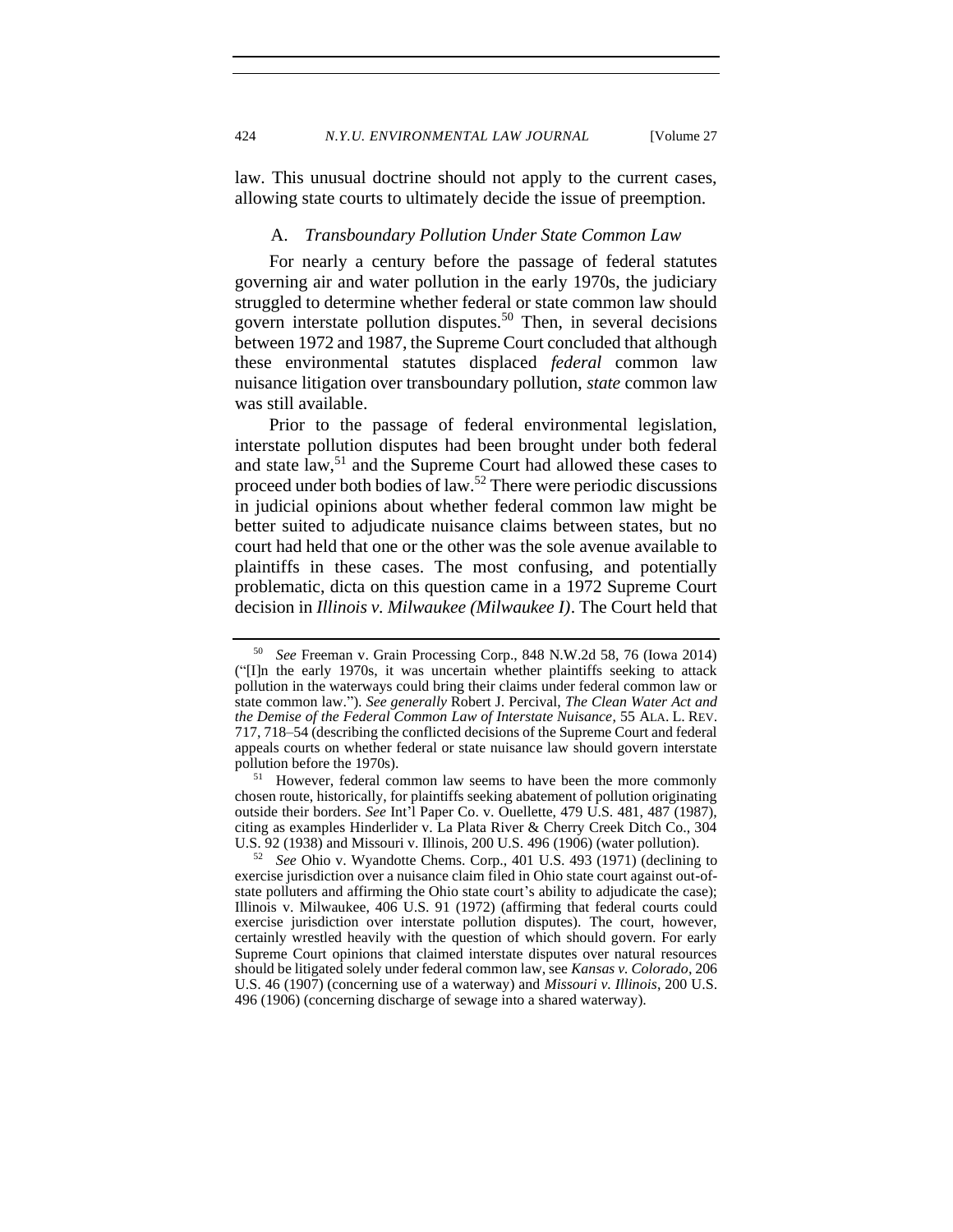interstate pollution claims could be brought under federal common law, finding that "[w]hen we deal with air and water in their ambient or interstate aspects, there is a federal common law."<sup>53</sup> The opinion seemed to suggest that these claims had to be brought under federal common law, but the Court never stated this directly.<sup>54</sup>

Then, in 1981, the Supreme Court held for the first time that the Clean Water Act displaced federal common law for interstate pollution disputes in *Milwaukee v. Illinois (Milwaukee II)*. Because Congress had directly addressed the issue, "the need for such an unusual exercise of law-making by federal courts" was gone.<sup>55</sup> The recent Supreme Court case of *American Electric Power* cites to this statement in finding that the Clean Air Act displaced federal common claims concerning greenhouse gas emissions.<sup>56</sup> However, *Milwaukee II* did not address the question of whether state nuisance law was still available for transboundary pollution.

Six years later, the Supreme Court held that these disputes could be resolved under state law in the case of *International Paper Co. v. Ouellette*. <sup>57</sup> The litigation arose when property owners in Vermont sued a New York paper mill operator for water pollution across state lines. Before turning to the issue of statutory preemption, which will be discussed in Section III of this Note, the Court unanimously found that state common law was available to plaintiffs injured by interstate pollution, though it did not provide a

<sup>53</sup> *Milwaukee I*, 406 U.S. at 103. The court concurrently held that federal district courts had jurisdiction over interstate pollution cases brought under federal common law and declined to exercise its original jurisdiction to resolve the case. *See id.* at 108.

<sup>54</sup> As one example, the court mused that "[t]he question of apportionment of interstate waters is a question of 'federal common law' upon which state statutes or decisions are not conclusive." *Id.* at 105.

Milwaukee v. Illinois, 451 U.S. 304, 307 (1981).

<sup>56</sup> *See* Am. Elec. Power Co. v. Connecticut, 564 U.S. 410, 411 (2011) (quoting *Milwaukee II* for the proposition that "when Congress addresses a question previously governed by a decision rested on federal common law the need for such an unusual exercise of law-making by federal courts disappears.").

<sup>57</sup> *See* Int'l Paper Co. v. Ouellette, 479 U.S. 481 (1987)*.* The judges in that case were concerned about polluters having to comply with multiple state nuisance laws, holding that in a transboundary case a state law claim could proceed but only if the court applied the law of the source state (not the recipient state). *See* Randolph L. Hill, *Preemption of State Common Law Remedies by Federal Environmental Statutes:* International Paper Co. v. Ouellette, 14 ECOLOGY L. Q. 541–42 (1987).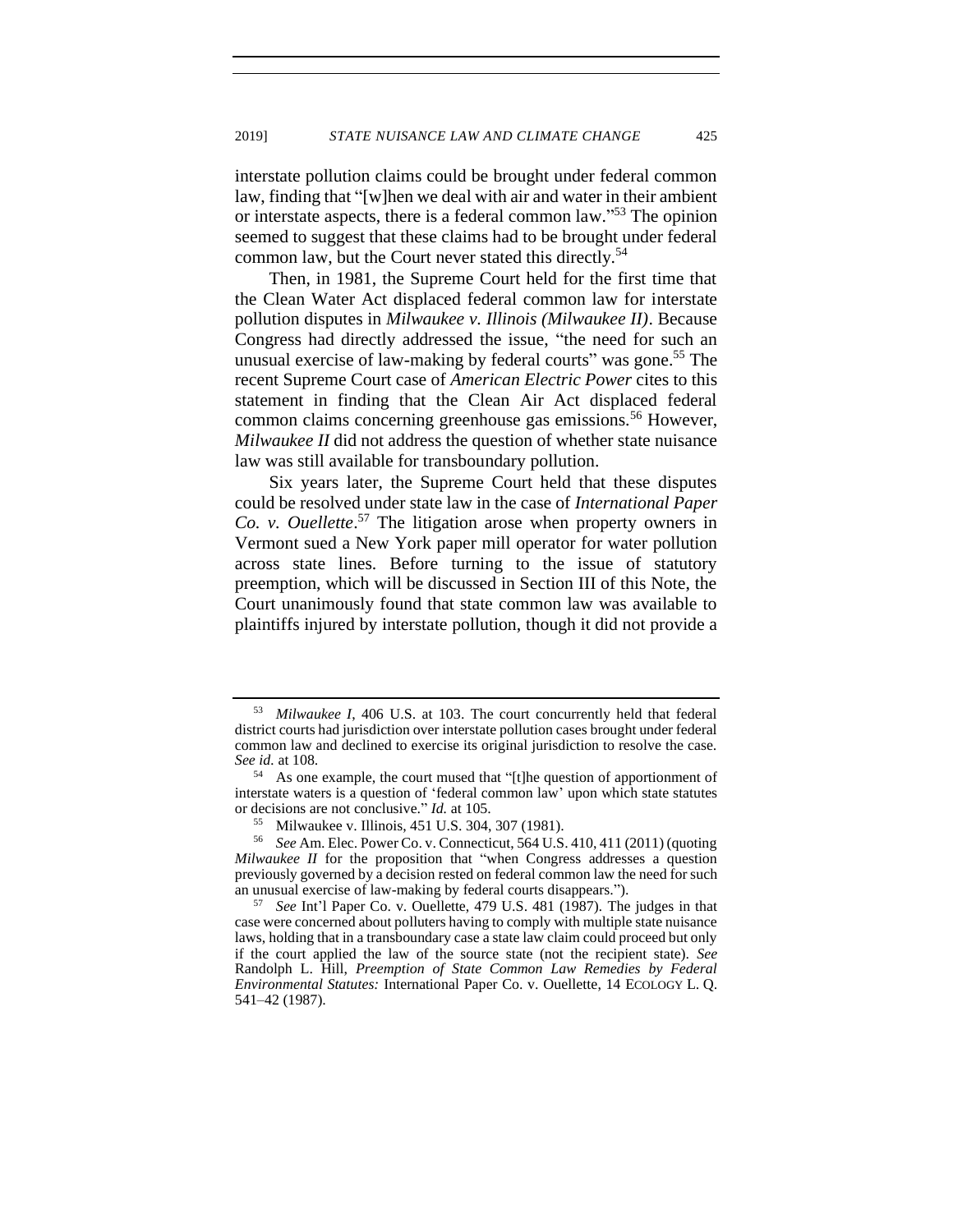detailed analysis of why this might be so.<sup>58</sup> Since the *Ouellette* decision, the Supreme Court has reaffirmed that a nuisance claim concerning interstate pollution can proceed under state common law in the only other similar case to come before it.<sup>59</sup> Although these two cases concerned water pollution, they have been interpreted to apply in the same way to air pollution disputes. $60$ 

While affirming the availability of state nuisance law for transboundary pollution*, Ouellette* contained an important caveat. In a five-four split, a majority of the justices ruled that these claims could only be brought under the law of the state where the pollution sources were located. The Court reasoned that the Clean Water Act preempted nuisance suits under the common law of states receiving pollution because such cases would obstruct the implementation of the legislation, whereas nuisance lawsuits brought under the state common law of polluting sources posed no such obstacles to the  $act.<sup>61</sup>$ 

The availability of state common law for interstate pollution disputes, so long as the claims are brought under source state law, has been reflected in numerous decisions in federal and state court on transboundary air and water pollution since *Ouellette*. 62 The Second Circuit Court of Appeals, for example, held just last year that nuisance suits for transboundary water pollution can proceed as

<sup>58</sup> *Ouellette*, 479 U.S. at 489 (noting that the Court had previously left open the question of whether injured parties still had a cause of action under *state* law in prior decisions about the Clean Water Act).

<sup>59</sup> Arkansas v. Oklahoma, 503 U.S. 91, 100 (1992) (holding that that the Clean Water Act preempts federal and "affected state" common law actions over transboundary water pollution if the discharges are permitted under the Clean Water Act, but that interstate pollution disputes can still proceed under source state nuisance law).

<sup>60</sup> *See, e.g.*, Bell v. Cheswick Generating Station, 734 F.3d 188, 194 (3d Cir. 2013); People *ex rel.* Madigan v. PSI Energy, Inc., 364 Ill. App. 3d 1041, 1044 (2006).

<sup>61</sup> As discussed *infra* Part III.B, the legislation specifically included a "savings" clause that preserved state common law remedies for pollution. *See Ouellette*, 479 U.S. at 497 ("The saving clause specifically preserves other state actions, and therefore nothing in the Act bars aggrieved individuals from bringing a nuisance claim pursuant to the law of the *source* State.").

 $62$  However, it is worth mentioning that some courts seem to have misinterpreted *Ouellette* as stating that the Clean Water Act preempted all state common law claims, when it instead held that state nuisance suits must be brought under the laws of the source state. For a discussion of this issue in New York cases, see *Burke v. Dow Chem. Co.*, 797 F. Supp. 1128, 1141 (E.D.N.Y. 1992).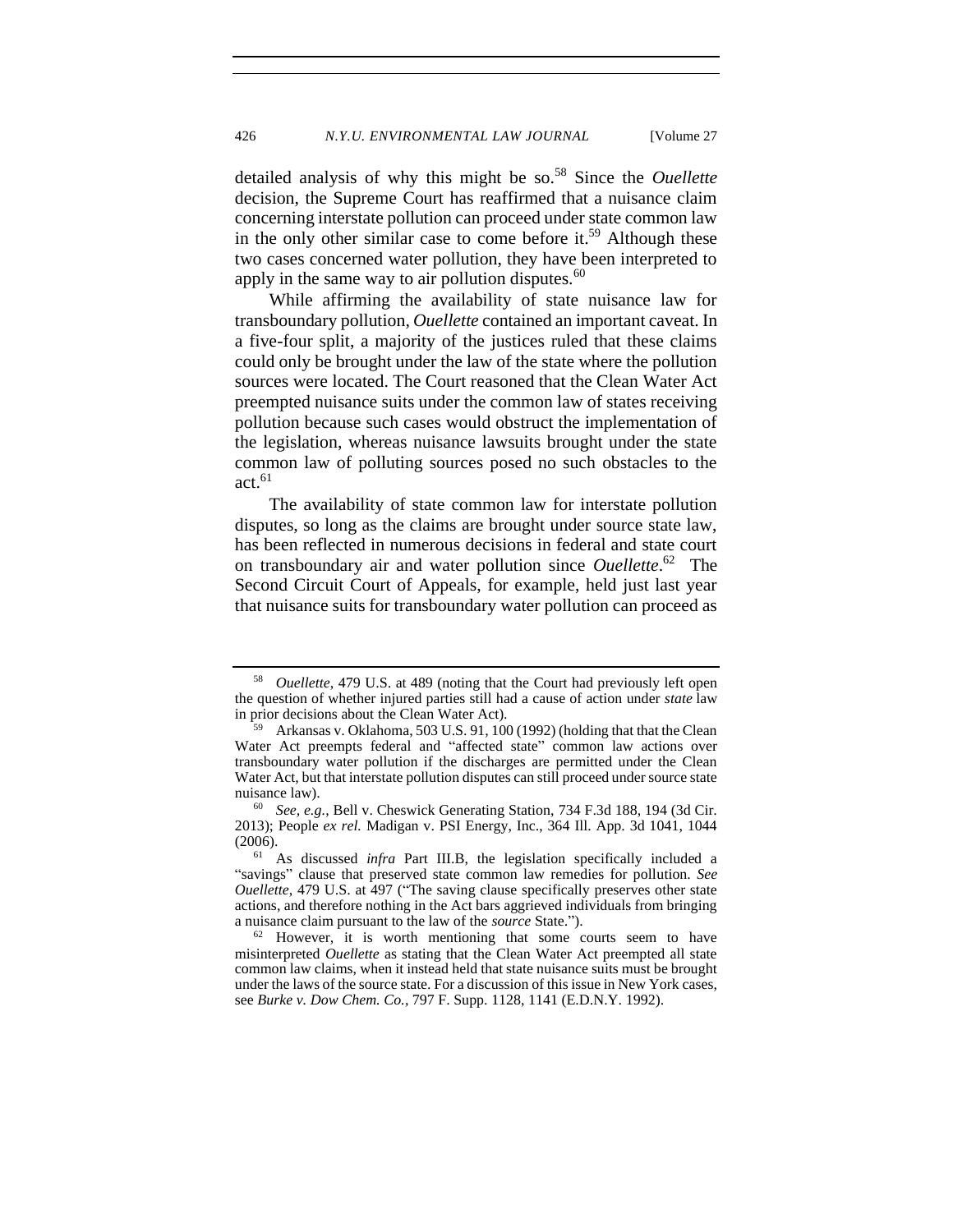state law claims under the source state common law.<sup>63</sup> In another recent case, the Fourth Circuit Court of Appeals also reaffirmed the possibility of pursuing a state nuisance lawsuit over transboundary air pollution.<sup>64</sup> And state courts have continued to apply state common law to transboundary pollution claims even as the federal government has played a greater role in pollution regulation.<sup>65</sup>

Given this precedent, any judicial analysis of a state nuisance suit over transboundary pollution must begin by recognizing that state law has long been held to govern these claims. It is simply not the case that only federal common law is available to plaintiffs. Both Judge Keenan and Judge Alsup thus erred in finding that the transboundary nature of climate change required these cases to proceed under federal nuisance law. The Supreme Court explicitly held in *Ouellette* that pollution across state boundaries does not necessitate adjudication under federal nuisance law so long as the court applies the nuisance law of the state where the pollution originated. Judge Keenan's opinion demonstrates a particularly striking misinterpretation of *Ouellette*, citing it to support the proposition that interstate pollution should be a matter of federal  $law<sup>66</sup>$  even though the holding of that case preserved a state law remedy. That the federal common law has been available for nuisance claims, as noted in the cases cited by Judges Keenan and Alsup, does not mean it is the only option available.<sup>67</sup> Only Judge Chhabria correctly recognized that state nuisance law is available for transboundary pollution disputes.<sup>68</sup>

To successfully contest the claim that climate change suits can be brought under state law, defendants might try to argue that climate change does not constitute a nuisance. But because the

<sup>63</sup> *See* Catskill Mts. Chptr. of Trout Unlimited, Inc. v. EPA, 846 F.3d 492, 517 (2d Cir. 2017).

<sup>64</sup> *See* N.C. *ex rel.* Cooper v. TVA, 615 F.3d 291, 309 (4th Cir. 2010).

<sup>65</sup> *See* Gutierrez v. Mobil Oil Corp., 798 F. Supp. 1280 (W.D. Tex. 1992).

<sup>66</sup> *See* City of New York v. BP p.l.c., 325 F. Supp. 3d 466, 471 (S.D.N.Y. 2018).

See id. Both Judges Keenan and Alsup at times seem to conflate the mere availability of federal common law with plaintiffs only having the option of proceeding under federal law, and they cite cases decided before *Ouellette* as support for this proposition. See, for example, Judge Keenan's citations to Tex. Indus. Inc. v. Radcliff Materials, Inc., 451 U.S. 630, 640 (1981).

<sup>68</sup> *See* Order Granting Motions to Remand, County of San Mateo v. Chevron Corp., No. 17-cv-04929-VC, No. 17-cv-04934-VC, and No. 17-cv-04935-VC (N.D. Cal. Mar. 16, 2018), http://blogs2.law.columbia.edu/climate-changelitigation/wp-content/uploads/sites/16/case-documents/2018/20180316\_ docket-317-cv-04929-MEJ\_order.pdf.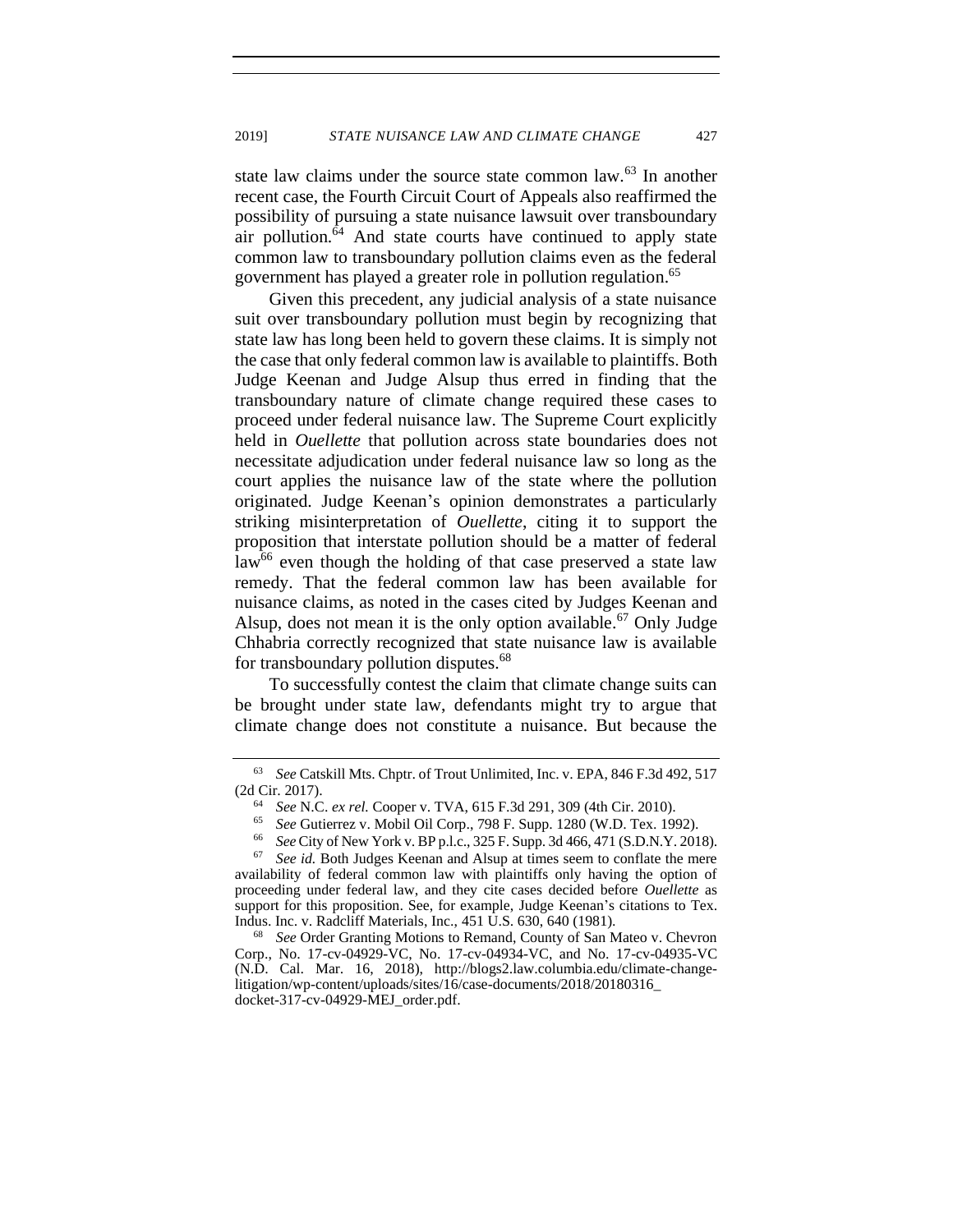courts have long held that transboundary pollution does, in fact, constitute a nuisance, this assertion would depend upon distinguishing climate change from other types of pollution that cross state boundaries.<sup>69</sup> Otherwise, though they might nevertheless be preempted,<sup>70</sup> these cases should be allowed to proceed under state nuisance law in state courts.

#### <span id="page-16-1"></span><span id="page-16-0"></span>B. *Complete Preemption and Removal to Federal Court*

The doctrine of "complete preemption," which has been raised by several defendants in the climate change lawsuits, provides an alternative pathway to prevent these cases from proceeding under state nuisance law.<sup>71</sup> The doctrine is distinct from ordinary preemption.<sup>72</sup> Complete preemption grants defendants the ability first to remove any type of state law case to federal court, on the grounds that there is "complete" federal preemption of the state law by a federal statute, and second, to request dismissal.<sup>73</sup> The exception to the "well-pleaded complaint" rule has been slowly developed through a long and tortured process, with lower courts unclear about its scope for decades.<sup>74</sup>

<sup>&</sup>lt;sup>69</sup> In their most recent brief in the Second Circuit Court of Appeals, the defendants have tried to distinguish multi-state pollution from traditional interstate pollution; it is unclear how successful they will be, since there is no precedent directly on point. *See* Brief of Defendants-Appellees Chevron Corporation, Exxon Mobil Corporation, and Conocophillips at 14–23, City of New York v. BP p.l.c., No. 18 Civ. 182 (2d Cir. filed Feb. 7, 2019), http://blogs2.law.columbia.edu/ climate-change-litigation/wp-content/uploads/sites/16/case-documents/2019/ 20190207docket-18-2188\_brief.pdf.

<sup>70</sup> *See* Am. Elec. Power Co. v. Connecticut, 564 U.S. 410, 412 (2011) ("In light of the holding here that the Clean Air Act displaces federal common law, the availability *vel non* of a state lawsuit depends, *inter alia*, on the preemptive effect of the federal Act.").

<sup>71</sup> Notice of Removal by Defendants Chevron Corporation and Chevron U.S.A., Inc. at 1, County of San Mateo v. Chevron Corp., No. 17-cv-04929-MEJ (N.D. Cal. filed July 17, 2017), http://blogs2.law.columbia.edu/climate-changelitigation/wp-content/uploads/sites/16/case-documents/2017/20170824\_docket-317-cv-04929-MEJ\_notice-1.pdf. *See also* Appellants Opening Brief at 56, County of San Mateo v. Chevron Corp., No. 18-15499 (9th Cir. filed Nov. 21, 2018), http://blogs2.law.columbia.edu/climate-change-litigation/wp-content/uploads/ sites/16/case-documents/2018/20181121\_docket-18-15499-18-15502-18-15503\_ brief-1.pdf.

<sup>72</sup> *See* Sullivan v. Am. Airlines, Inc., 424 F.3d 267, 272–73 (2d Cir. 2005)

<sup>73</sup> *See* Richard E. Levy, *Federal Preemption, Removal Jurisdiction, and the Well-Pleaded Complaint Rule*, 51 U. CHI. L. REV. 634, 635 (1984).

<sup>74</sup> *See* Seinfeld, *supra* note [28](#page-7-1) at 537, 551. For example, some state courts seem to have conflated complete preemption with occupation of the field, though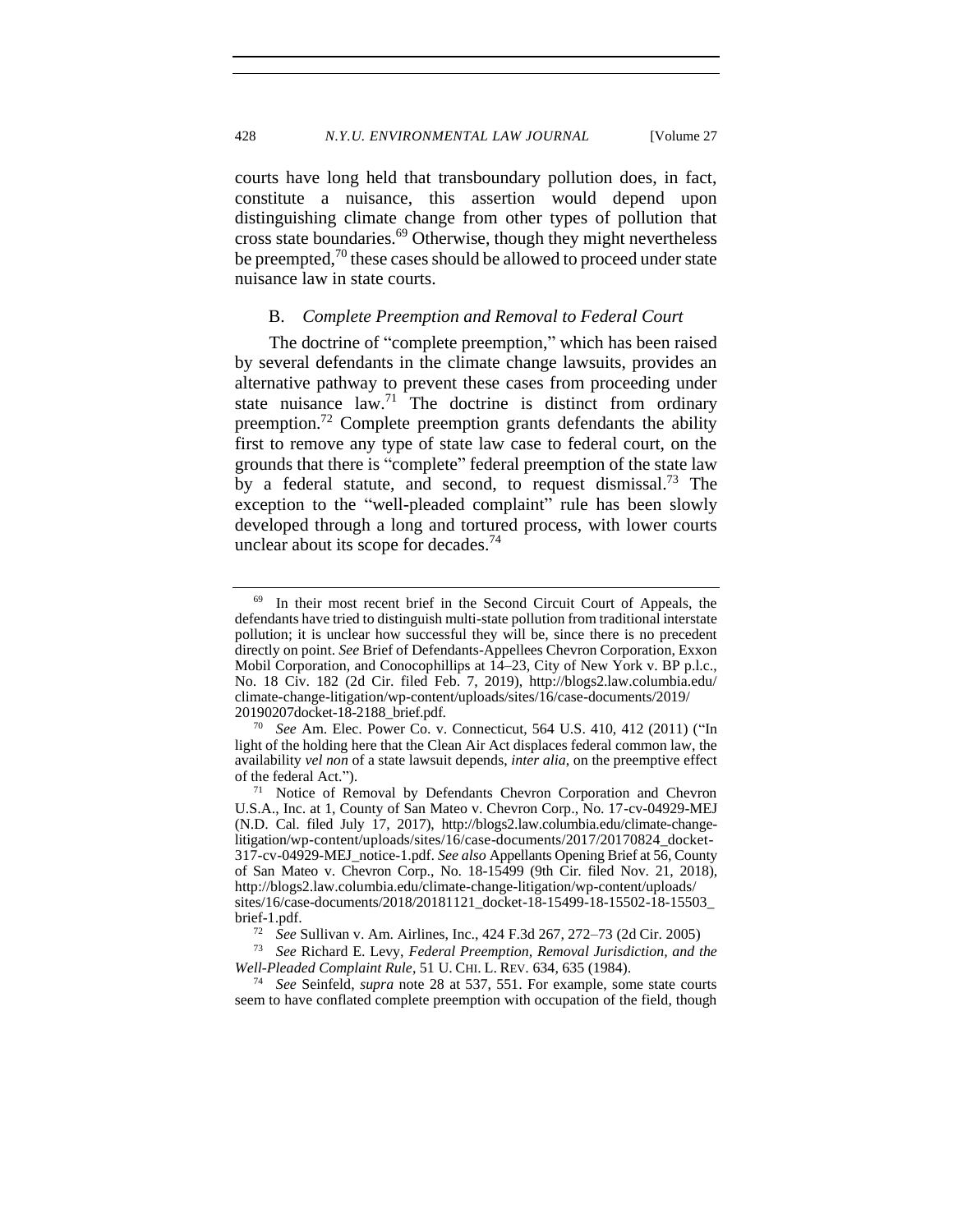<span id="page-17-0"></span>Clarity eventually came in 2003, when the Supreme Court held state law claims could be removed to federal court and completely preempted only in situations where "federal law provides the exclusive cause of action for plaintiffs who seek relief for the harm alleged."<sup>75</sup> The court must ask whether the state law claim exists at all; if the claim arises only under federal law, it can be removed. To make this determination, the court looks to the federal statute at issue to see if it provides the sole cause of action as well as whether it sets forth procedures and remedies governing that cause of action.<sup>76</sup> In total, the Supreme Court has found a federal statute completely preempts a state law claim in just three instances, none of which involved environmental statutes.<sup>77</sup> They were "section 301 of the Labor Management Relations Act, section 502 of the Employment Retirement Income Security Act, or sections 85 and 86 of the National Bank Act." <sup>78</sup> Although some legal scholars believe there may be a strong case for maintaining the exception for reasons of federal uniformity, others have continued to criticize the incoherence of complete preemption.<sup>79</sup>

In the few prior nuisance cases where defendants have raised this exception, the courts have found that complete preemption did not apply, including for transboundary pollution suits. For example, in a 2013 nuisance case in San Antonio, Texas concerning oilfield operations near a family's home, the defendant, Marathon Oil, sought removal to federal court under the doctrine of complete preemption. It asserted that the Clean Air Act completely preempted

<sup>76</sup> *See Beneficial Nat'l Bank*, 539 U.S. at 8 (noting the Court has only found two federal statutes completely preempt state law).

<sup>77</sup> *See* Lontz v. Tharp, 413 F.3d 435, 441 (4th Cir. 2005); *In re* Methyl Tertiary Butyl Ether Prods. Liab. Litig., 342 F. Supp. 2d 147, 152 (S.D.N.Y. 2004).

Order Granting Motions to Remand at 3, County of San Mateo v. Chevron Corp., No. 17-cv-04929-VC, No. 17-cv-04934-VC, and No. 17-cv-04935-VC (N.D. Cal. Mar. 16, 2018), http://blogs2.law.columbia.edu/climate-change-litigation/wpcontent/uploads/sites/16/case-documents/2018/20180316\_docket-317-cv-04929- MEJ\_order.pdf.

<sup>79</sup> *See* Morrison, *supra* note [75,](#page-17-0) at 192. Justice Scalia also criticized the incoherence of complete preemption in his dissenting opinion to the 2003 *Beneficial Nat'l Bank v. Anderson* case.

the Supreme Court has treated the two doctrines as distinct. *See, e.g.*, Lehmann v. Brown, 230 F.3d 916, 919 (7th Cir. 2000) (asserting that "'complete preemption' is a misnomer, having nothing to do with preemption and everything to do with federal occupation of a field").

<sup>75</sup> Trevor Morrison, *Complete Preemption and the Separation of Powers*, 155 U. PA. L. REV. 186, 188 (2007) (responding to Seinfeld, *supra* note [28.\)](#page-7-1). The case is *Beneficial Nat'l Bank v. Anderson*, 539 U.S. 1 (2003).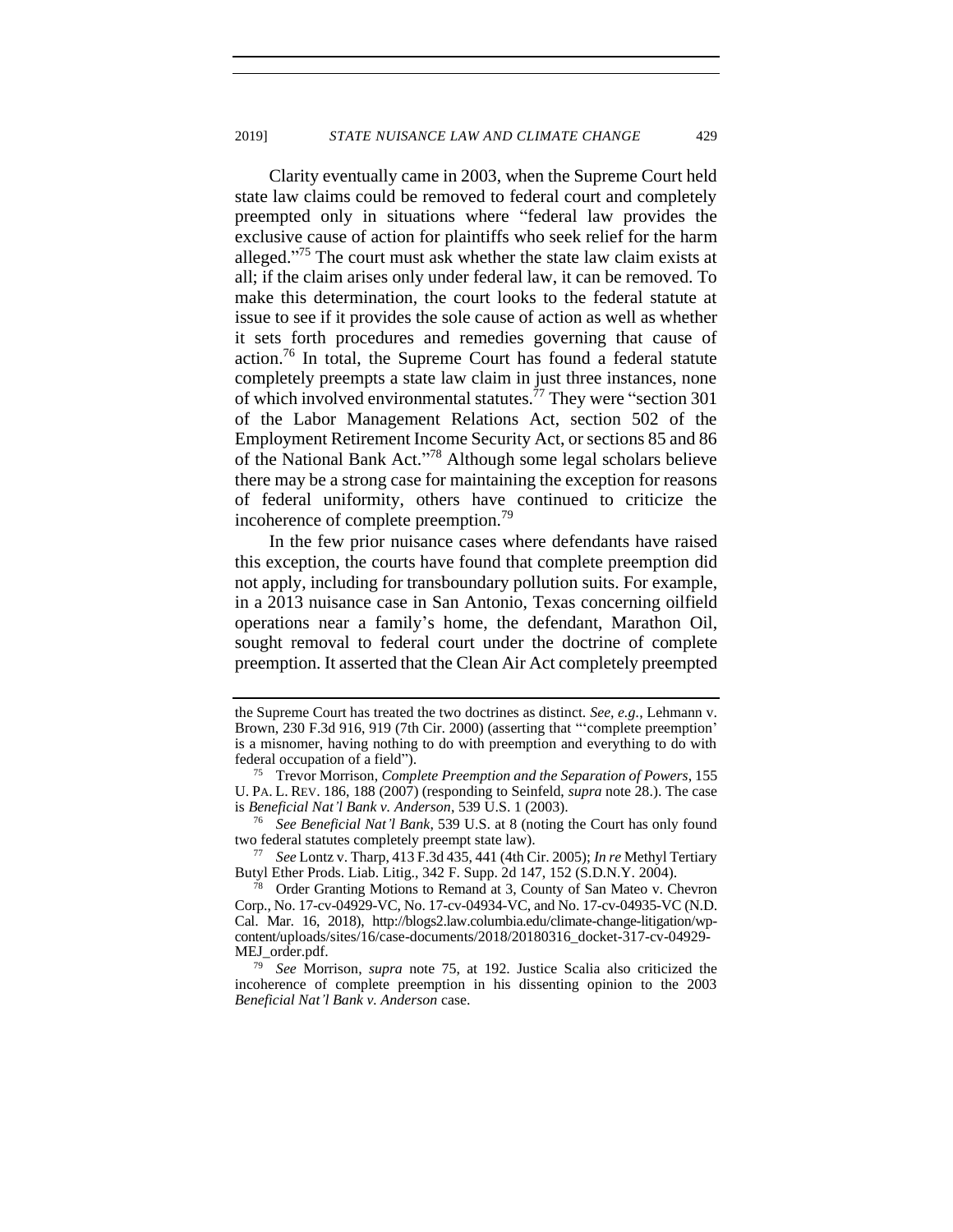the plaintiffs' state law claims, granting federal courts exclusive jurisdiction.<sup>80</sup> The court affirmed that plaintiffs "are the masters of their complaint," and have the right to "allege only state-law claims even where federal remedies exist."<sup>81</sup> To achieve federal jurisdiction through the narrow exception of complete preemption, the defendants needed to do more than mount an ordinary federal preemption defense.<sup>82</sup> Because *Ouellette* had explicitly preserved state common law nuisance suits, even for transboundary pollution, and the Supreme Court cited to this decision in *American Electric Power*, the district court found the claims were not completely preempted.<sup>83</sup>

Similarly, the Sixth Circuit Court of Appeals recently addressed this issue in a transboundary pollution case involving emissions from a waste incinerator that crossed into the Canadian province of Ontario, which sued the utility in Michigan state court. In seeking removal to federal court, the defendants tried to argue that the doctrine of complete preemption barred litigation of the nuisance claim under state law. $84$  The Sixth Circuit pointed out that this exception had been invoked only in rare instances where the intent of Congress was clearly to convert "an ordinary state common-law complaint into one stating a federal claim." <sup>85</sup> Like the Texas district court, the Sixth Circuit found *Ouellette* dispositive on this matter, noting that the fact that a preemption defense can be raised in general is not enough for removal.<sup>86</sup> In another case concerning transboundary water pollution in West Virginia, the district court came to the same conclusion.<sup>87</sup>

<sup>80</sup> *See* Cerny v. Marathon Oil Corp., No. SA-13-CA-562-XR, 2013 U.S. Dist. LEXIS 144831, at \*1–2 (W.D. Tex. Oct. 7, 2013).

<sup>81</sup> *See id.* at \*2–4 ("Even an obvious federal preemption defense does not, in most cases, create removal jurisdiction.").

 $\frac{82}{83}$  *See id.* at \*4.

See *id.* at \*22–25. The district court also found the Clean Air Act's savings clause persuasive on this count. For similar reasoning in another nuisance case concerning state nuisance law, but not interstate pollution specifically, see Tech. Rubber Co. v. Buckeye Egg Farm, L.P., No. 2:99-CV-1413, 2000 U.S. Dist. LEXIS 8602, at \*8–16 (S.D. Ohio June 16, 2000).

<sup>84</sup> *See* Her Majesty the Queen in Right of Ontario v. City of Detroit, 874 F.2d 332, 335 (6th Cir. 1989).

<sup>85</sup> *Id.* at 342.

<sup>86</sup> *See id.* at 343–44.

<sup>87</sup> *See* Pennsylvania v. Consol Energy, Inc., No. 1:11CV161, 2012 U.S. Dist. LEXIS 124763 (N.D.W. Va. Sept. 4, 2012) ("[T]he CWA [Clean Water Act] specifically preserves the availability of state law rights of action brought by any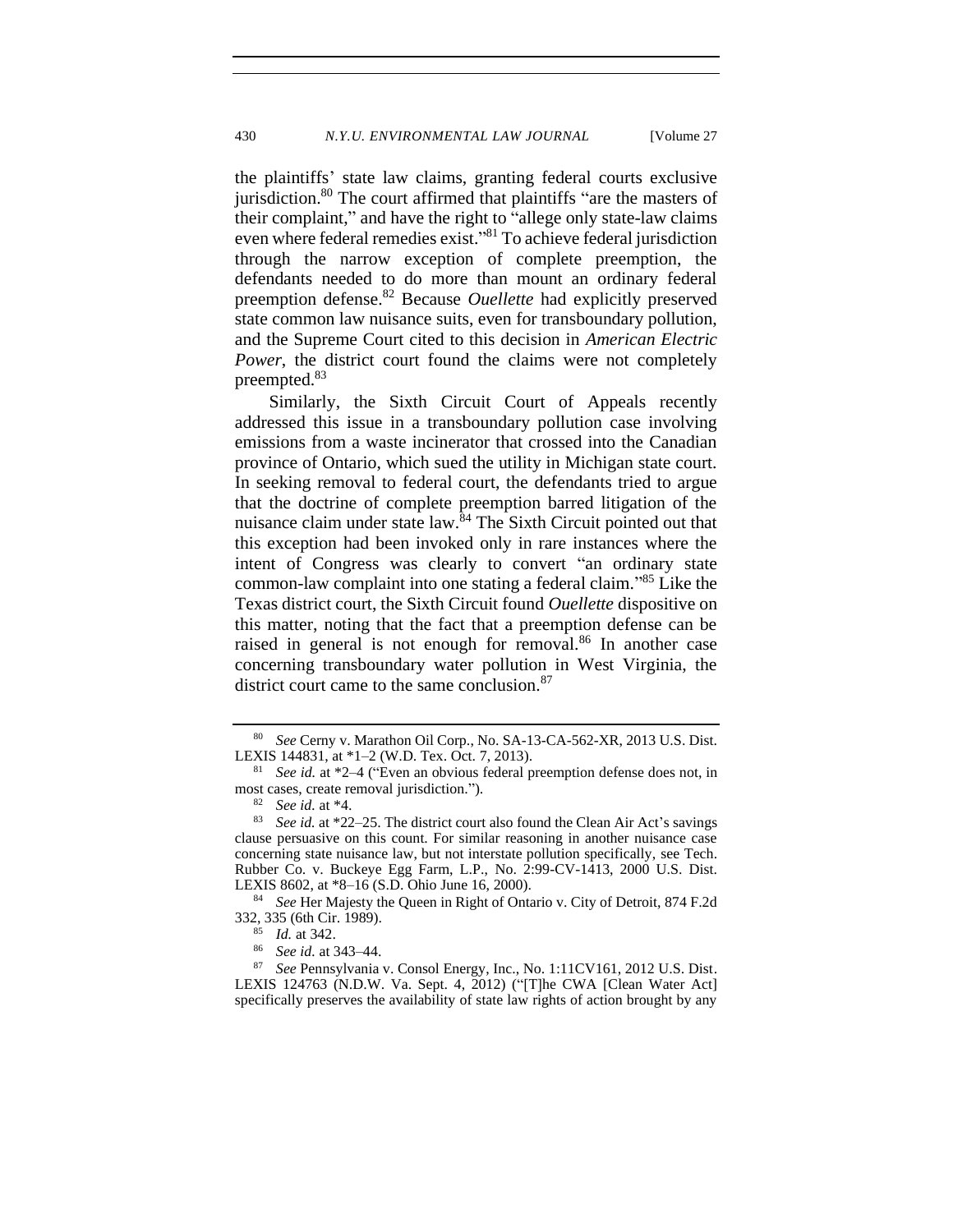There is thus no precedent to suggest that the doctrine of complete preemption applies to interstate pollution disputes litigated under state law. Nor are there statutory grounds for deploying it, because the Clean Air Act does not provide for an exclusive federal remedy in situations of interstate pollution.<sup>88</sup> Judge Keenan and Judge Alsup, though not invoking the doctrine of complete preemption explicitly, seemed to channel its reasoning when they asserted that issues of uniformity should compel plaintiffs to plead their cases in federal court.<sup>89</sup> The judges both seem to have been persuaded by the defendants' arguments that the need to balance the costs and benefits of regulating greenhouse gas emissions makes these claims "inherently federal questions."<sup>90</sup> But there is nothing in the Clean Air Act or other federal statutes that would suggest Congress sought to create solely a federal cause of action for transboundary pollution nuisance cases.<sup>91</sup> No provisions

<sup>89</sup> *See id.* at 44*. See also* Order Granting Motion to Dismiss Amended Complaints at 4–5, City of Oakland v. B.P. p.l.c., 325 F.Supp.3d 1017 (N.D. Cal. 2018) (No. C 17-06011 WHA and No. C 17-06012 WHA). *See also* City of New York v. B.P. p.l.c., No. 18 Civ. 182 (JFK), slip. op. at 10-13, 19 (S.D.N.Y. July 19, 2018), http://blogs2.law.columbia.edu/climate-change-litigation/wpcontent/uploads/sites/16/case-documents/2018/20180719\_docket-118-cv-00182\_opinion-and-order-1.pdf

<sup>90</sup> Defendants' Motion to Dismiss First Amended Complaints at 25, City of Oakland v. BP p.l.c., 325 F.Supp.3d 1017 (N.D. Cal. 2018) (No. 3:17-cv-6011-WHA), http://blogs2.law.columbia.edu/climate-change-litigation/wp content/uploads/sites/16/case-documents/2018/20180419\_docket-317-cv-06011\_ motion-to-dismiss-3.pdf. *See also* Memorandum of Law of Chevron Corp., ConocoPhillips, and Exxon Mobil Corp. Addressing Common Grounds in Support of Their Motions to Dismiss at 7–11, City of New York v. B.P. p.l.c., No. 18 Civ. 182 (JFK) (S.D.N.Y. filed Feb. 23, 2018), http://blogs2.law.columbia.edu/climatechange-litigation/wp content/uploads/sites/16/casedocuments/2018/20180223\_ docket-118-cv-00182\_motion-to-dismiss-1.pdf.

<sup>91</sup> *See* Order Granting Motions to Remand at 3, County of San Mateo v. Chevron Corp., No. 17-cv-04929-VC, No. 17-cv-04934-VC, and No. 17-cv-04935-VC (N.D. Cal. Mar. 16, 2018), http://blogs2.law.columbia.edu/climatechange-litigation/wp-content/uploads/sites/16/case-documents/2018/20180316\_ docket-317-cv-04929-MEJ\_order.pdf. While courts might believe it is preferable

<sup>&#</sup>x27;person' as defined by the Act, under the law of the source state…Accordingly, the Commonwealth's West Virginia common law claims are not completely preempted by the CWA.").

<sup>88</sup> *See* Brief of Plaintiffs-Appellees at 35, County of San Mateo v. Chevron Corp., No. 18-15499, No. 18-15502, No. 18-15503, and No. 18-16376 (9th Cir. filed Jan. 22, 2019), http://blogs2.law.columbia.edu/climate-change-litigation/wpcontent/uploads/sites/16/case-documents/2019/20190122\_docket-18-15499-18- 15502-18-15503\_brief.pdf (arguing that the defendants' motion for removal is precluded by the well-pleaded complaint rule and that the case only implicates ordinary preemption).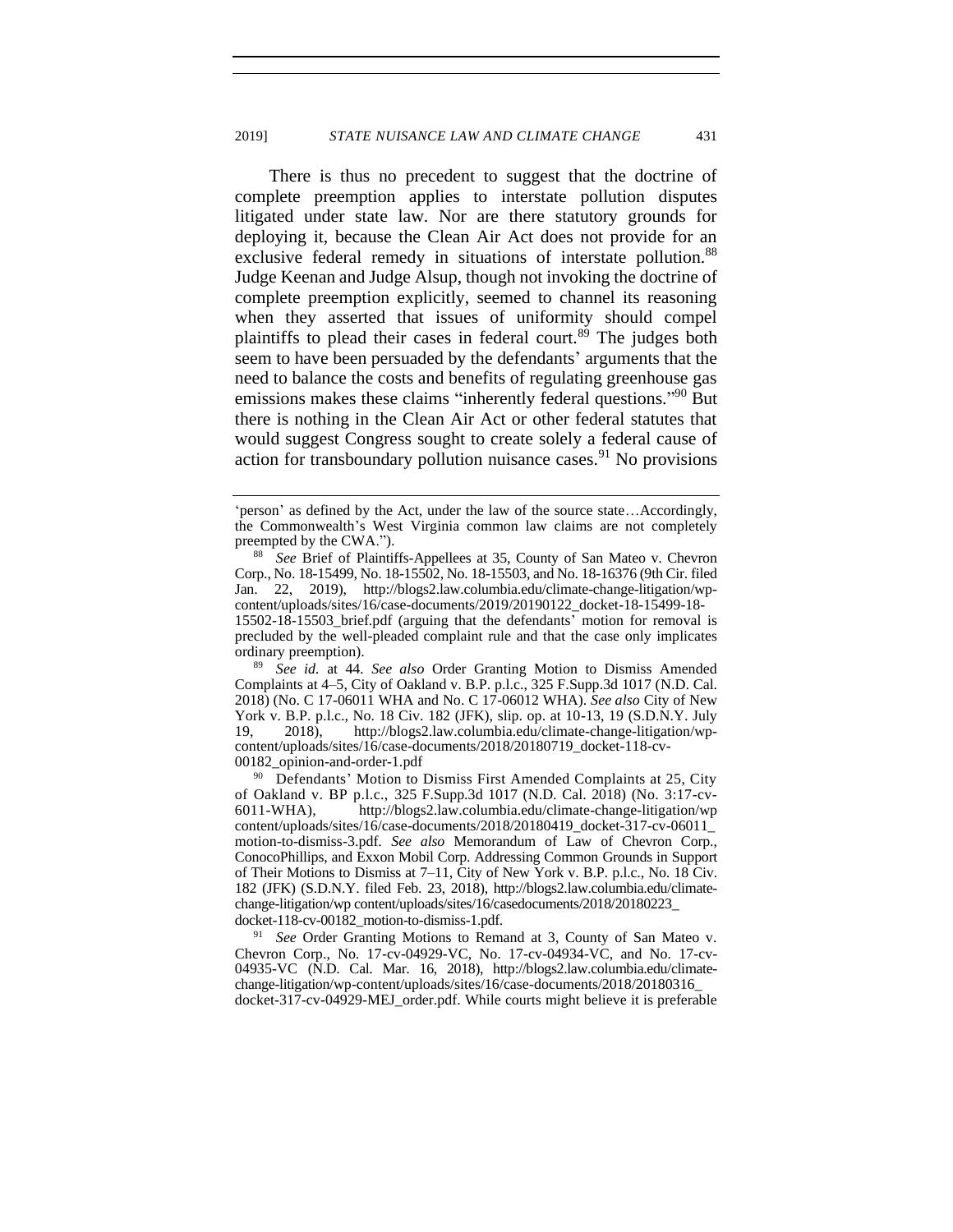in the Act are similar to the three statutes where the Supreme Court has applied the doctrine.<sup>92</sup> Furthermore, the Clean Air Act contains a "savings clause" that specifically preserves state law remedies for pollution. This suggests that "Congress did not intend the federal causes of action under those statutes to be exclusive."<sup>93</sup> The cases therefore present issues of ordinary preemption that should be adjudicated in state court.<sup>94</sup>

#### <span id="page-20-0"></span>III. FEDERAL PREEMPTION OF STATE CLIMATE CHANGE LAWSUITS

<span id="page-20-1"></span>The next hurdle for plaintiffs to clear before proceeding under state nuisance law is the issue of federal preemption. Federal preemption of state law can occur in two general ways: (1) express preemption, where Congress clearly overrides state law; and (2) implied preemption, where the court concludes that state law is preempted even though there is no statutory language directly on point.<sup>95</sup> Cases of express preemption typically involve statutes that prohibit states from establishing standards different from those at the federal level, such as safety requirements for motor vehicles.<sup>96</sup> Because there are no such statutes pertaining to these cases, courts will need to analyze whether there is implicit preemption of the

to adjudicate climate change nuisance cases in a federal forum for certain policy reasons, it is ultimately up to Congress to specify that state law claims are removable to federal court. *See* Margaret Tarkington, *Rejecting the Touchstone: Complete Preemption and Congressional Intent after* Beneficial National Bank v. Anderson, 59 S.C. L. REV. 225, 245 (2008).

<sup>&</sup>lt;sup>92</sup> *See* Order Granting Motions to Remand at 3, County of San Mateo v. Chevron Corp., No. 17-cv-04929-VC, No. 17-cv-04934-VC, and No. 17-cv-04935-VC (N.D. Cal. Mar. 16, 2018), http://blogs2.law.columbia.edu/climatechange-litigation/wp-content/uploads/sites/16/case-documents/2018/20180316\_ docket-317-cv-04929-MEJ\_order.pdf.

<sup>93</sup> *Id.* For the Clean Air Act's savings clause, *see* 42 U.S.C. § 7604(e) (2012).

<sup>&</sup>lt;sup>94</sup> *See id.*<br><sup>95</sup> *See Ce* 

<sup>95</sup> *See* Catherine M. Sharkey, *Products Liability Preemption: An Institutional Approach*, 76 GEO. WASH. L. REV. 449, 455–56 (2008).

<sup>96</sup> *See, e.g*., Geier v. Am. Honda Motor Co., 529 U.S. 861, 867 (2000). However, even express preemption clauses are not always dispositive. For example, there is an express preemption provision in the Federal Insecticide, Fungicide, and Rodenticide Act that prohibits states from imposing their own labeling requirements on pesticides. In two cases about a decade apart, the D.C. Circuit held that this language did not preempt a common law tort claim while the Fifth Circuit found that it did. *See* Paul S. Weiland, *Federal and State Preemption of Environmental Law: A Critical Analysis*, 24 HARV. ENVTL. L. REV. 237, 253 (2000).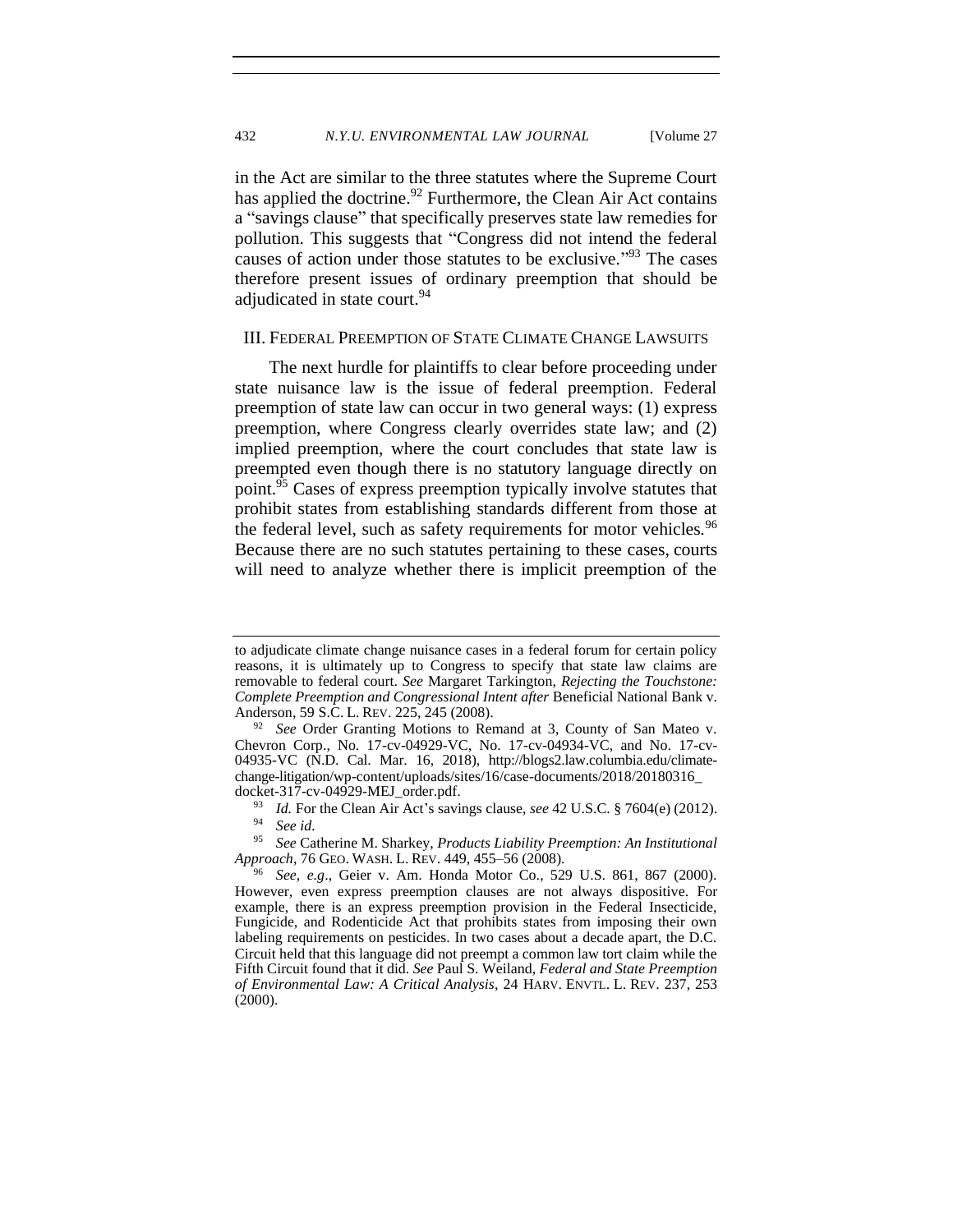<span id="page-21-2"></span>plaintiffs' claims. <sup>97</sup> Implied preemption can occur: (1) when the federal regulatory apparatus is so pervasive the court concludes it was intended to "occupy the field" in that area; (2) when there is a direct conflict between state and federal laws; or (3) when a state law would prove an obstacle to implementing a federal law, known as "obstacle preemption." 98

This Section analyzes whether the current climate change lawsuits are implicitly preempted under the above frameworks. Part A lays out the general approach a court will use in assessing all three types of implied preemption and discusses the relevant statutes. Part B demonstrates that the federal government has not sufficiently occupied the regulatory field to preempt the cases, either through environmental or oil and gas regulations, and that the lawsuits do not pose direct conflicts with any federal legislation. The thornier question is whether these suits present an obstacle to implementation of any federal statute, particularly if the court analyzes preemption under the Clean Air Act. Part C shows how treating the harmful act as *sale of a product* versus *emissions*  impacts the analysis of this issue. Although the plaintiffs will have a much greater likelihood of avoiding preemption under a products approach, courts should not find obstacle preemption even if they treat emissions as the cause of the harm.

### <span id="page-21-1"></span>A. *Preemption Doctrine in Suits Involving Fossil Fuels*

<span id="page-21-0"></span>In any analysis of preemption, courts follow a doctrine known as the "presumption against preemption" of state laws, which has been consistently applied in cases of federal statutes dealing with environmental pollution.<sup>99</sup> Preemption of state common law is

The Clean Air Act only expressly preempts state emission standards for motor vehicles, with an exception for California and states that opt to follow its regulations. Those are the only expressly preemptive provisions in the statute. *See*  Kyle A. Piasecki, Comment*, Surviving Preemption in a World of Comprehensive Regulations*, 49 U. MICH. J. L. REFORM CAVEAT 32, 34 (2015). *See also* Engine Mfrs. Ass'n v. S. Coast Air Quality Mgmt. Dist., 541 U.S. 246 (2004) (examining the extent of Clean Air Act preemption of California's vehicle emissions standards).

<sup>98</sup> Samuel Issacharoff & Catherine M. Sharkey, *Backdoor Federalization*, 53 UCLA L. REV. 1353, 1366 n.40 (2006). The Supreme Court has noted that these categories are not "rigidly distinct." *See* Crosby v. Nat'l Foreign Trade Council, 530 U.S. 363, 372 n.6 (2000) (quoting another source).

<sup>99</sup> *See, e.g.*, Envtl. Encapsulating Corp. v. New York, 855 F.2d 48, 58, 60 (2d Cir. 1988) (noting that "[i]nference and implication will only rarely lead to the conclusion that it was the clear and manifest purpose of the federal government to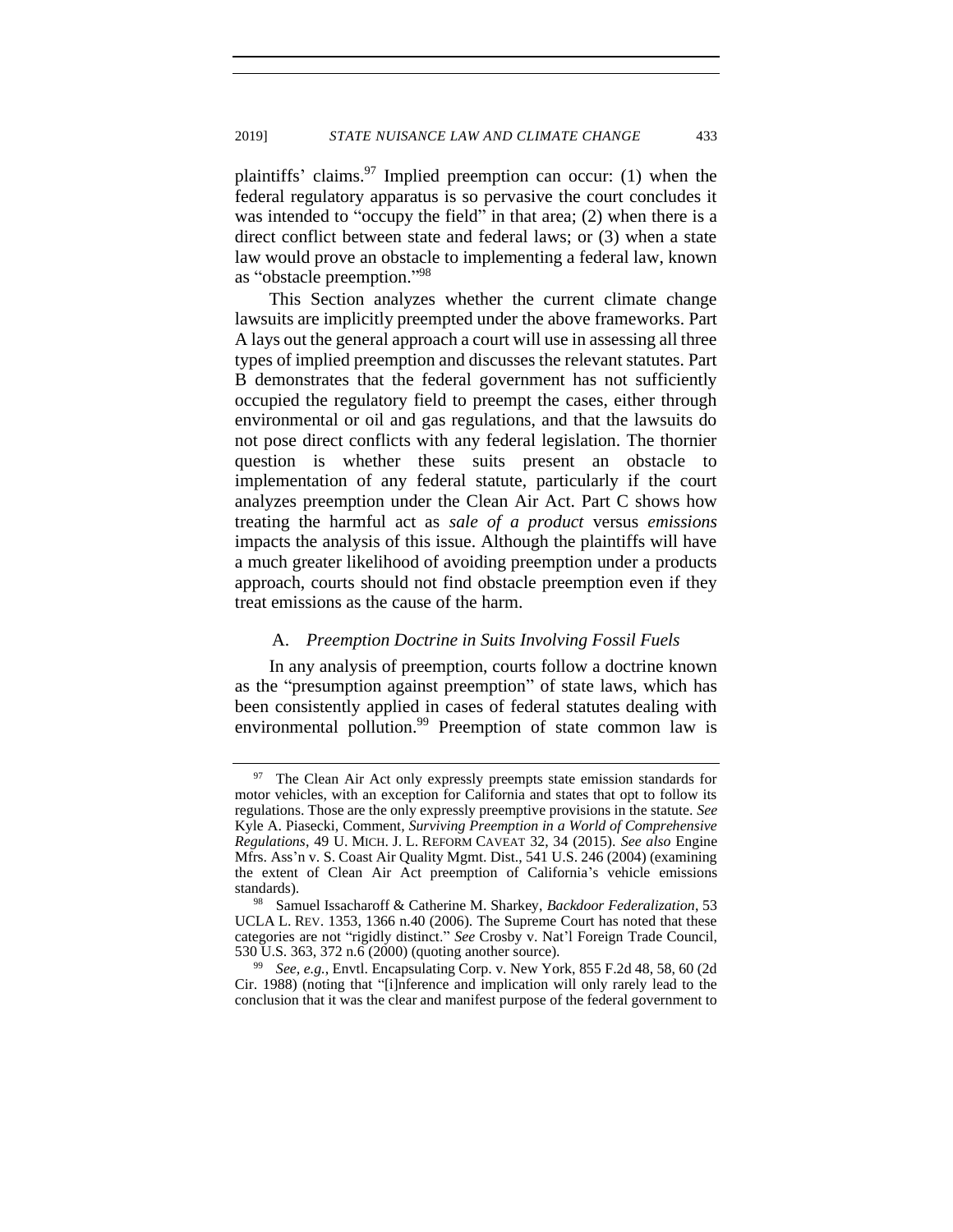subject to much stricter scrutiny than displacement of federal common law, requiring "clear and manifest [congressional] purpose."<sup>100</sup> Traditionally, the presumption against preemption doctrine has served as a bulwark against implied preemption given the potential intrusion into states' police powers over "the life, health, and safety of the general public."<sup>101</sup> Although there are some indications that the presumption against preemption may be waning in certain areas,  $102$  state involvement in nuisance injuries has long been recognized as a classic exercise of state police power.<sup>103</sup> Therefore, courts evaluating whether federal law preempts state nuisance suits must carefully examine the relevant statutes to determine if Congress intended to override the state's role.

Before analyzing the preemption question in these cases, the courts must first determine whether the source of the harm is the sale of the defendants' products or the emissions themselves. This determination is crucial because fossil fuel products are generally regulated by different federal statutes than pollution emissions, with the potential for different preemptive effects. In the current climate change lawsuits, the plaintiffs have asked the courts to treat the placement of fossil fuel products into the stream of commerce as the

<sup>101</sup> Mary J. Davis, *Unmasking the Presumption in Favor of Preemption*, 53 S.C. L. REV. 967, 968 (2002).

supersede the states' historic power to regulate health and safety" and holding that all but two state provisions concerning asbestos were not preempted by OSHA). *See also* Jason J. Czarnezki & Mark L. Thomsen, *Advancing the Rebirth of Environmental Common Law,* 34 B.C. ENVTL. AFF. L. REV. 1, 8–11 (2007) (finding that there are very narrow situations where courts have held federal environmental statutes, such as the Clean Water Act, Clean Air Act, and Comprehensive Environmental Response, Compensation, and Liability Act, preempt state nuisance claims). *See generally* George L. Blum, Annotation, *Preemption by Clean Air Act of State Common-Law Claims*, 18 A.L.R.7th Art. 5 (2016).

<sup>&</sup>lt;sup>100</sup> Rice v. Santa Fe Elevator Corp., 331 U.S. 218, 230 (1947).

<sup>102</sup> *See* Sharkey, *supra* not[e 95,](#page-20-1) at 458–59.

<sup>103</sup> *See* Emily Sangi, *The Gap-Filling Role of Nuisance in Interstate Air Pollution*, 38 ECOLOGY L.Q. 479, 514 (2011) (explaining that nuisance lawsuits represent a classic exercise of the state's police power). *See also* Czarnezki & Thomsen, *supra* note [99,](#page-21-1) at 8–11. *See* Alexandra B. Klass, *State Innovation and Preemption: Lessons from State Climate Change Efforts*, 41 LOY. L.A. L. REV. 1653, 1686 (2008) ("Despite the increasing federalization of environmental law in general and air pollution control law in particular, courts continue to consider air pollution regulation an area of traditional state concern, falling under 'the broad police powers of the states, which include the power to protect the health of citizens in the state.'"). *See generally* Blum, *supra* not[e 99.](#page-21-1)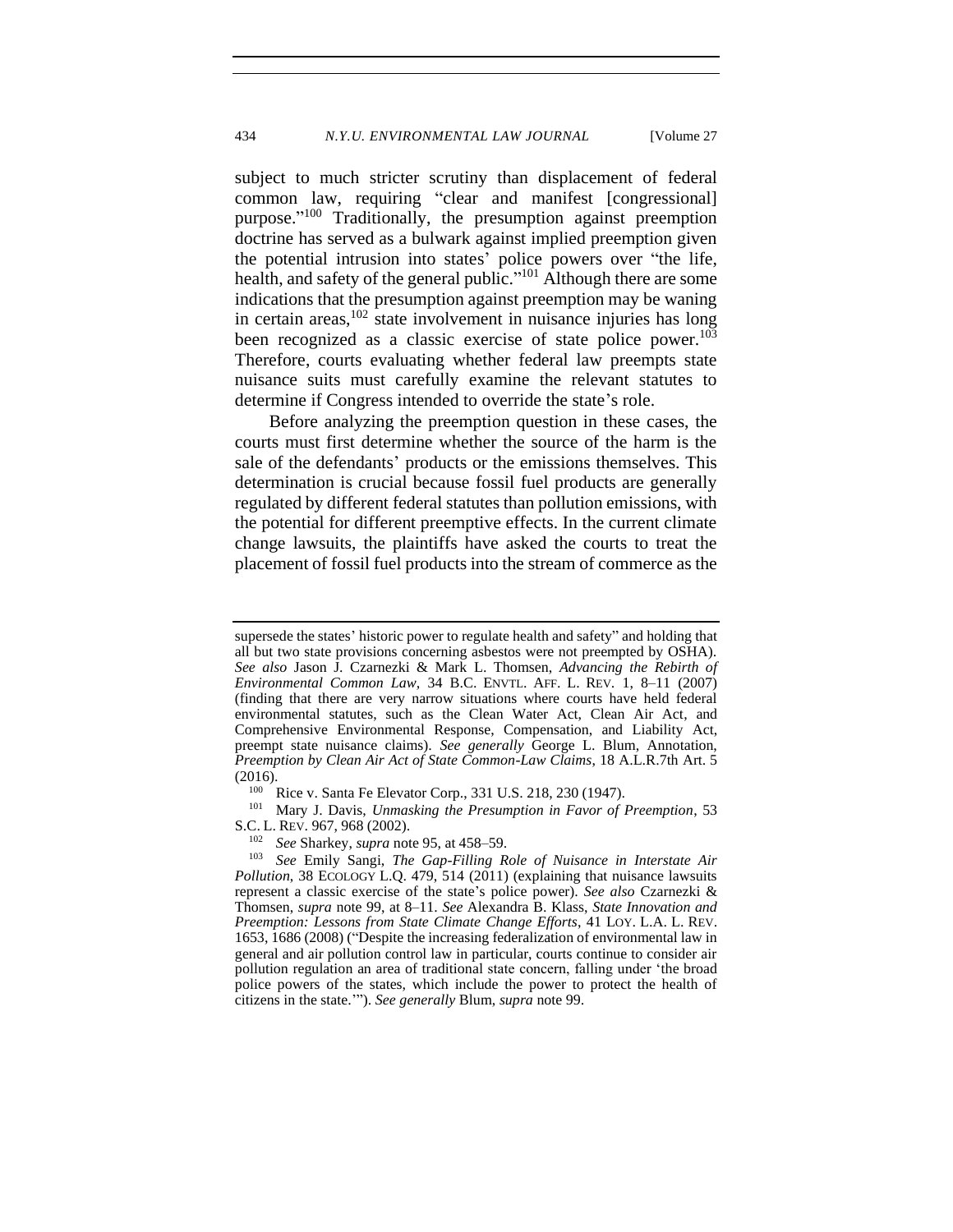source of the harm,  $104$  while the defendants want the courts to view emissions as the source of the harm.<sup>105</sup> Two of the district court judges in the current climate change cases have treated the complaints as implicating emissions, not the sale of oil and natural gas, despite the plaintiffs' insistence that their injuries result from the latter.<sup>106</sup> As a result, it is worth examining federal statutes and cases bearing upon both fossil fuel emissions and product sales.

The most pertinent federal statute is the Clean Air Act, which governs air pollution emissions. Because the Supreme Court has found the Act displaces federal common law nuisance claims concerning climate change, it is likely the defendants will argue the legislation also preempts state nuisance suits.

<span id="page-23-0"></span>However, a provision of the Clean Air Act known as the "savings clause" will make it difficult for a court to find implicit preemption of any type.<sup>107</sup> The savings clause preserves the right of plaintiffs to seek remedies under state common law for their injuries.<sup>108</sup> As scholar Richard Epstein has explained, "[i]f Congress makes it clear that a private right of action survives, then the debate

<sup>104</sup> *See* Complaint for Public Nuisance at 5, California v. B.P. p.l.c., No. CGC-17-561370 (Cal. Super. Ct. filed Sept. 19, 2017), http://blogs2.law.columbia.edu/ climate-change-litigation/wp-content/uploads/sites/16/case-documents/2017/

<sup>20170919</sup>\_docket-CGC-17-561370\_complaint.pdf. The Oakland complaint initially limited its discussion of this issue, and in an amended complaint simply argued that the companies' production and misleading promotion of a product they knew could be harmful was the basis for their nuisance claim. *See* First Amended Complaint for Public Nuisance at 7, 51–53, City of Oakland v. BP p.l.c., No. 3:17 cv-06011-WHA (Cal. Super. Ct. filed Apr. 3, 2018), http://blogs2.law.columbia.edu/climate-change-litigation/wp-content/uploads/ sites/16/case-documents/2018/20180403\_docket-317-cv-06011\_complaint-1.pdf. The plaintiffs conceded, however, that this would extend the scope of federal nuisance law. *See* Defendants' Motion to Dismiss First Amended Complaints at 3, City of Oakland v. B.P. p.l.c., No. 3:17-cv-6011-WHA (N.D. Cal. filed Apr. 19, 2018), http://blogs2.law.columbia.edu/climate-change-litigation/wp-content/uploads/ sites/16/case-documents/2018/20180419\_docket-317-cv-06011\_motion-todismiss-3.pdf.

<sup>105</sup> *See, e.g.*, Brief of Defendants-Appellees Chevron Corporation, Exxon Mobil Corporation, and ConocoPhillips, *supra* not[e 69,](#page-16-1) at 10, 14-23.

<sup>&</sup>lt;sup>106</sup> Judge Keenan, for instance, dispensed with any further discussion of this matter for the purposes of assessing the displacement question*. See* City of New York v. B.P. p.l.c., 325 F. Supp. 3d 466, 471-72 (S.D.N.Y. 2018). The third judge, Judge Chhabria, did not discuss this issue in his opinion since he remanded the case back to state court.

<sup>107</sup> *See* Scott Gallisdorfer, Note, *Clean Air Act Preemption of State Common Law: Greenhouse Gas Nuisance Claims After* AEP v. Connecticut, 99 VA. L. REV. 131 (2013).

<sup>108</sup> *See id.* at 141. *See also* Piasecki, *supra* note [97](#page-21-2) at 33.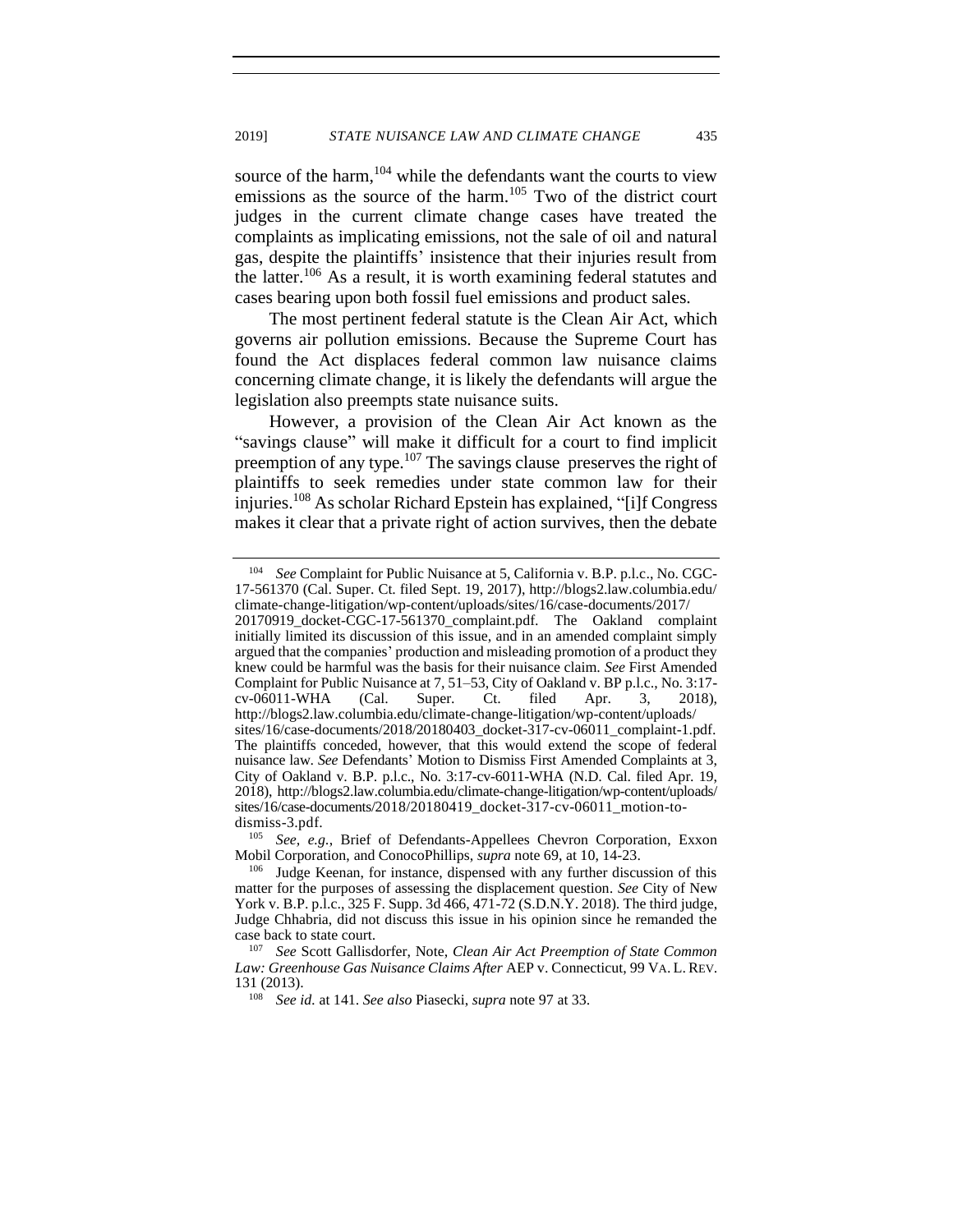over the federal preemption of state law is over."<sup>109</sup> The language of the Act is nearly identical to that in the Clean Water Act, which the Supreme Court relied on heavily in *Ouellette* to find there was no federal preemption of nuisance suits brought in a source state.<sup>110</sup> The majority opinion explained that although a savings clause alone does not preclude preemption, the presence of one "negates the inference that Congress 'left no room' for state causes of action" even if "Congress intended to dominate the field of pollution regulation."<sup>111</sup> In the years since the decision, most courts have concluded that the savings clause indicates Congress did not seek to override traditional tort remedies in nuisance suits. These interpretations of the savings clause are consistent with the purpose of the Clean Air and Water Acts, which are designed to serve as a "regulatory floor, not a ceiling," leaving states the option to set stricter standards on pollution either through regulation or tort  $law.<sup>112</sup>$ 

Other federal statutes that might preempt the lawsuits, should a court choose to treat the harm as from the sale of fossil fuel products, are those that govern the extraction of oil and gas. Most of the country's oil and natural gas reserves are located on federally owned land, and the federal government oversees a program to lease rights to extract oil and gas on these lands through the Bureau of Land Management in the Department of the Interior.<sup>113</sup> However, a state

<span id="page-24-0"></span><sup>109</sup> Richard Epstein, *Federal Preemption, and Federal Common Law, in Nuisance Cases*, 102 NW. U. L. REV. 551, 553 (2008) (discussing the role of the savings clause in nuisance suits).

<sup>&</sup>lt;sup>110</sup> The only difference between the language of the two clauses concerns language in the Clean Water Act that refers to boundary waters between states, which obviously does not apply to cases of air pollution that involve "no such jurisdictional boundaries or rights." Bell v. Cheswick Generating Station, 734 F.3d 188, 195 (3d Cir. 2013). *See* 42 U.S.C. § 7604(e) (2012) ("Nothing in this Section shall restrict any right which any person (or class of persons) may have under any statute or common law to seek enforcement of any emission standard or limitation or to seek any other relief (including relief against the Administrator or a State agency). Nothing in this Section or in any other law of the United States shall be construed to prohibit, exclude, or restrict any State, local, or interstate authority from— (1) bringing any enforcement action or obtaining any judicial remedy or sanction in any State or local court").

<sup>111</sup> Int'l Paper Co. v. Ouellette, 479 U.S. 481, 492 (1987).

<sup>&</sup>lt;sup>112</sup> *Bell*, 734 F.3d at 197–98.

The Bureau of Land Management cooperates with other federal agencies, such as the Forest Service, in carrying out its leasing obligations. *See* BUREAU OF LAND MGMT., GOLD BOOK 1 (4th ed. 2007), https://www.blm.gov/programs/ energy-and-minerals/oil-and-gas/operations-and-production/the-gold-book.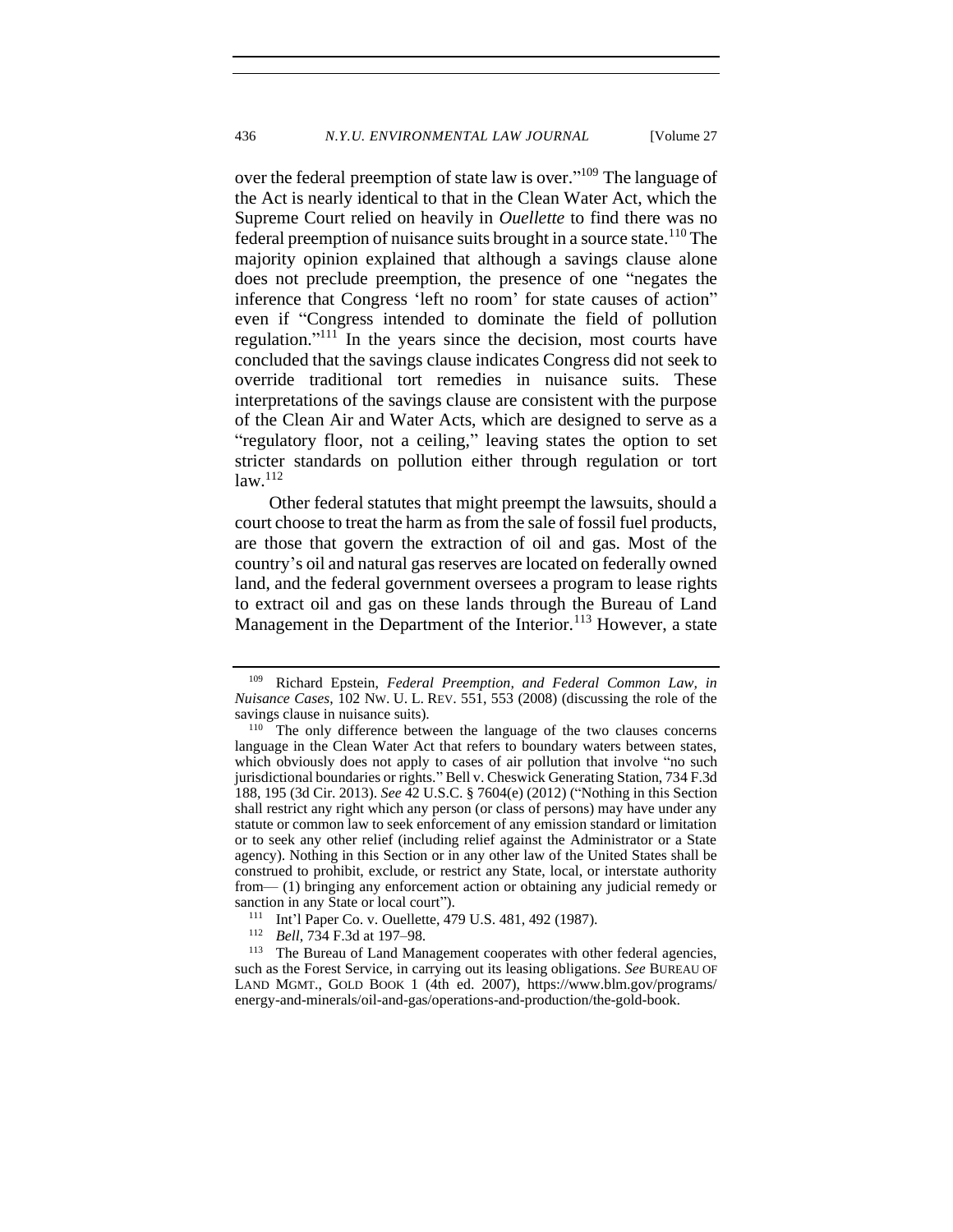has the right to refuse to honor a federal permit if it determines the project will violate its own environmental standards, similarly to the cooperative federalism regime envisioned under the Clean Air and Water Acts.<sup>114</sup>

Yet none of these oil and natural gas statutes grants federal regulatory authority over the harm alleged in the climate change lawsuits: the companies' sale of a product.<sup>115</sup> At present, there are no statutory provisions or regulations governing the marketing and sale of oil. These companies are subject to the same general rules as other industrial businesses.<sup>116</sup> The Federal Energy Regulatory Commission does have the power to regulate certain interstate transactions involving natural gas and oil, but its purview largely concerns setting rates, siting natural gas pipelines, and overseeing electricity transmission.<sup>117</sup> While it conducts environmental impact assessments for certain natural gas projects, it has "consistently maintained that it has no obligation to consider greenhouse emissions or any other environmental effects associated with upstream and downstream activities in the natural gas production and supply chain."<sup>118</sup>

The absence of federal law on point, combined with the presumption against preemption, will thus make it very difficult for defendants to demonstrate that federal law preempts state tort law claims for the sale of fossil fuel products should the court view

Congress delegated the agency authority to manage extraction operations in a series of bills over the course of the twentieth century. For an overview of federal statutes concerning oil and gas leasing, see Jayni Foley Hein, *Federal Lands and Fossil Fuels: Maximizing Social Welfare in Federal Energy Leasing*, 42 HARV. ENVTL. L. REV. 1, 10–19 (2018).

<sup>114</sup> *See* Ann E. Carlson & Andrew Mayer, *Reverse Preemption*, 40 ECOLOGY L. Q. 583, 585 (2013).

See, e.g., Complaint at 75–94, County of San Mateo v. Chevron Corp., No. 17-cv-04929-MEJ (N.D. Cal. filed July 17, 2017), http://blogs2.law.columbia.edu/ climate-change-litigation/wp-content/uploads/sites/16/case-documents/2017/ 20170717\_docket-C17-01227\_complaint.pdf.

<sup>116</sup> *See* ROBERT A. JAMES ET AL., ELECTRICITY, OIL AND GAS REGULATION IN THE UNITED STATES 155, https://www.ourenergypolicy.org/wp-content/uploads/ 2013/08/ElectricityOilandGasRegulationintheUnitedStates.pdf. The lack of federal involvement is especially striking in comparison to products such as drugs or cigarettes. *See, e.g.*, 21 U.S.C. § 825 (2012) (granting the Food and Drug Administration authority over labeling and packing of controlled substances).

<sup>117</sup> *See* 15 U.S.C § 717–§ 717z (2012).

<sup>118</sup> Michael Burger & Jessica Wentz, *Downstream and Upstream Greenhouse Gas Emissions: The Proper Scope of NEPA Review*, 41 HARV. ENVTL. L. REV. 109, 137 (2017).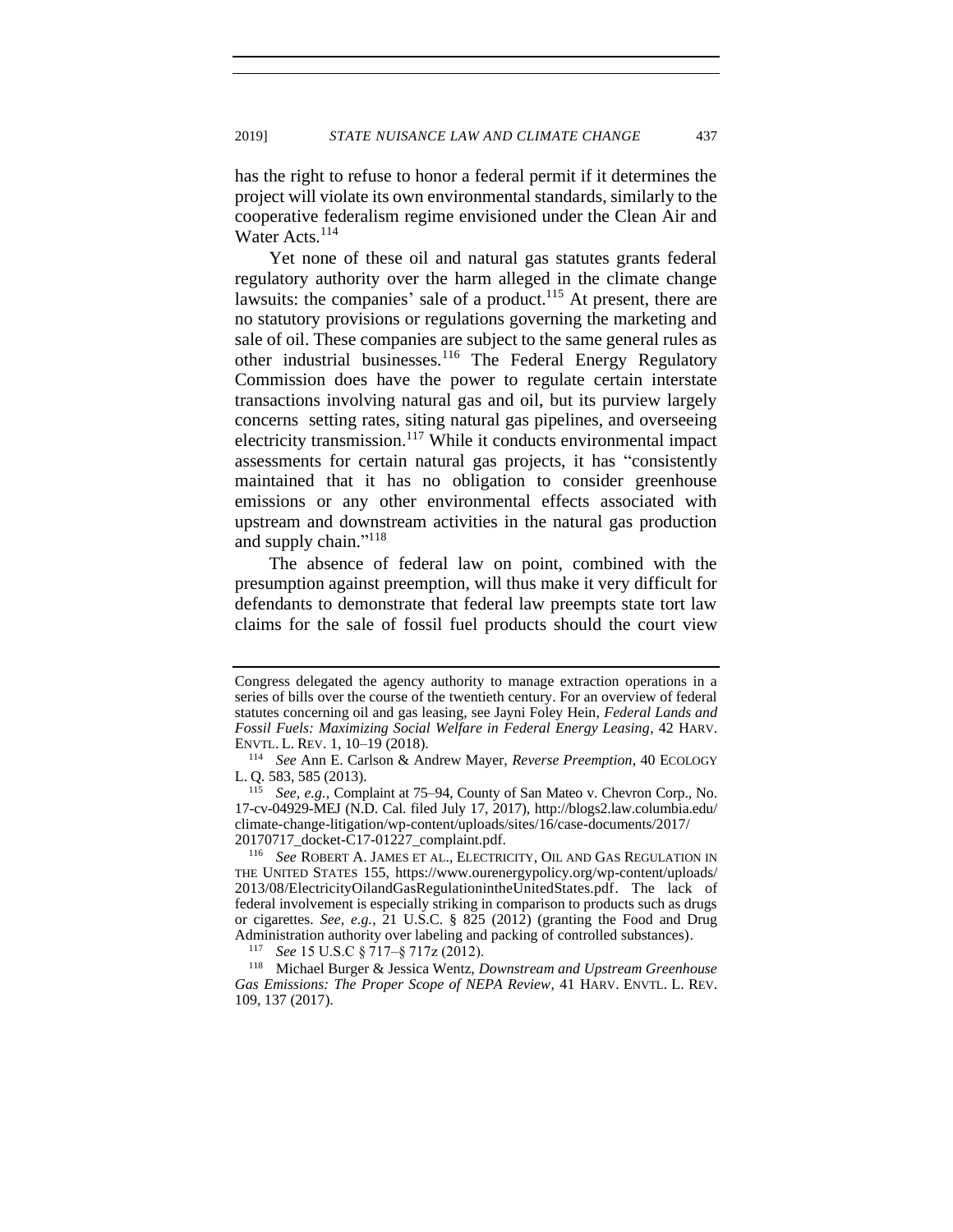products as the source of the harm. To make their case, the defendants will likely have to rely on federal authority regarding leasing, extraction, and production. The possibility of using these statutes as well as the Clean Air Act to argue for implied preemption of the current cases is analyzed below.

## <span id="page-26-0"></span>B. *Implied Preemption in the Climate Change Lawsuits: Field Occupation and Direct Conflict*

Of the three potential avenues for implicit preemption occupation of the field, direct conflict, and obstruction of purpose the first two are highly unlikely to prove successful defenses for the current climate change lawsuits. This is true regardless of whether the court analyzes preemption using the Clean Air Act or other federal statutes.

Field preemption of state law has generally arisen when Congress implements a "pervasive" system of complex regulations or where "federal interest is so dominant that the federal system will be assumed to preclude enforcement of state laws on the same subject,"<sup>119</sup> such as in "immigration, air safety, labor disputes, and pension disputes." <sup>120</sup> It is rare for a court to conclude field preemption has occurred outside these areas.<sup>121</sup>

No courts appear to have held that state nuisance lawsuits are preempted because EPA has so extensively regulated in the environmental arena, leaving no room for state action.<sup>122</sup> For one thing, the Clean Air Act was based on a model of "cooperative federalism" that created a partnership between the federal government and states in regulating pollution.<sup>123</sup> Its legislative history explains that federal standards were intended to prevent a potential "race to the bottom" among states competing for industry.<sup>124</sup> Most crucially, the savings clause was included to

<sup>&</sup>lt;sup>119</sup> Rice v. Santa Fe Elevator Corp., 331 U.S. 218, 230 (1947).<br><sup>120</sup> In an Churcles Dodge Jean EqoDippel Mirts, Sales Prestiges

*In re* Chrysler-Dodge-Jeep EcoDiesel Mktg., Sales Practices & Prods. Liab. Litig., 295 F. Supp. 3d 927, 1001 (N.D. Cal. 2018).

<sup>&</sup>lt;sup>121</sup> *See id.*<br><sup>122</sup> *See Ga* 

See Gallisdorfer, *supra* not[e 107,](#page-23-0) at 151–59.

<sup>123</sup> *See* Holly Doremus & W. Michael Hanemann, *Of Babies and Bathwater: Why the Clean Air Act's Cooperative Federalism Framework Is Useful for Addressing Global Warming*, 50 ARIZ. L. REV. 799, 817 (2008) ("The Clean Air Act was the first modern federal environmental statute to employ a 'cooperative federalism framework,' assigning responsibilities for air pollution control to both federal and state authorities.").

<sup>124</sup> H.R. REP. NO. 91-1146, at 2–3 (1970).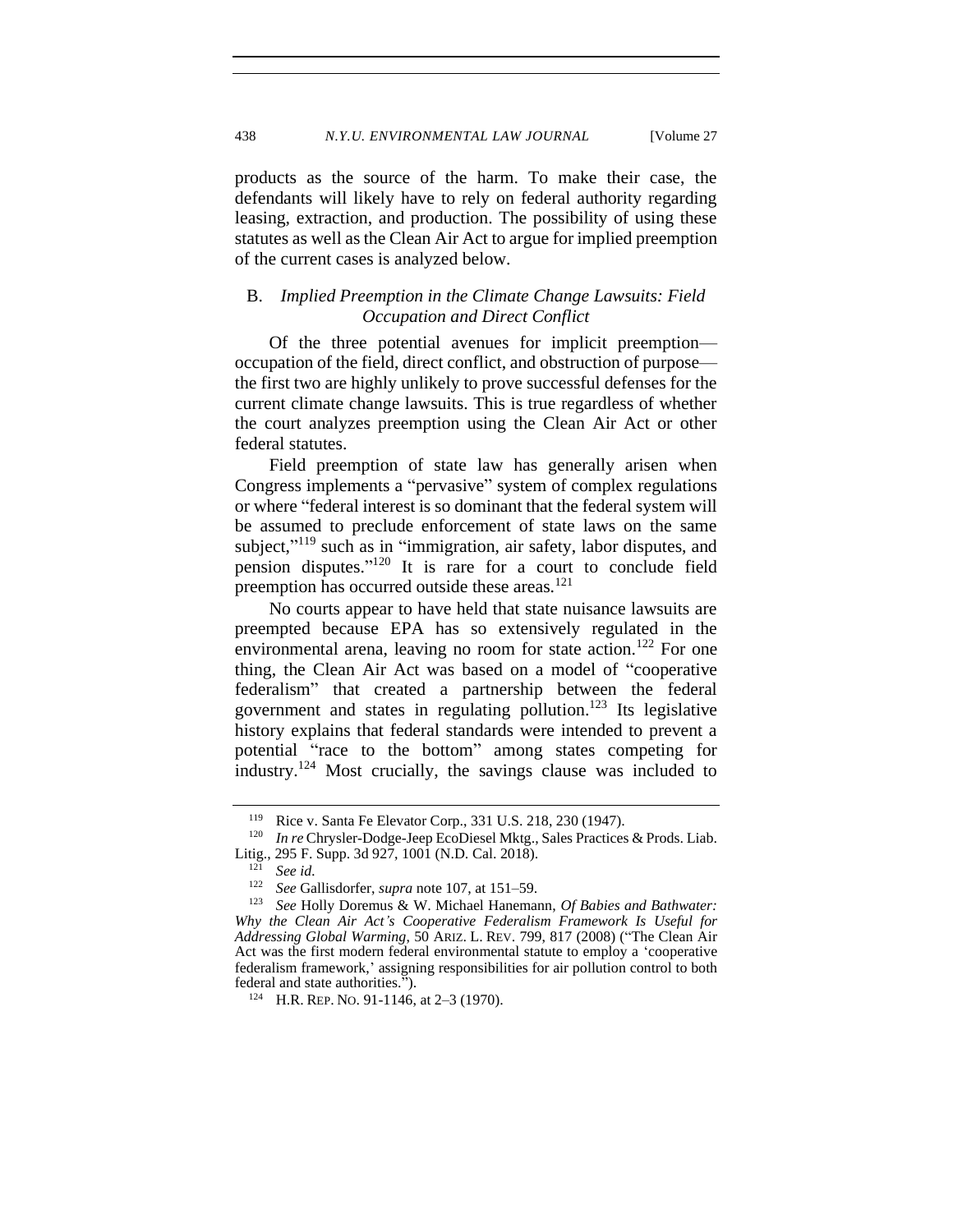maintain access to common law remedies for plaintiffs who might be left unprotected by federal regulations, as Congress understood that the Clean Air Act would not prevent all harms from pollution. As the legislative record of the 1970 Clean Air Act states, "[c]ompliance with standards under this Act would not be a defense to a common law action for pollution damages."<sup>125</sup> The clause was initially enacted in the 1970 Clean Air Act and preserved with each successive amendment of the Act.<sup>126</sup> Later amendments in 1977 added language that extended citizen suit rights to state, local, or interstate authorities who sought to obtain "any judicial remedy or sanction in any state or local court." $127$  Congress's carefully drawn efforts to preserve state common law remedies strongly cut against a finding that it intended to occupy the field, as do recent court rulings that have found portions of the Clean Air Act do not apply to greenhouse gas pollutants.<sup>128</sup>

After the Supreme Court's decision in *American Electric Power* in 2011, polluters have occasionally tried to argue that its reasoning should lead courts to conclude the Clean Air Act implicitly preempts state nuisance law through field occupation.<sup>129</sup> In all but one of these cases, the courts have held that the Clean Air Act did not preempt state nuisance law. Furthermore, the judge's opinion in the sole outlier case did not employ an appropriate preemption analysis and the complaint was dismissed largely on other grounds. $130$ 

<sup>128</sup> *See* Util. Air Regulatory Grp. v. EPA, 573 U.S. 302 (2014).

<sup>129</sup> *See* Cerny v. Marathon Oil Corp., Civil Action No. SA-13-CA-562-XR, 2013 U.S. Dist. LEXIS 144831, at \*9 (W.D. Tex. Oct. 7, 2013); *see also* Merrick v. Diageo Ams. Supply, Inc., 5 F. Supp. 3d 865, 876 (W.D. Ky. 2014).

 $130$  The court asserted that the state law claims were preempted simply because it required the court to determine what amount of carbon dioxide emissions were reasonable, which Congress had given EPA the power to do. *See* Comer v. Murphy Oil USA, Inc., 839 F. Supp. 2d 849, 865 (S.D. Miss. 2012), *aff'd*, 718 F.3d 460 (5th Cir. 2013). But see the *Cerny* decision:

The *Comer* district court did not conduct a complete preemption analysis. Further, the *Comer* district court relied on *AEP*'s displacement analysis to hold that state common-law claims were "displaced." However, "[t]he appropriate analysis in determining if federal statutory law governs a question previously the subject of federal common law is

<sup>125</sup> S. REP. NO. 91-1196, at 38, *reprinted in* 1 S. COMM. ON PUB. WORKS, A LEGISLATIVE HISTORY OF THE CLEAN AIR ACT AMENDMENTS OF 1970, at 438 (1974).

<sup>&</sup>lt;sup>126</sup> *See* Clean Air Act Amendments of 1970, Pub. L. No. 91-604, 84 Stat. 1706.<br><sup>127</sup> Clean Air Act Amendments of 1977 Pub. J. No. 95-95, 8, 304(e), 91 Stat.

Clean Air Act Amendments of 1977, Pub. L. No. 95-95, § 304(e), 91 Stat. 772.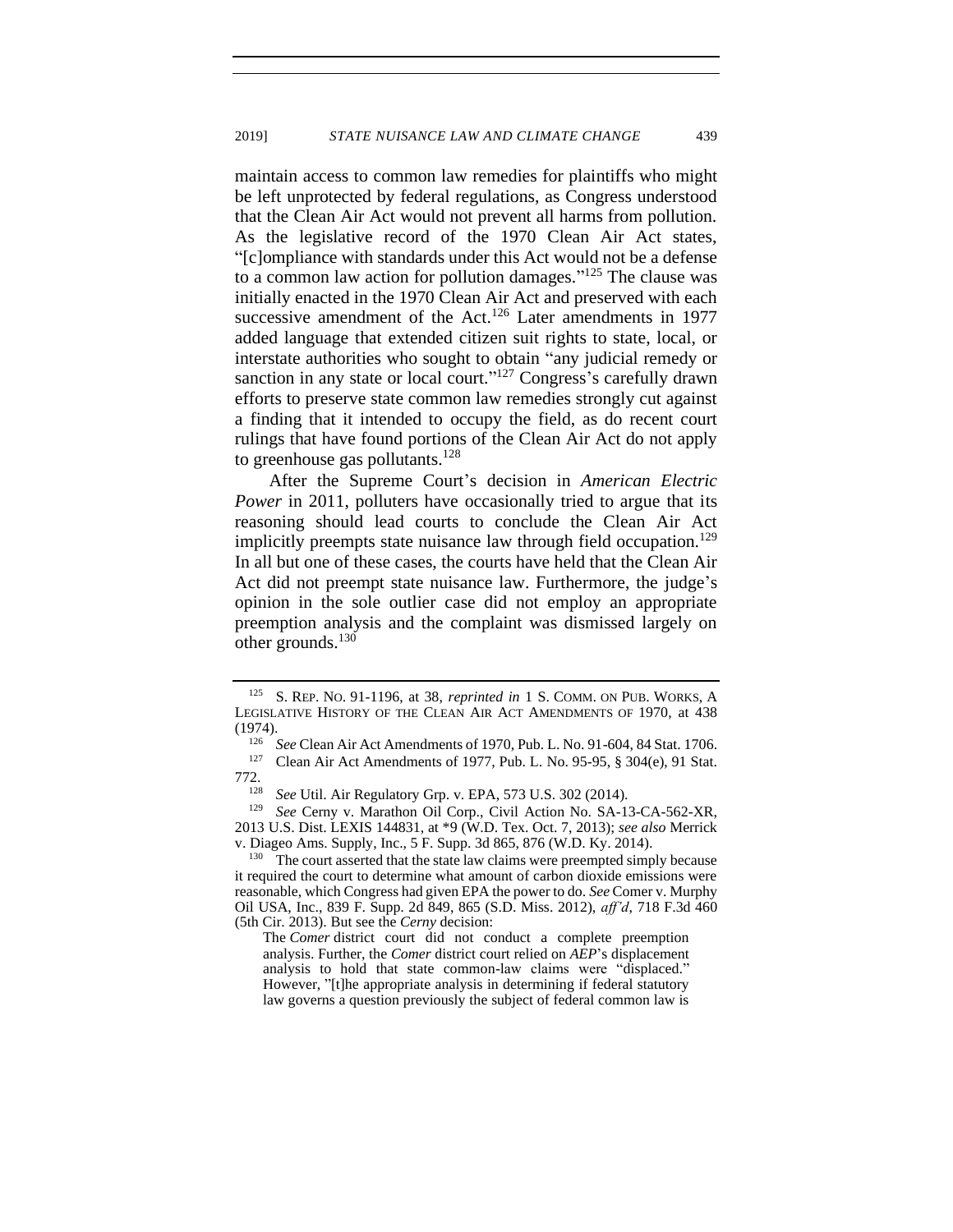In two of these rulings, the Third and Sixth Circuit Courts of Appeals emphasized that state nuisance law remains an important remedy for those injured by pollution irrespective of federal action.<sup>131</sup> For example, in 2013 the Third Circuit Court of Appeals held that a nuisance case concerning ethanol emissions was not preempted by the Clean Air Act even though EPA regulated such emissions under the statute.<sup>132</sup> It determined"[t]here is no basis in the Clean Air Act on which to hold that the source state common law claims of plaintiffs are preempted," as the act specifically contemplates a role for state regulation.<sup>133</sup> Courts have reached a similar conclusion in state cases about transboundary pollution. In a recent lawsuit concerning a mining spill on Navajo lands, the district court also affirmed that Congress intended for state law remedies to be preserved for interstate pollution disputes, so long as the source state law was applied, and found the plaintiff's claims were not preempted.<sup>134</sup>

Defendants might try to argue that EPA's recent efforts to combat climate change should preempt the lawsuits through field occupation, notwithstanding Congressional intent. Yet EPA regulations on climate change do not constitute a comprehensive scheme that will provide a remedy for the plaintiffs' injuries.<sup>135</sup> When the federal government has minimal regulations, "it is difficult to characterize its regulatory presence as 'pervasive' in any normal sense of that term."<sup>136</sup> Even if there were robust federal action on climate change, the Clean Air Act does not grant EPA exclusive jurisdiction over air pollution control.<sup>137</sup> Given Congress'

not the same as that employed in deciding if federal law pre-empts state law."

*Cerny*, 2013 U.S. Dist. LEXIS 144831, at \*20–21.

<sup>131</sup> *See* Merrick v. Diageo Ams. Supply, Inc., 805 F.3d 685 (6th Cir. 2015); Bell v. Cheswick Generating Station, 734 F.3d 188, 197–98 (3d Cir. 2013); Little v. Louisville Gas & Elec. Co., 33 F. Supp. 3d 791, 817 (W.D. Ky. 2014).

<sup>&</sup>lt;sup>132</sup> *See* Diageo Ams. Supply, Inc., 805 F.3d at 695.

 $\frac{133}{134}$  *Id.* 

<sup>&</sup>lt;sup>134</sup> *See* New Mexico v. EPA, 310 F. Supp. 3d 1230, 1254 (D.N.M. 2018).<br><sup>135</sup> See supre Part I A

<sup>135</sup> *See supra* Part I.A.

<sup>136</sup> Robert L. Glicksman, *Nothing Is Real: Protecting the Regulatory Void Through Federal Preemption by Inaction*, 26 VA. ENVTL. L.J. 5, 35 (2008).

Courts have, in general, only rarely concluded that state law is preempted through field occupation. However, the Supreme Court has found field occupation in situations where federal agencies have *exclusive* jurisdiction over the matter at issue. *See, e.g.*, Schneidewind v. ANR Pipeline Co., 485 U.S. 293, 300 (1988) (finding field occupation preemption in the control of rates and facilities of natural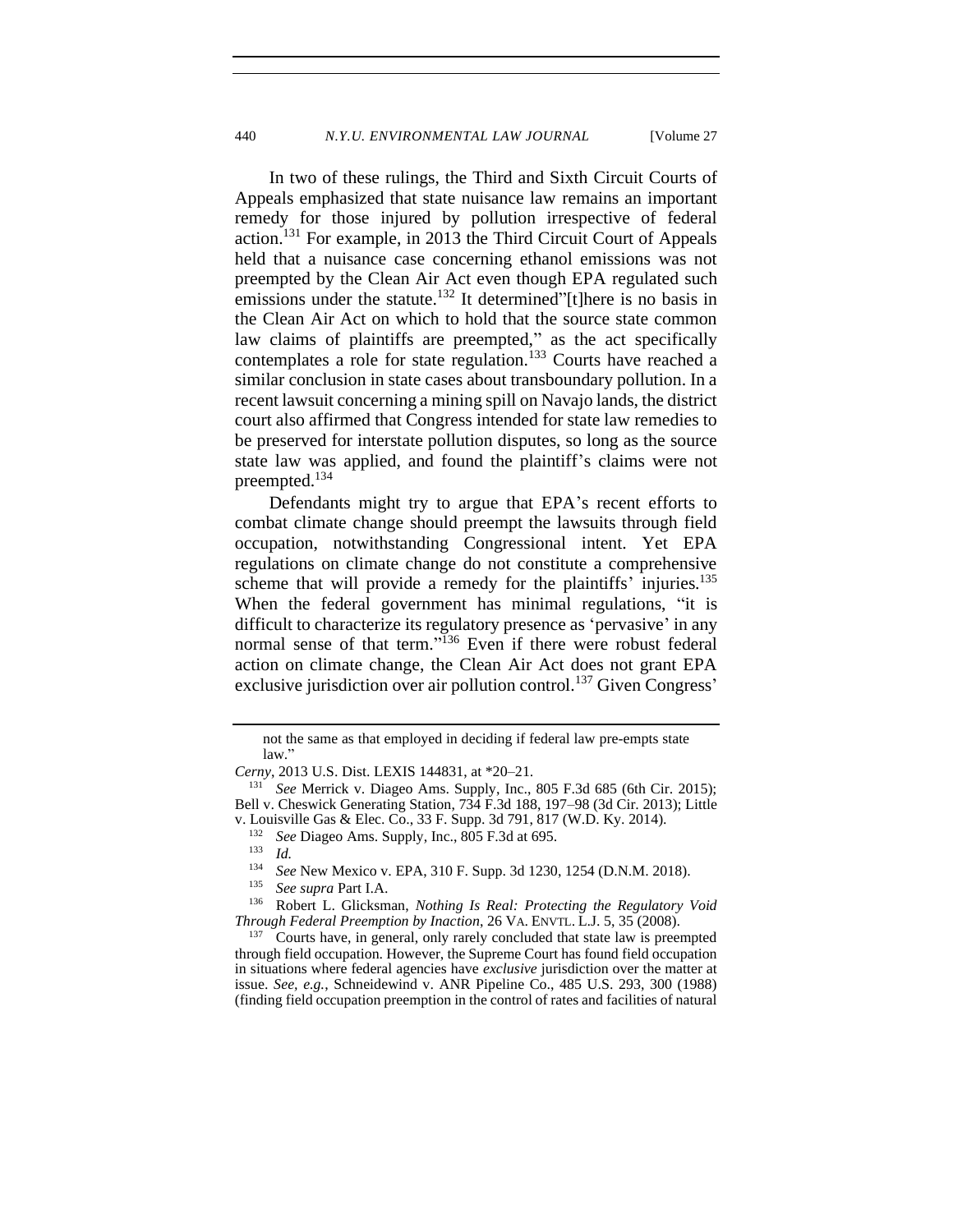clear desire to preserve common law remedies through the savings clause, it seems unlikely—and illogical—that a court will find field preemption based on any EPA actions.

Legislation on federal oil and gas development also does not suggest Congress intended these statutes to prevent tort suits through field occupation. The original Mineral Leasing Act of 1920 and its subsequent amendments were meant to enable federal oversight of coal, oil, and gas development on federal lands, with little regard for any potential injuries to the public.<sup>138</sup> Although some additions to the legislation have included references to environmental protection, such as a stipulation that the Department of the Interior should examine how to "lessen any adverse impact of mineral extraction and processing upon the physical environment that may result from mining or mineral activities," there are no specific requirements that could be said to apply to climate change.<sup>139</sup> The Department of the Interior has also not issued any regulations concerning fossil fuel development that could provide grounds for claiming it has established a pervasive system of rules to "occupy the field." <sup>140</sup> The Trump administration has instead rescinded internal agency guidance that sought to provide a first step towards mitigating climate change through the federal government's leasing program, replacing it with policies to facilitate increased development of oil and gas resources on federally owned  $lands.<sup>141</sup>$ 

Nor does the relevant case law provide support for the argument that the federal government has sufficiently occupied the field of fossil fuel products to preempt state tort suits. One of the

gas companies because the Federal Energy Regulatory Commission had comprehensive authority over these areas).

<sup>&</sup>lt;sup>138</sup> There were, however, provisions to provide for miners' safety even in the 1920 legislation. *See* 59 CONG. REC. S2,709-15 (daily ed. Feb. 10, 1920) (consideration of oil leasing bill, H. Rep. 600).

<sup>139</sup> *See* 30 U.S.C. § 21a (2012).

<sup>&</sup>lt;sup>140</sup> To the contrary, the Department has recently scrubbed climate change from its five-year strategic plan. *See* Center for Science and Democracy, *Department of Interior Scrubs Climate Change from its Strategic Plan*, UNION OF CONCERNED SCIENTISTS (Jan. 5, 2018), https://www.ucsusa.org/center-science-anddemocracy/attacks-on-science/department-interior-scrubs-climate-change-fromstrategic-plan#.XF9OFVxKjIU.

<sup>141</sup> *See* Elizabeth Shogren, *Interior Revokes Climate Change and Mitigation Policies*, HIGH COUNTRY NEWS (Jan. 4, 2018), https://www.hcn.org/articles/ climate-change-interior-department-revokes-climate-change-and-mitigationpolicies.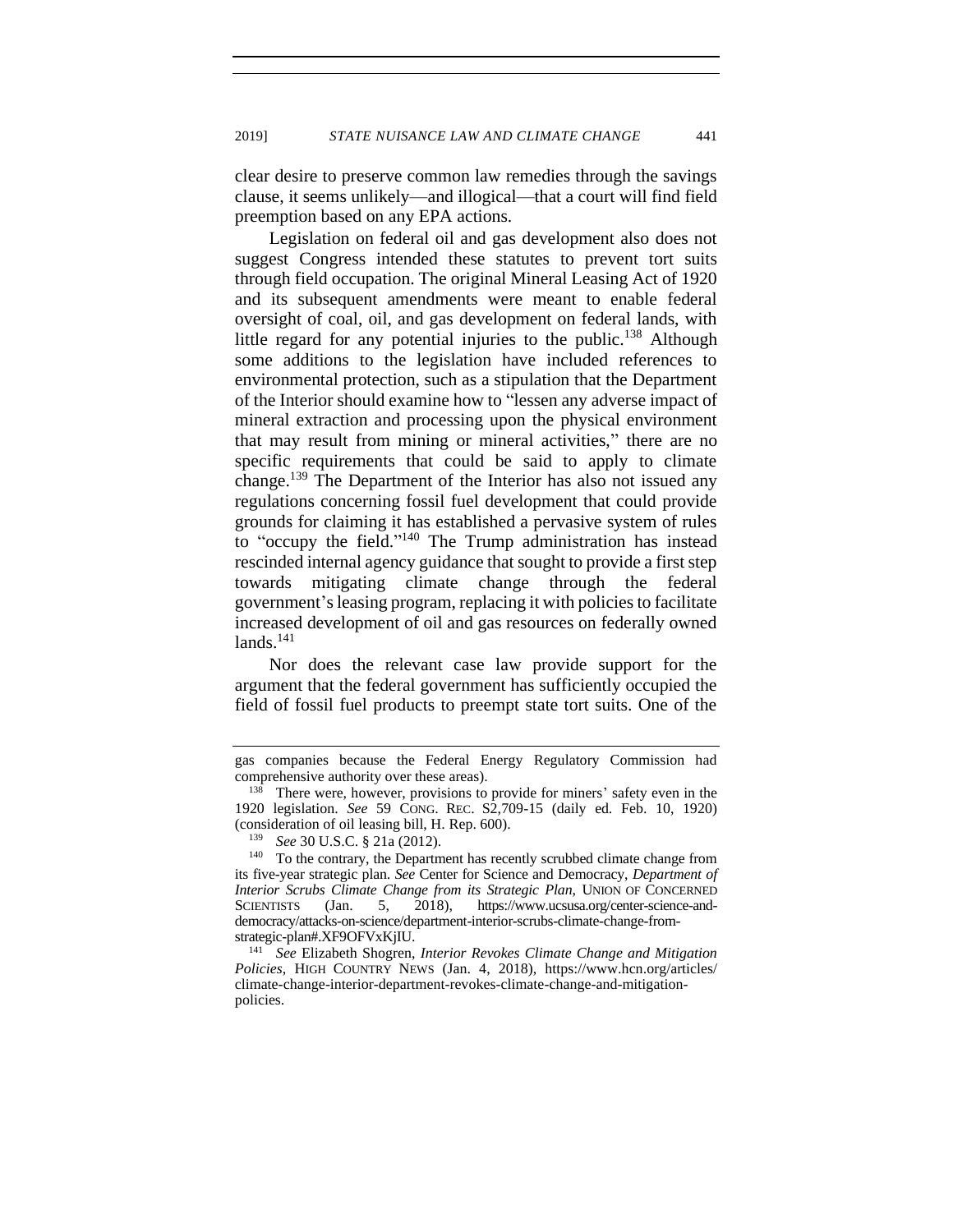most applicable examples comes from litigation over the gasoline additive Methyl Tertiary Butyl Ether (MTBE), which spawned numerous lawsuits alleging the product was unreasonably dangerous and had contaminated groundwater.<sup>142</sup> The district court in the consolidated federal class action lawsuit found the claims were not preempted by federal law, noting that the Clean Air Act had not occupied the field of fuel content regulation.<sup>143</sup> Similar to allegations in the climate change lawsuits, the plaintiffs in the MTBE case had evidence that the defendants had lobbied Congress to be able to use more of the chemical despite knowing its risks.<sup>144</sup> Several defendants later settled with municipalities across the country;<sup>145</sup> companies like Exxon Mobil that went to trial were found liable for failure to warn and public nuisance, along with other causes of action.<sup>146</sup>

In contrast to field occupation, which involves the breadth of federal action, conflict preemption examines whether it would be impossible for a defendant to comply with federal and state laws concerning the same conduct.<sup>147</sup> The burden for establishing

<sup>142</sup> *See generally* Jad Mouawad, *Oil Giants to Settle Lawsuit Over Water Contaminated by MTBE*, N.Y. TIMES (May 8, 2008), https://www.nytimes.com/ 2008/05/08/business/worldbusiness/08iht-08oil.12683042.html.

<sup>143</sup> *See, e.g.*, *In re* Methyl Tertiary Butyl Ether ("MTBE") Prods. Liab. Litig., 457 F. Supp. 2d 324, 342 (S.D.N.Y. 2006). For a discussion of preemption decisions among earlier state cases, *see* Carrie L. Williamson, *But You Said We Could Do It: Oil Companies' Liability for the Unintended Consequence of MTBE Water Contamination*, 29 ECOLOGY L. Q. 315, 329–36 (2002).

<sup>144</sup> *See* California v. Atl. Richfield Co. (*In re* Methyl Tertiary Butyl Ether ("MTBE") Prods. Liab. Litig.), 488 F.3d 112, 128 (2d Cir. 2007) ("[S]tatements made during the floor debate, if credited, support the premise that many of the defendants actually lobbied Congress for a lower oxygen-content requirement that would make it possible for them to use more MTBE."). *See also* Richard Ausness, *Conspiracy Theories: Is There A Place for Civil Conspiracy in Products Liability Litigation?*, 74 TENN. L. REV. 383, 389 (2007) (describing the plaintiffs' allegations that MTBE manufacturers deceived the government and the public about the dangers of the chemical).

<sup>145</sup> Janet Wilson, *\$423-million MTBE Settlement is Offered*, L.A. TIMES (May 8, 2008), http://articles.latimes.com/2008/may/08/local/me-mtbe08.

<sup>146</sup> *See In re* Methyl Tertiary Butyl Ether ("MTBE") Prods. Liab. Litig., 725 F.3d 65 (2d Cir. 2013).

<sup>147</sup> *See* Mary J. Davis, *On Preemption, Congressional Intent, and Conflict of Laws*, 66 U. PITT. L. REV. 181, 199 (2004) (explaining that direct conflict preemption occurs when "it is impossible for a party to comply with both federal and state regulation").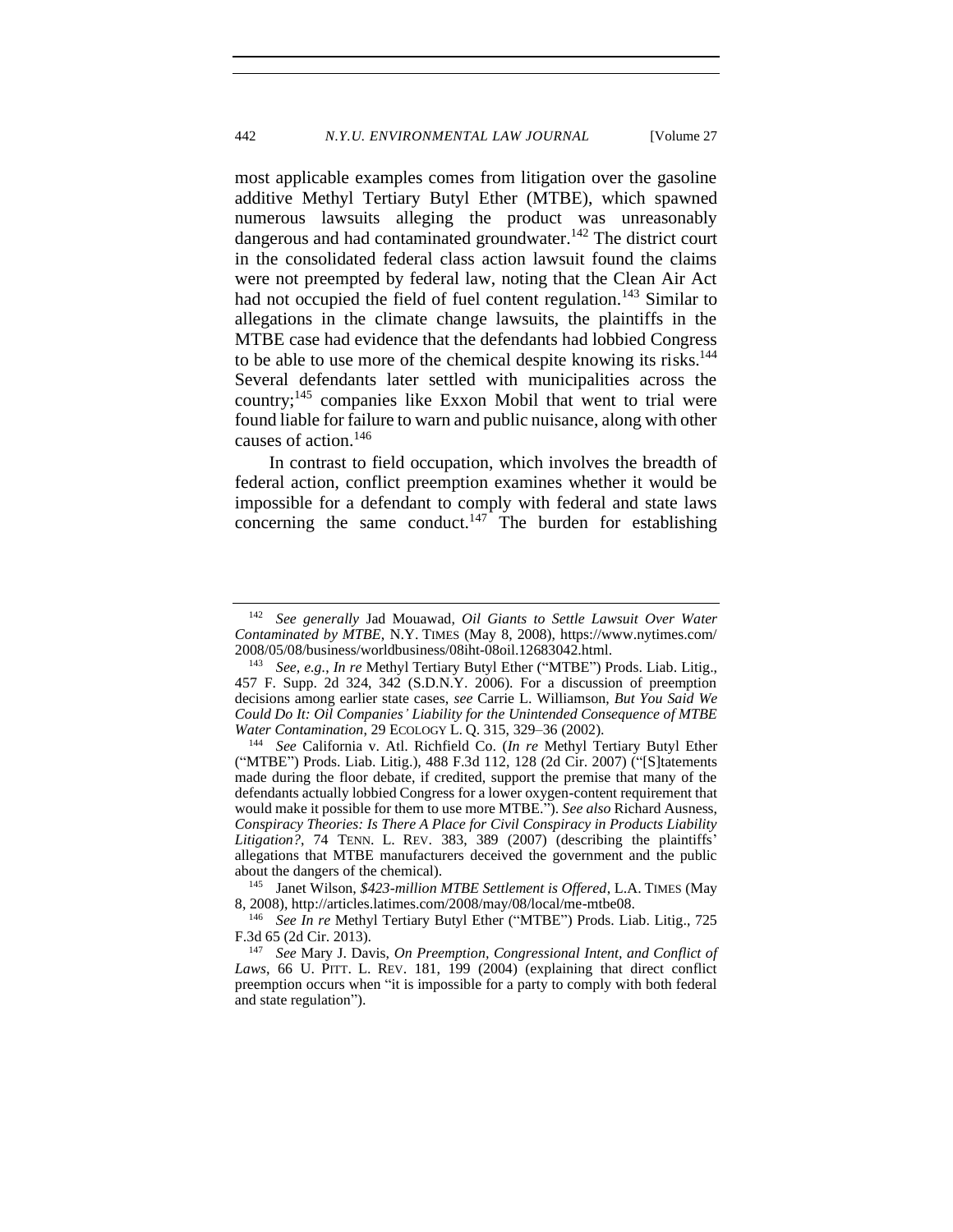"impossibility" is extremely high. $148$  If there is any avenue for compliance with both laws, courts are reluctant to find there is a direct conflict.<sup>149</sup>

Using such a stringent approach, a court will be hard pressed to locate any direct conflicts between the Clean Air Act or federal leasing laws and the current climate change lawsuits. Because EPA regulations set under the Clean Air Act are meant to be a minimum standard, with states free to set more stringent limits, courts have found that this type of implied preemption is inconsistent with structure of the Acts.<sup>150</sup> In the case of the climate change lawsuits, it would similarly not be impossible to comply with both a judicial remedy as well as controls set at the federal level.<sup>151</sup>

Moreover, the Department of the Interior's leasing requirements do not deal at all with climate change pollution; they primarily stipulate minimum bids and royalty rates.<sup>152</sup> Although there are environmental safeguards in place to prevent spills or other hazards, these do not conflict with tort remedies.<sup>153</sup> Courts have never questioned the ability of those who are harmed by oil and gas development to sue for tort remedies absent explicit federal exemption, which is not present in the climate change context.<sup>154</sup> And relevant case law on conflict preemption for fossil fuel products suggests that Congress would have needed to require defendants to

<sup>148</sup> *See* Wyeth v. Levine, 555 U.S. 555, 589–90 (2008) (Thomas, J., concurring) (noting the Supreme Court has "articulated a very narrow 'impossibility standard'").

<sup>149</sup> *See In re* MTBE Prods. Liab. Litig., 725 F.3d at 99 ("[I]f there [is] *any* available alternative for complying with both federal and state law—even if that alternative was not the most practical and cost-effective—there is no impossibility preemption.").

<sup>&</sup>lt;sup>150</sup> *See* Bell v. Cheswick Generating Station, 734 F.3d 188, 197-98 (3d Cir. 2013).

<sup>151</sup> *See* J.J. England, *Saving Preemption in the Clean Air Act: Climate Change, State Common Law, and Plaintiffs Without a Remedy*, 43 ENVTL. L. 701, 733 (2013).

<sup>152</sup> *See* Hein, *supra* note [113,](#page-24-0) at 19.

<sup>153</sup> *See* Sandra Zellmer, *Preemption by Stealth*, 45 HOUS. L. REV. 1659, 1679 (2009) (explaining Congress's careful attempts to ensure that legislation governing oil spills would not preempt tort remedies and courts respect for that determination in subsequent litigation).

<sup>&</sup>lt;sup>154</sup> For instance, there are some liability limits under the Clean Water Act for oil spills. *See, e.g.*, United States v. M/V Big Sam, 693 F.2d 451 (5th Cir. 1982).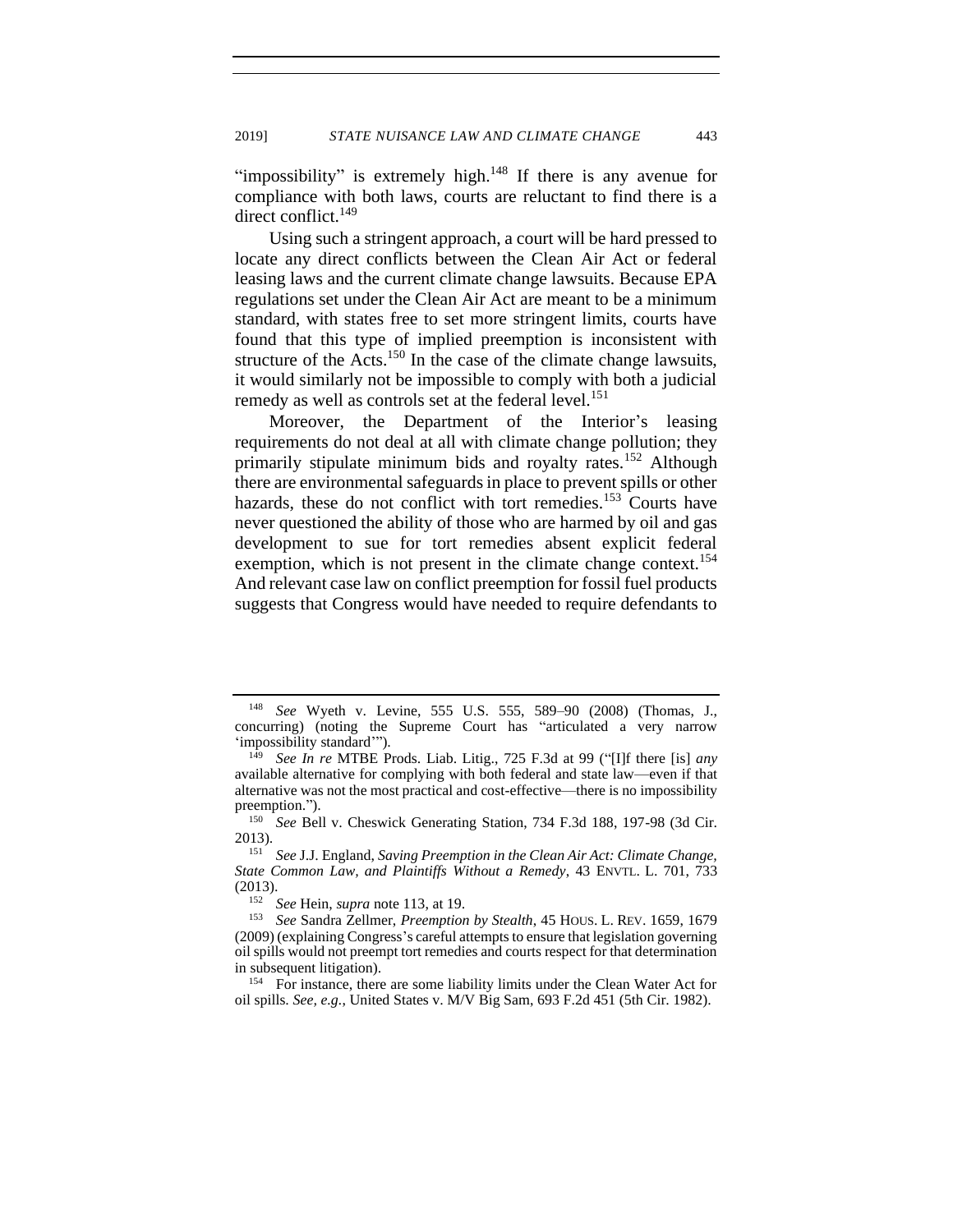use oil and natural gas for a successful conflict preemption defense.<sup>155</sup>

In sum, Congressional intent in passing environmental and energy legislation, as well as the applicable agency regulations, do not suggest the federal government has occupied the climate change field. Nor would the language of the relevant statutes lead to conflicts with traditional state tort remedies.

## C. *Obstacle Preemption and the Source State Issue*

<span id="page-32-0"></span>Whether the climate change cases would obstruct the purpose or implementation of a federal law is much more complex than the other possible avenues of implied preemption. On one hand, there has not been any legislation to implement a carbon tax or cap-andtrade program. It would therefore be difficult to argue that states are disrupting a particular scheme laid out by Congress.<sup>156</sup> On the other hand, there are federal regulations concerning greenhouse gases and oil and gas development; defendants will almost certainly try to argue that the climate change suits will unreasonably interfere with these programs. This Part will first evaluate the potential for obstacle preemption based on federal statutes and regulations governing the exploitation of oil and gas before turning to the possibility of obstacle preemption under the Clean Air Act.

Though there is no precise case law on the matter, defendants could claim that tort suits over the sale of their products would pose an obstacle to implementing federal leasing programs for oil and gas extraction. Congress has tasked the Department of the Interior with fostering the use of oil and natural gas, and should the suits be allowed to go forward, they might reduce the economic viability of fossil fuels. However, the Bureau of Land Management's key

<sup>155</sup> *See In re* Methyl Tertiary Butyl Ether ("MTBE") Prods. Liab. Litig., 457 F. Supp. 2d 324, 342 (S.D.N.Y. 2006) (finding no conflict preemption since the defendants were not compelled to use a gasoline additive by federal legislation).

<sup>&</sup>lt;sup>156</sup> This occurred after Congress amended the Clean Air Act in 1990 to combat acid rain through a cap-and-trade program. *See, e.g.*, Clean Air Mkts. Grp. v. Pataki, 338 F.3d 82 (2d Cir. 2003) (finding a New York law restricting permit trading with upwind states was preempted by the Clean Air Act because it "interfered with the method selected by Congress for regulating sulfur dioxide emissions"). *See also* All. for Clean Coal v. Miller, 44 F.3d 591, 599 (7th Cir. 1995) (Cudahy, J. concurring) (noting an Illinois law that prevented power plants from complying with sulfur dioxide controls through fuel switching might be preempted by the Clean Air Act's market-based approach to acid rain, though the majority ultimately struck down the law on the grounds that it violated the dormant Commerce Clause).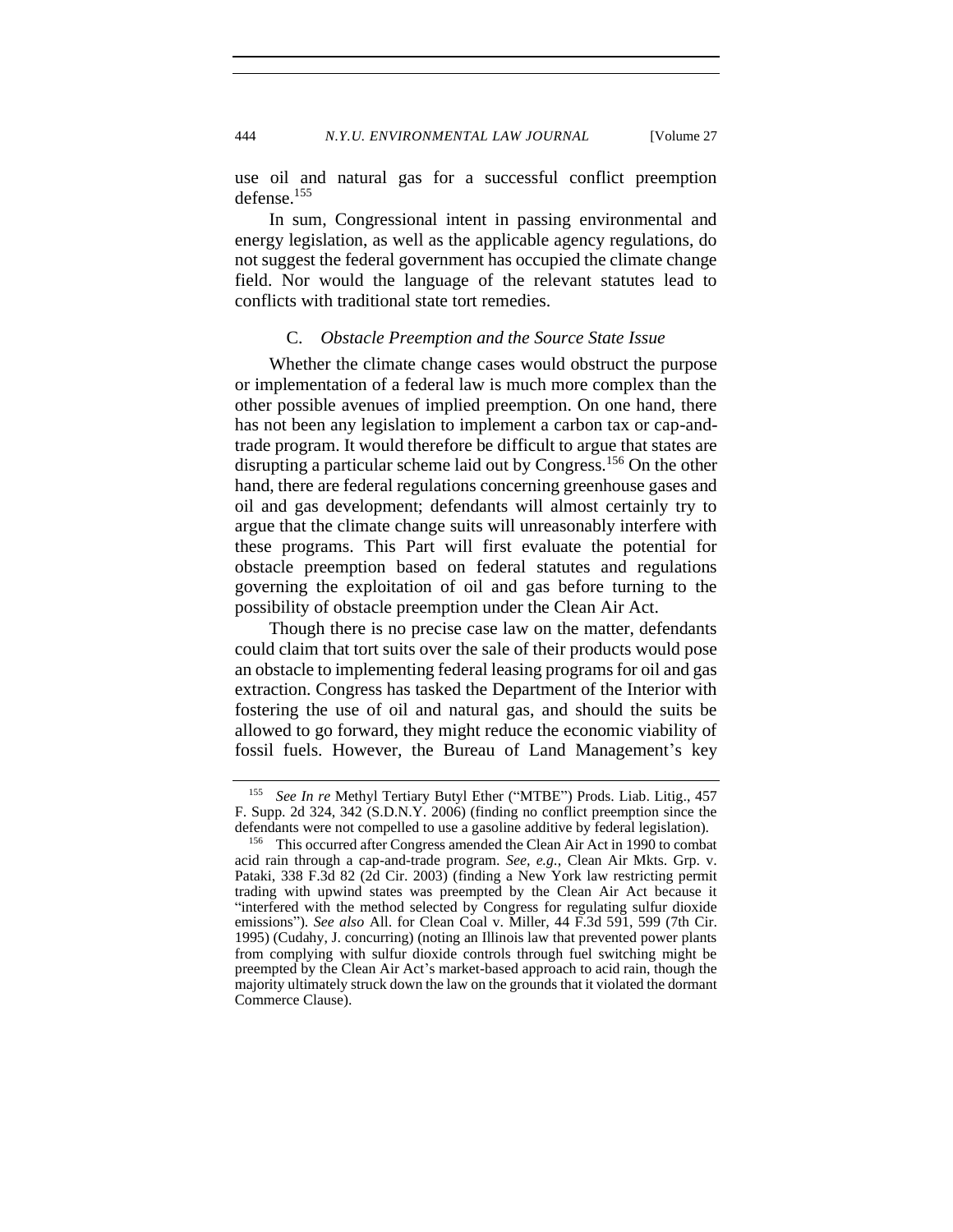authorizing statute, the Federal Land Policy and Management Act of 1976, did not mandate unobstructed exploitation of oil and natural gas on public lands.<sup>157</sup> To the contrary, Congress recognized that the agency should manage these resources in accordance with a variety of natural resource values, including recreation and preservation for the future.<sup>158</sup> Under President Obama, the Department of the Interior placed a moratorium on the issuance of new coal leases and began a reevaluation of how fossil fuel resources were managed on federal lands.<sup>159</sup> No one suggested this was somehow inconsistent with the statutes on federal leasing.<sup>160</sup> Nor would lawsuits over oil and natural gas pose an obstacle to EPA regulations concerning fossil fuel use. Congress did not intend to preempt state regulations unrelated to vehicle emissions control, and EPA standards are not intended to override state authority regarding injuries from fuel usage.<sup>161</sup> When it comes to statutes and regulations concerning oil and gas activities, the plaintiffs would thus seem to have a very strong case that their claims would not frustrate the purpose of federal law.

There may be a problem, however, when the courts evaluate the potential for the suits to obstruct implementation of the Clean Air Act. All of the current lawsuits have been filed in the courts of affected states, in potential violation of the *Ouellette* majority's

<sup>161</sup> *See* California v. Atl. Richfield Co. (*In re* Methyl Tertiary Butyl Ether ("MTBE") Prods. Liab. Litig.), 488 F.3d 112, 135 (2d Cir. 2007) ("Congress did not intend to preempt state regulations unrelated to emissions control.").

<sup>&</sup>lt;sup>157</sup> Amendments since the 1976 Act, notably the Federal Oil and Gas Royalty Management Act of 1982 and the Federal Onshore Oil and Gas Leasing Reform Act of 1987, have not altered the general structure of the 1976 legislation. The former concerned enforcement of royalty payments, and the latter concerned prevention of fraud, anticompetitive leasing practices, and drilling before a formal permit application had been received. *See* Jan Stevens, *Minerals Management in the Western States: The New Federalism and Old Colonialism*, 6 PUB. LAND L. REV. 49, 57 (1985). *See also* LYLE K. RISING, U.S. DEP'T OF THE INTERIOR, THE FEDERAL ONSHORE OIL AND GAS LEASING AND REFORM ACT OF 1987 (1988).

<sup>158</sup> *See* DEP'T OF THE INTERIOR, FEDERAL LAND POLICY AND MANAGEMENT ACT OF 1976 AS AMENDED 60, 64 (2001), https://www.blm.gov/or/regulations/ files/FLPMA.pdf. Even the earliest legislation on federal leasing acknowledged the need for conservation. *See* 59 CONG.REC. 2709 (daily ed. Feb. 10, 1920) (letter from Gifford Pinchot).

<sup>159</sup> *See* Hein, *supra* note [113,](#page-24-0) at 1.

<sup>160</sup> *See* Joby Warrick & Juliet Eilperin, *Obama Announces Moratorium on New Federal Coal Leases*, WASH. POST (Jan. 14, 2016), https://www.washingtonpost.com/ news/energy-environment/wp/2016/01/14/obama-administration-set-to-announcemoratorium-on-some-new-federal-coal-leases/.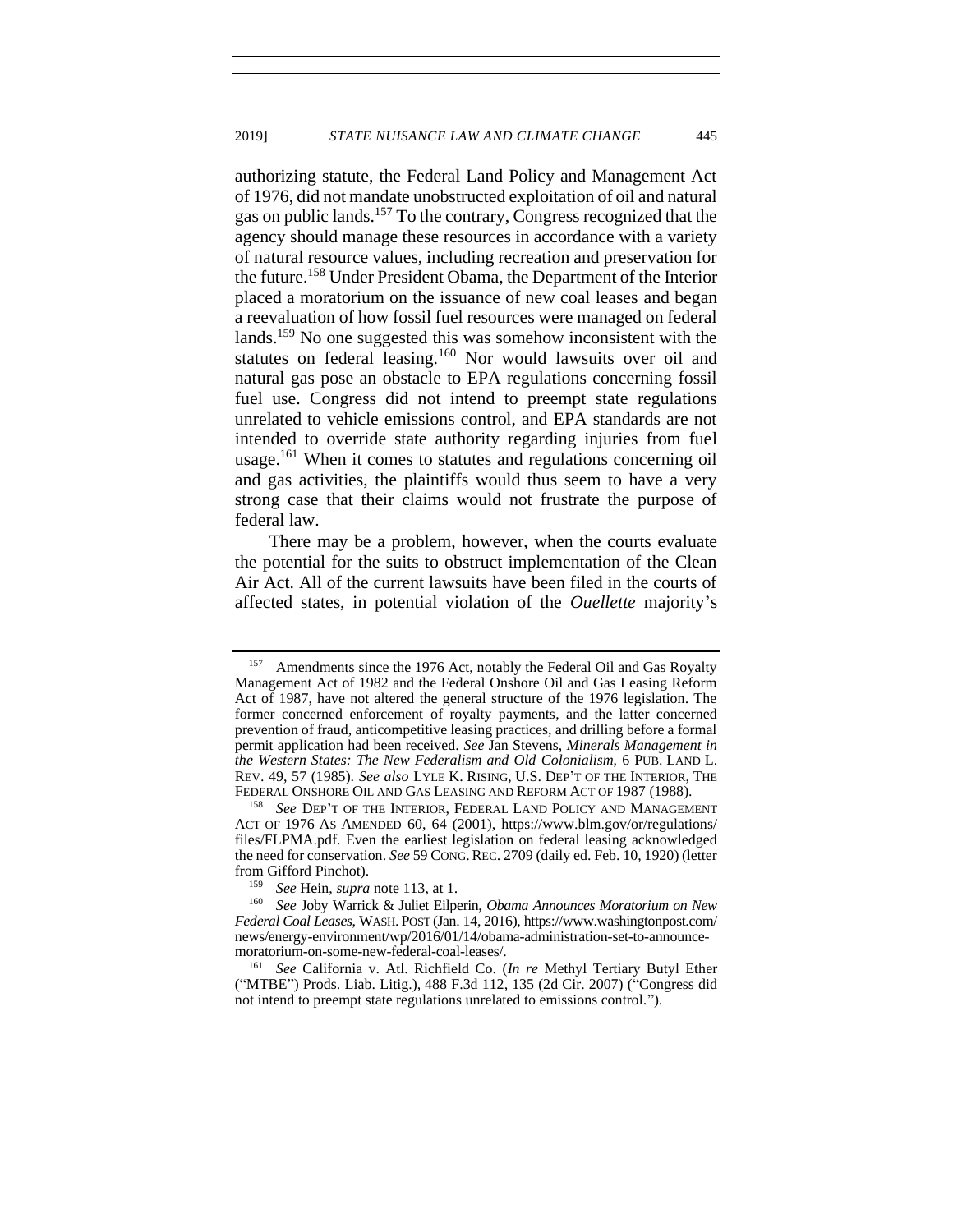"source state" requirement.<sup>162</sup> Indeed, it seems likely that one of the reasons the plaintiffs have sought to characterize their suits as over products rather than emissions is to avoid implicating the source state issue. No scholar or court seems to have grappled with the problem of identifying what counts as a source state when suing over climate change impacts, or whether this would mean the cases are implicitly preempted by the Clean Air Act. This is the most serious challenge to the plaintiffs' current claims, and one that calls for a close examination of the rationale behind *Ouellette*'s source state requirement.

The Court found nuisance suits in affected states would pose an obstacle for implementation of the Clean Water Act because they would undermine the statute's permitting scheme by subjecting industries to vague and indeterminate nuisance standards.<sup>163</sup> The majority noted that the Clean Water Act struck a delicate "balance of public and private interests" considering costs, technological feasibility, and environmental impacts of effluent discharges.<sup>164</sup> The Act also delineated specific, limited ways for states to object to water pollution from their neighbors, so allowing nuisance suits under the common law of states impacted by transboundary pollution would let these states do what they could not accomplish under the statute. *Ouellette* consequently established that even if the goals of the federal statute and affected state nuisance law are broadly the same—limiting water pollution—obstacle preemption may exist if the methods of achieving these ends are sufficiently different. Conversely, source state nuisance suits did not obstruct the goals of the Act because it explicitly allowed states to impose stricter pollution requirements on their own sources.<sup>165</sup> As a result, these claims were not implicitly preempted.<sup>166</sup>

The *Ouellette* majority's mandate that courts must apply the law of the "source state" in a transboundary nuisance suit departed from traditional conflict of law rules, which allow a state to apply

<sup>&</sup>lt;sup>162</sup> For another example where a court similarly found implied preemption under the Clean Air Act, *see* Clean Air Mkts. Grp. v. Pataki, 338 F.3d 82 (2d Cir.  $2003$ ).

<sup>&</sup>lt;sup>163</sup> *See* Int'l Paper Co. v. Ouellette, 479 U.S. 481, 497 (1987).

 $\frac{164}{165}$  *See id.* at 494.

<sup>165</sup> *See id.*

See *id.*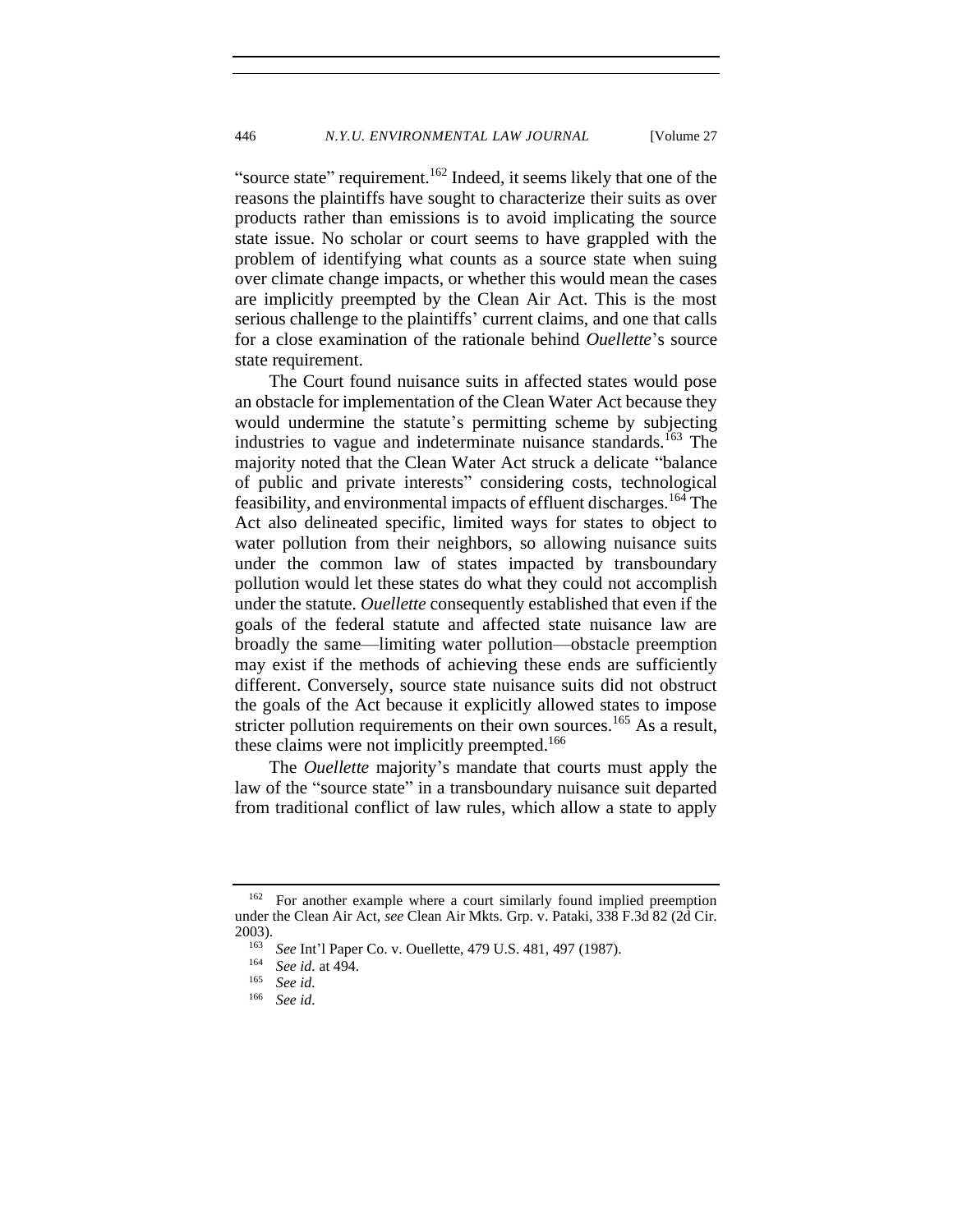its own tort laws for any injury that occurs within its borders.<sup>167</sup> The justices believed that the Clean Water Act compelled this result since only the federal government and source states participated in the permitting process for the pollutants at issue. Allowing an affected state to impose controls or fines on out-of-state sources would thus disrupt the regulatory scheme Congress envisioned and potentially subject industry to numerous common law standards.<sup>168</sup> According to the majority, this would render any permit issued under the act "meaningless."<sup>169</sup> Although the lawsuits could proceed in the affected state's courts, as the preemption issue did not alter jurisdiction over the claim, these courts would have to apply the law where the source was located. $170$ 

The source state requirement has posed few practical problems in typical nuisance cases since it is usually simple to identify the point source of pollution. But it raises serious issues for any transboundary pollution case where multiple sources from various locations contribute to the nuisance.<sup>171</sup> Climate change is the most extreme example of this conundrum, with sources not only throughout the United States but the entire world. Any climate change lawsuit will either have to identify an appropriate source state for greenhouse gas pollution from this diverse array of options or justify departing from *Ouellette*'s holding in order to avoid obstacle preemption.

There is precedent to suggest that if the plaintiffs cannot find an appropriate source state, they will not be able to proceed under state nuisance law. In a recent case involving the Deepwater Horizon oil spill, plaintiffs Louisiana and Alabama tried to get around the *Ouellette* requirement and proceed under their own state nuisance laws. They argued that since the spill was unlawful *Ouellette* did not apply, as the Supreme Court had only addressed

<sup>167</sup> *See* Christopher A. Whytock, *Myth of Mess? International Choice of Law in Action*, 84 N.Y.U. L. REV. 719, 724–25 (2009); *Ouellette*, 479 U.S. at 502 (Brennan, J. dissenting).

<sup>&</sup>lt;sup>168</sup> *See Ouellette*, 479 U.S. at 483, 490–91.

<sup>169</sup> *See id.* at 497.

See id. at 499–500.

 $171$  The defendants, while not invoking the source state requirement directly, have tried to use the multi-state, global nature of the problem to argue that it is illsuited to resolution under state nuisance law. *See* Brief of Defendants-Appellees at 23, City of New York v. B.P. p.l.c., No. 18 Civ. 2188 (2d Cir. Feb. 7, 2019), [http://blogs2.law.columbia.edu/climate-change-litigation/wp-content/uploads/sites/](http://blogs2.law.columbia.edu/climate-change-litigation/wp-content/uploads/sites/16/case-documents/2019/20190207_docket-18-2188_brief.pdf) [16/case-documents/2019/20190207\\_docket-18-2188\\_brief.pdf.](http://blogs2.law.columbia.edu/climate-change-litigation/wp-content/uploads/sites/16/case-documents/2019/20190207_docket-18-2188_brief.pdf)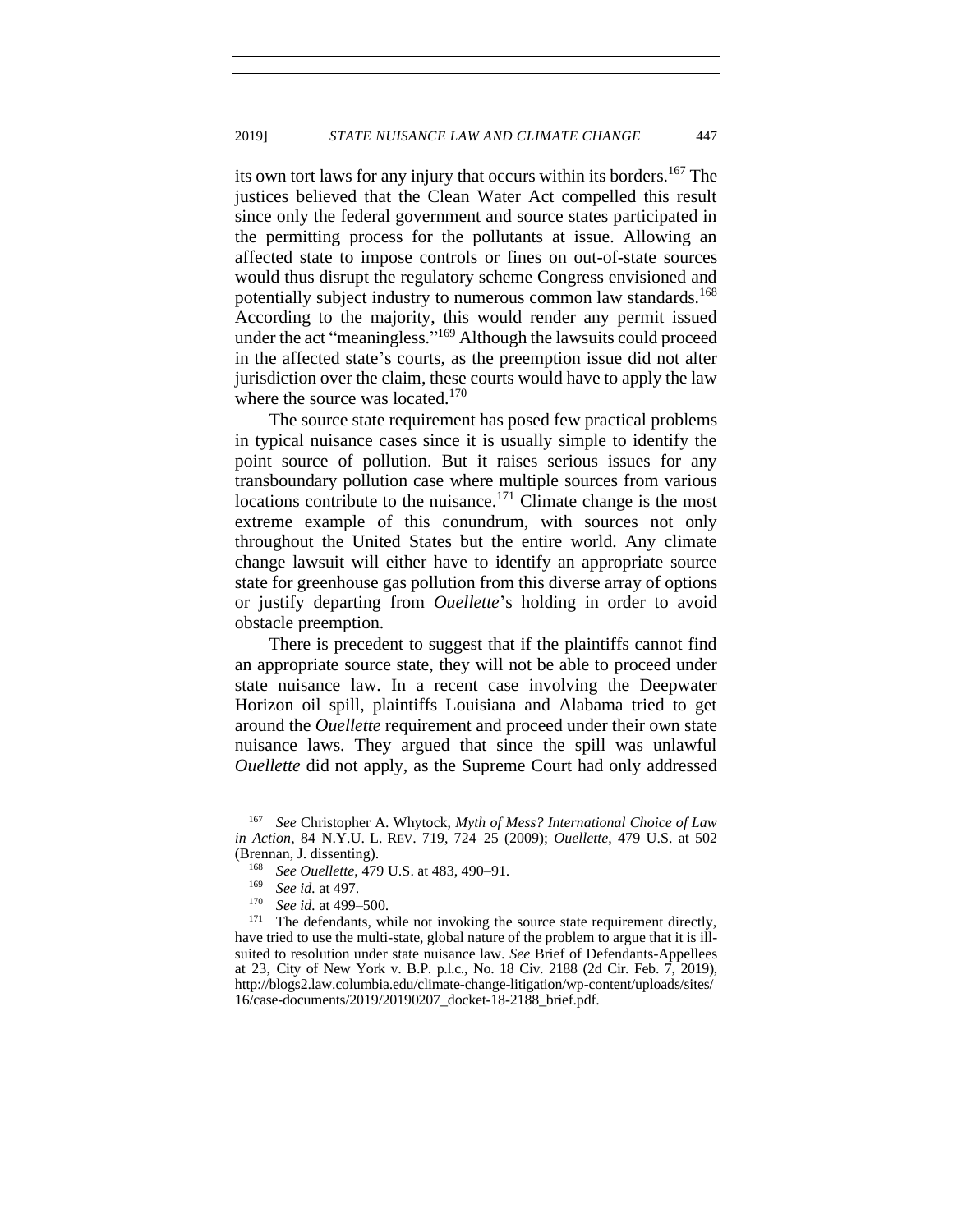lawfully permitted pollution. However, the Louisiana district court believed that this distinction was irrelevant, and the source state law had to govern. Since the explosion occurred in federal waters, the court deemed that location the "source" and held only federal law was available to the plaintiffs.<sup>172</sup> One can easily imagine a similar line of reasoning preventing the current climate change lawsuits from going forward. If no "source state" can be identified, then the only common law available is federal; as this law has been displaced by the Clean Air Act, the plaintiffs would have no judicial remedy for their injuries.

There are two potential ways the plaintiffs can avoid the source state problem and obstacle preemption. The first is to argue that because fossil fuel products caused the harm alleged, rather than emissions, the Clean Air Act is simply not implicated in the lawsuits. The second option, should the court choose to treat the distinction between products and emissions as one without real meaning, is to argue that that suits would not pose an obstacle to the Clean Air Act because they would not disrupt any permitting scheme for greenhouse gases. I will address each potential response in turn.

No provisions of the Clean Air Act deal specifically with the sale of fossil fuel products—only their byproducts, specific pollutants, are regulated under the legislation.<sup>173</sup> In addition, it defines the stationary "sources" subject to regulation of these pollutants as "any building, structure, facility, or installation which emits or may emit any air pollutant."<sup>174</sup> Under the plain language of the act, corporate entities such as Exxon Mobil, Shell Oil, and Marathon Oil would not qualify as a "source" since they do not actually emit pollution. In contrast, nuisance law applies to the conduct of a party and its effects on the victim. A defendant is subject to liability if the plaintiff can prove the defendant caused "an invasion of another's interest in the private use and enjoyment of land" or "an unreasonable interference with a right common to the

<sup>172</sup> *See In re* Oil Spill, No. 2179, 2011 U.S. Dist. LEXIS 131069, at \*22 (E.D. La. Nov. 14, 2011).

<sup>173</sup> *See* 42 U.S.C. § 7401 (2012) (declaring the purpose of the legislation is to control and prevent air pollution). Pollutants are defined under the act as substances emitted into the air; although leaks of natural gas might qualify, since the plaintiffs are suing over sales of the products this would not seem to be a major concern. *See* 42 U.S.C. § 7602(g) (2012). *See also* Massachusetts v. EPA, 549 U.S. 497 (2007).

 $174$  42 U.S.C. § 7411(a)(3) (2012).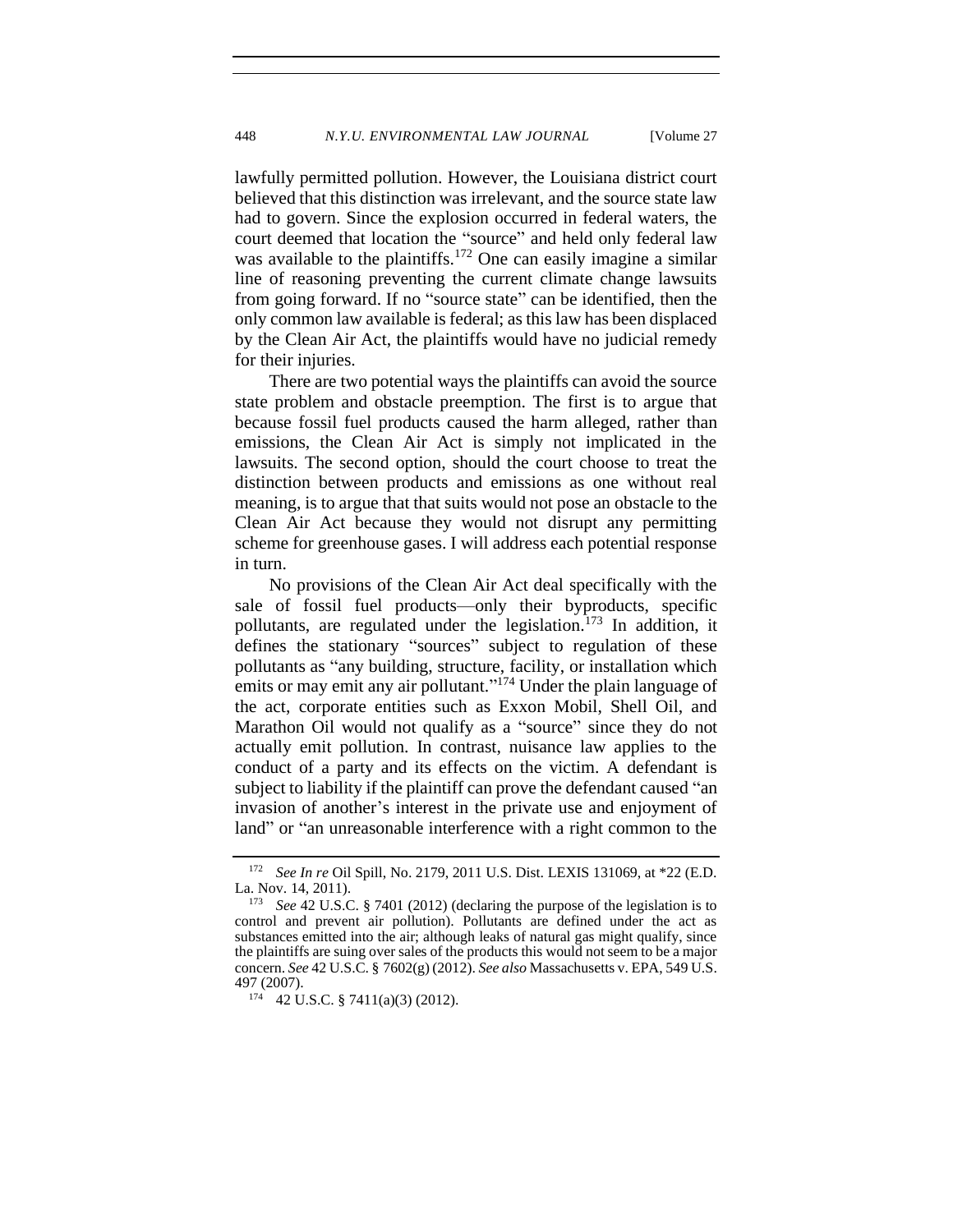general public."<sup>175</sup> The development and sale of fossil fuels, along with many other activities, could thus cause a nuisance while falling outside the purview of the Clean Air Act.<sup>176</sup>

In fact, there is legal precedent suggesting that tort suits over products, rather than emissions, are not preempted by the Clean Air Act since it regulates only the latter. Recently, plaintiffs from multiple jurisdictions brought several products liability claims against a diesel engine manufacturer who tried to argue that state tort law was preempted by EPA automobile regulations. The court held some of the plaintiffs' allegations were not preempted because they were based on problems with the product, rather than violations of an emissions standard.<sup>177</sup> In comparison, the claims which would have required showing a failure to conform with EPA standards were preempted because they implicated "EPA's extensive vehicle emissions enforcement regime."<sup>178</sup> A similar claim involving fraudulent concealment of excessive emissions in automobiles was also found not to be preempted by the Clean Air Act for the same reasons.<sup>179</sup> The court determined that Congress did not intend the legislation "to displace traditional tort law simply because it might implicate air pollution control."<sup>180</sup> Because the climate change lawsuits are pursuing litigation over the sale of oil and natural gas, not emissions, they may be similarly exempt from implied preemption. A lawsuit can hardly be said to pose an obstacle to federal law when the cause of the harm is not covered by the statute.

Yet should a court decide that emissions are the true culprit, the plaintiffs will need to show that suits within affected states will not pose an obstacle to the Clean Air Act's implementation. The Clean Air Act does regulate greenhouse gas pollutants through several provisions, including the prevention of significant deterioration

<sup>179</sup> *See* In re Chrysler-Dodge-Jeep EcoDiesel Mktg., Sales Practices & Prods. Liab. Litig., 295 F. Supp. 3d 927, 990-1003 (N.D. Cal. 2018).

<sup>180</sup> *Id.* at 998.

<sup>&</sup>lt;sup>175</sup> RESTATEMENT (SECOND) OF TORTS  $\S\S 821-22$  (1979).

<sup>176</sup> On the legal precedent demonstrating nuisance law can encompass climate change, *see* Brief of Professor Catherine M. Sharkey as Amicus Curiae Supporting Plaintiff-Appellant, *City of New York v. B.P. p.l.c.*, No. 18-2188-CV (2d. Cir. filed Nov. 15, 2018).

<sup>177</sup> *See In re* Caterpillar, Inc., No. MDL No. 2540, 2015 U.S. Dist. LEXIS 98784, at \*47 (D.N.J. July 29, 2015) ("This is not a case about the ability of Caterpillar's Engines to comply with EPA emissions standards, and as such, the remedies Plaintiffs seek are not preempted due to the breadth of the federal regulatory scheme or conflict with same.").

<sup>178</sup> *Id.* at \*7.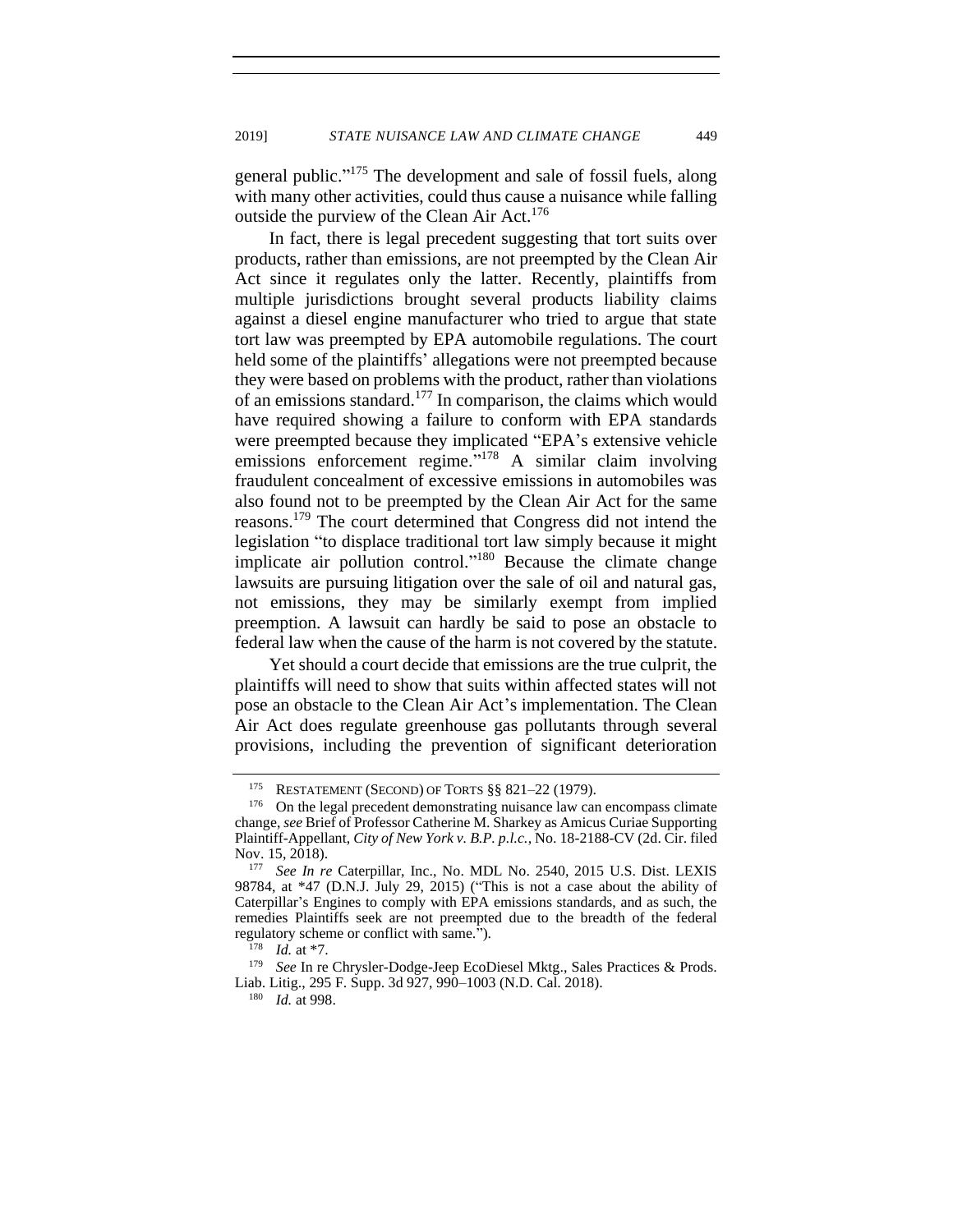<span id="page-38-0"></span>section<sup>181</sup> and new source performance standards.<sup>182</sup> However, the federal government has only implemented a greenhouse gas permitting program that covers all facilities for the electric utility industry.<sup>183</sup> While new oil and gas sources are currently required to obtain permits for methane emissions under a 2016 EPA regulation,<sup>184</sup> this represents an extremely small portion of the industries' total greenhouse gas contributions.<sup>185</sup> The Trump administration is also seeking to repeal the  $2016$  methane rule,  $186$ and has declined to develop a comparable permitting program for existing oil and gas sources under the Clean Air Act.<sup>187</sup> Because the oil and gas companies subject to the current lawsuits are not participating in a comprehensive permitting process for greenhouse gas emissions, the lawsuits would not cause the same disruption as occurred in *Ouellette*. 188

Nuisance suits under an affected state's law can interfere with permitting decisions primarily because the sued facilities are

<sup>184</sup> *See* Oil and Natural Gas Sector: Emission Standards for New, Reconstructed, and Modified Sources, 81 Fed. Reg. 35,824, 35,840 (June 3, 2016) (to be codified at 40 C.F.R. pt. 60).

<sup>185</sup> *See* STATE ENERGY & ENVTL. IMPACT CTR., CLIMATE AND HEALTH SHOWDOWN IN THE COURTS 29 (Mar. 2019), https://www.law.nyu.edu/sites/ default/files/climate-and-health-showdown-in-the-courts.pdf (noting that existing sources constitute 90% of the industries' methane emissions).

<sup>186</sup> There is a regulation targeting methane emission leaks from existing oil and natural gas companies that was initially promulgated under the Obama administration. However, it does not institute a permitting process. The Trump administration is seeking to reverse the 2016 methane rule, but it is unclear if or when it will do so. *See* LINDA TSANG, CONG. RESEARCH SERV., R44615, EPA's Methane Regulations: Legal Overview 8 (Jan. 24, 2018). Methane Regulations: Legal Overview 8 (Jan. 24, 2018), https://fas.org/sgp/crs/misc/R44615.pdf. *See generally* Press Release, State Energy & Environmental Impact Center, 13 AGs Oppose EPA's Indefensible Rollback of New Source Performance Standards for Methane for the Oil and Gas Industry (Dec. 18, 2018), [https://www.law.nyu.edu/centers/state-impact/press](https://www.law.nyu.edu/centers/state-impact/press-publications/press-releases/ags-comment-letter-nsps-standards)[publications/press-releases/ags-comment-letter-nsps-standards.](https://www.law.nyu.edu/centers/state-impact/press-publications/press-releases/ags-comment-letter-nsps-standards)

<sup>&</sup>lt;sup>181</sup> *See* 42 U.S.C. § 7470 (2012).

See id. at § 7411.

<sup>&</sup>lt;sup>183</sup> *See* Emission Guidelines for Greenhouse Gas Emissions from Existing Electric Utility Generating Units, 83 Fed. Reg. 44,746, 44,773–76 (Aug. 31, 2018) (to be codified at 40 C.F.R. pts. 51, 52, and 60).

<sup>187</sup> *See* CLIMATE AND HEALTH SHOWDOWN IN THE COURTS, *supra* note [185,](#page-38-0) at  $27.$ <sub>188</sub>

<sup>188</sup> *See* Int'l Paper Co. v. Ouellette, 479 U.S. 481, 494 (1987) ("In this case the application of Vermont law against IPC [the defendant] would allow respondents to circumvent the NPDES [National Pollutant Discharge Elimination System] permit system, thereby upsetting the balance of public and private interests so carefully addressed by the Act.").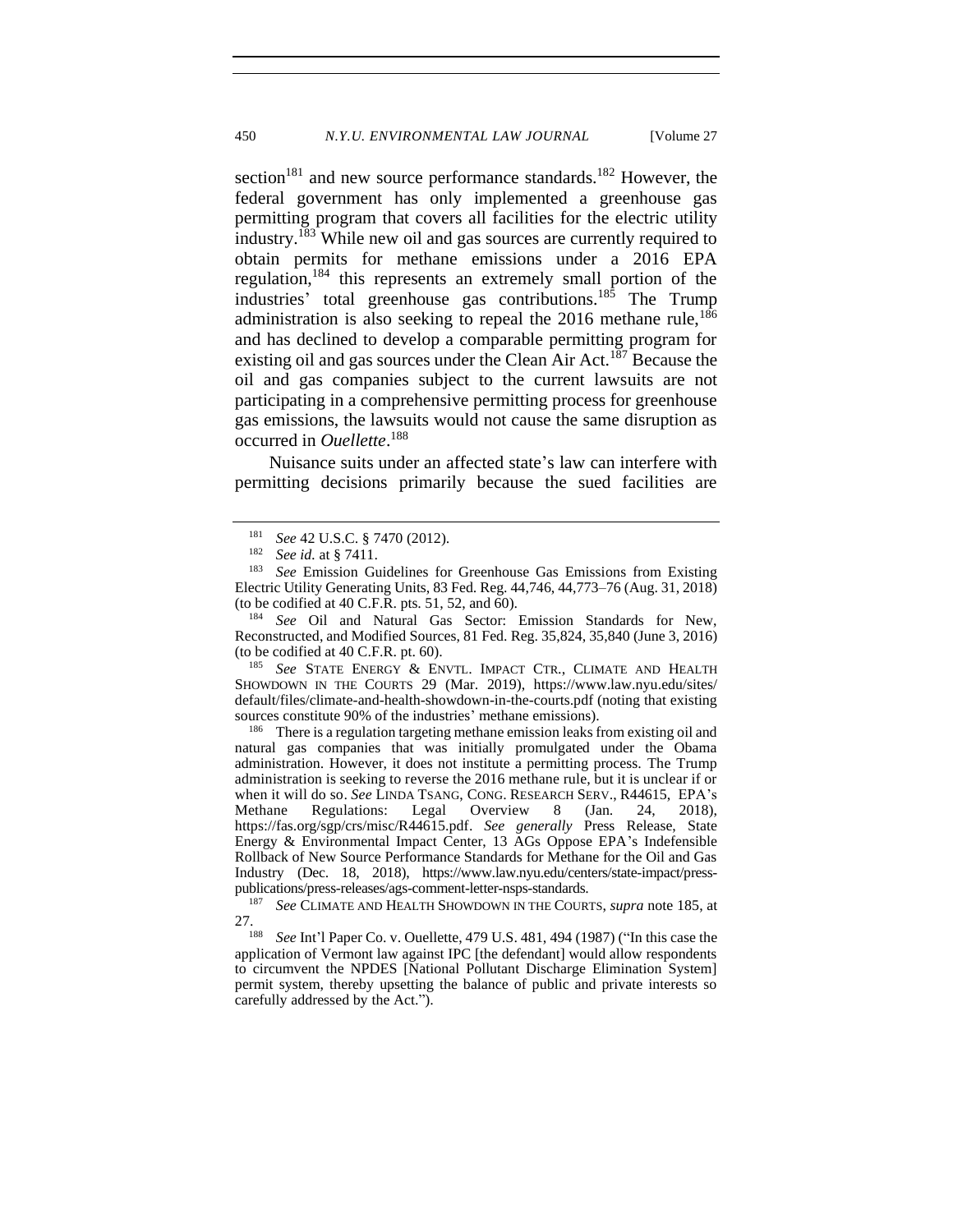physically located outside the state's jurisdiction.<sup>189</sup> This allows affected states to avoid incurring any costs themselves while reaping substantial benefits from regulation, which the *Ouellette* Court saw as at odds with the balancing of costs and benefits in the Act.<sup>190</sup> There was also a lack of predictability for industries in terms of compliance, as their risk of being dragged into another state's court depended on whichever way the wind blew or water flowed.<sup>191</sup>

The climate change lawsuits are different in several respects. Here, states are seeking to impose costs on companies that do business in their state. They are therefore exercising their authority over out-of-state defendants consistently with traditional specific jurisdiction requirements over tort suits.<sup>192</sup> The oil and gas companies are actively choosing to distribute fossil fuels within the states<sup>193</sup> unlike a power plant at the mercy of wind trajectories. Concerns over unpredictability are presumably lessened since these companies knew beforehand where they were engaging in commerce, had "early knowledge" of their products dangers<sup>194</sup> and could have adjusted their behavior according to their expected liability.<sup>195</sup> Of course, this does not completely negate the argument

<sup>193</sup> *See* Bristol-Myers Squibb Co. v. Superior Court, 137 S. Ct. 1773, 1781 (2017) (noting that the state of California did have jurisdiction over resident plaintiffs injured by the sale of Plavix within the state, though it did not have jurisdiction over out-of-state claims).

 $194$  There is extensive historical evidence that the defendants knew burning fossil fuels could cause global warming no later than 1968 and even moved to protect their own assets over the last few decades as a result. *See* Brief of Amici Curiae Robert Brule, Center for Climate Integrity et al. in Support of Appellees and Affirmance at 3-9, County of San Mateo v. Chevron Corp., No. 18-15499, No. 18- 15502, No. 18-15503, and No. 18-16376 (9th Cir. filed Jan. 29, 2019), http://blogs2.law.columbia.edu/climate-change-litigation/wp-content/uploads/sites/ 16/case-documents/2019/20190129\_docket-18-15499-18-15502-18-15503\_ amicus-brief-1.pdf.

<sup>195</sup> *See generally* Ronald Coase, *The Problem of Social Cost*, 3 J. L. & ECON. 1 (1960) (explaining how liability systems can lead parties to take into account the harmful effects of their actions). The problem of different state rules for national corporations is a familiar one in the tort system. *See* Russell Weintraub, *Methods for Resolving Conflict-of-Laws Problems in Mass Tort Litigation*, 1989 U. ILL. L. REV. 129, 132 (1989) (arguing that in the case of conflict of laws problems for

<sup>&</sup>lt;sup>189</sup> *See id.* at 483, 493–96.<br><sup>190</sup> *See id.* at 494–96

<sup>&</sup>lt;sup>190</sup> *See id.* at 494–96.

<sup>191</sup> *See id*. at 497.

See Goodyear Dunlop Tires Operations, S.A. v. Brown, 564 U.S. 915, 919 (2011) (affirming a state's specific jurisdiction over an activity or occurrence that takes place within the state and is "therefore subject to a state's regulation"). *See also id*. at 923-25 (providing a general discussion of the traditional requirements for specific jurisdiction in tort suits).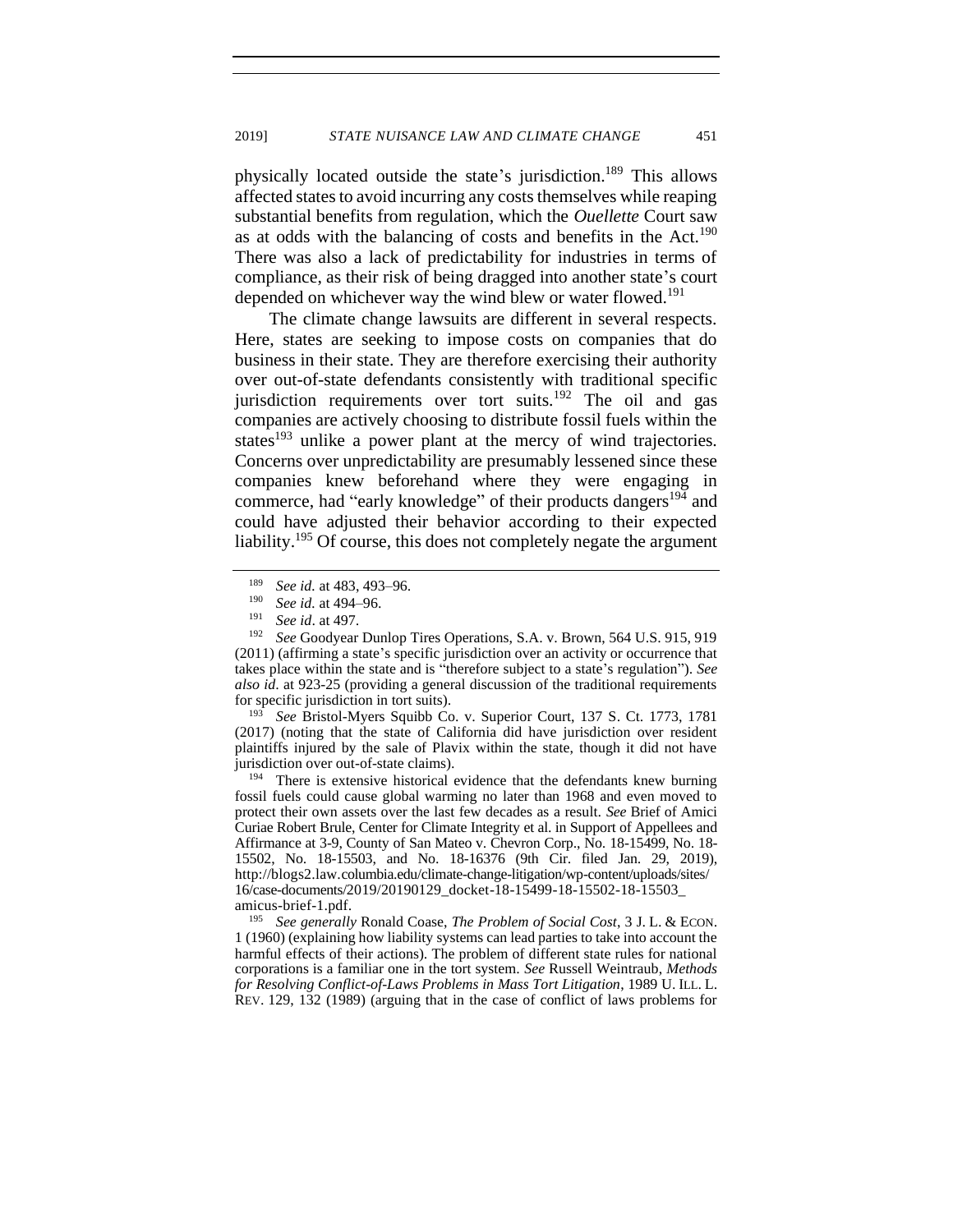that affected states would be regulating sources outside their borders,  $196$  but this is a problem that exists for all tort cases where defendants are corporations from out of state.<sup>197</sup> These features of the climate change suits arguably warrant an exception to the source state requirement, should a court find that the Clean Air Act applies to the conduct about which the plaintiffs are suing.

Though there are ways in which a court could allow a climate change nuisance suit to proceed without questioning *Ouellette*'s "source state" reasoning, the complications and contradictions these cases present should lead to a broader reassessment of the *Ouellette* majority's preemption analysis. As noted in Section II.A, although the Supreme Court was unanimous in finding that state nuisance law was available for transboundary pollution, there was substantial disagreement over whether source state law had to be utilized. Justice Brennan, joined by Justices Marshall and Blackmun, objected to the majority's conclusion for several reasons. The nuisance laws of the states involved in the *Ouellette* dispute did not actually conflict, so the finding was not necessary to resolve the preemption issue in the case.<sup>198</sup> In fact, it is unclear the extent to which there are extensive conflicts of nuisance law among U. S. states, so the issue of what is a "source" state may have little practical import. Justice Brennan also believed that even if there

mass torts, "[t]he sky would not fall if United States courts went back to sticking pins in maps to choose law, any more than disaster would strike if mechanical rules were substituted for current policy analysis in any other field of law. Once the rule is established, persons could adjust their expectations and bargains accordingly and the only inefficiency would be the transaction costs of avoiding a silly rule.") (internal citation omitted).

<sup>&</sup>lt;sup>196</sup> There is not sufficient economic research on the economic effects of the tort system to adequately judge how much liability in affected states would impose costs on other state economies. *See* Frank B. Cross, *Tort Law and the American Econom*y, 96 MINN. L. REV. 28, 47 (2011) (noting the limited research on the economic effects of tort law).

<sup>197</sup> *See* Robert M. Ackerman, *Tort Law and Federalism: Whatever Happened to Devolution?*, 14 YALE L. & POL'Y REV. 429, 451-56 (1996) (discussing the problems products liability cases create for federalism). *See generally* Betsy J. Gray, *The New Federalism Jurisprudence and National Tort Reform*, 59 WASH.& LEE L. REV. 475, 509 (2002) (discussing the tension between the traditional state role in providing remedies to injured persons through tort law and the expansion of company markets to "a national and even global scale").

<sup>198</sup> *See* Int'l Paper Co. v. Ouellette, 479 U.S. 481, 501 (1987) (Brennan, J., dissenting).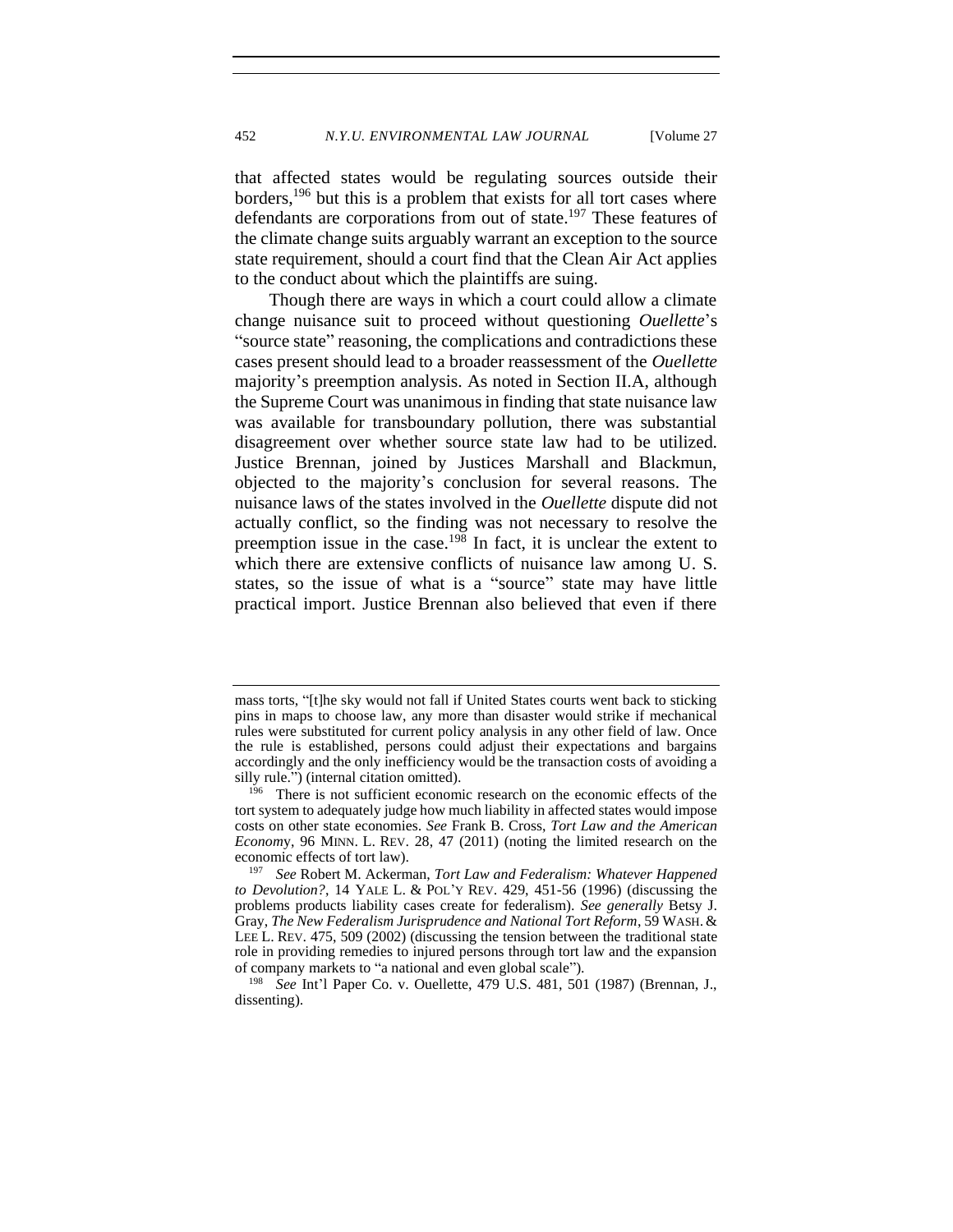were a conflict, traditional conflict of law rules could have determined which state's law should apply.<sup>199</sup>

Yet the dissent's most powerful argument was that the majority's requirement could undercut the ability of nuisance law to "ensure compensation of tort victims."<sup>200</sup> It may make sense to prevent nuisance suits when there is a permitting process specifying when and how affected states can intervene, such as the "good neighbor" provisions of the Clean Air Act for criteria pollutants.<sup>201</sup> There is no such procedure, however, for many types of transboundary pollution that could be subject to EPA oversight.<sup>202</sup> Climate change is the most obvious example of how industry could cause a nuisance while eliding federal oversight of interstate disputes through the permitting process, but it is certainly not the only such problem. For instance, there are numerous toxic chemical compounds with long range atmospheric transport potential that are likely to come from multiple sources of emission, and strict adherence to a source state requirement could set an unfortunate precedent that might bar such nuisance cases at the state level.<sup>203</sup> In light of these unintended effects, it would be wise to limit

<sup>199</sup> *See id.* at 501–02.

<sup>200</sup> *Id.* at 502, 503-504 (noting that the citizen-suit provisions did not distinguish interstate and intrastate nuisance suits and citing substantial legislative history suggesting that Congress did not seek to override state nuisance law).

<sup>201</sup> *See* 42 U.S.C. § 7410(a)(2)(D) (2012). *See also* Arkansas v. Oklahoma, 503 U.S. 91, 102 (1992) ("Among the requirements the state program must satisfy are the procedural protections for downstream States discussed in *Ouellette* and *Milwaukee II*.") (emphasis removed). *See also Interstate Pollution Transport*, EPA, <https://www.epa.gov/airmarkets/interstate-air-pollution-transport> (last visited June 30, 2019) (explaining that the Clean Air Act's "good neighbor" provisions require consideration of downwind states' ability to meet ambient air quality standards).

<sup>202</sup> *See* Brief for Appellant at 37–38, 43–47, City of New York v. B.P. p.l.c., No. 18-2188-CV (2d Cir. filed Nov. 8, 2018), http://blogs2.law.columbia.edu/ climate-change-litigation/wp-content/uploads/sites/16/case-documents/2018/ 20181109\_docket-18-2188\_brief.pdf. The Supreme Court has recently affirmed that in tort cases where Congress did not intend federal oversight to be the exclusive means of providing safe and effective products, agency regulations do not preempt state tort law. *See* Wyeth v. Levine, 555 U.S. 555, 555, 575 (2009). *But see id.* at 609 (Alito, J., dissenting) ("[A]fter the Environmental Protection Agency has struck 'the balance of public and private interests so carefully addressed by' the federal permitting regime for water pollution, a State may not use nuisance law to 'upse[t]' it.") (quoting *Ouellette*, 479 U.S. at 494).

<sup>203</sup> *See generally* Derek C. G. Muir & Philip H. Howard, *Are There Other Persistent Organic Pollutants? A Challenge for Environmental Chemists*, 40 ENVT'L SCI. TECH. 7157 (2006).